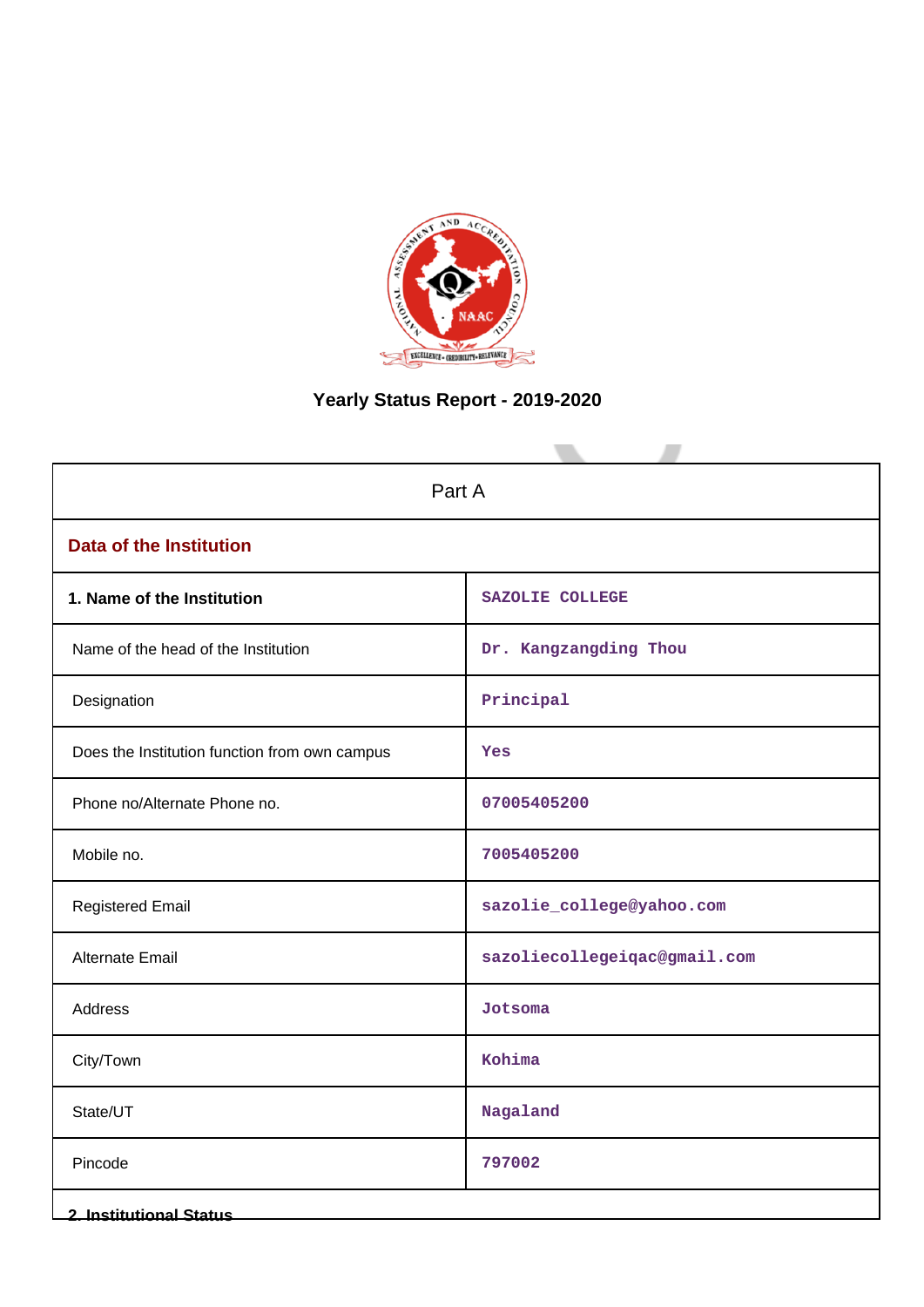| Affiliated / Constituent                       | Affiliated                           |
|------------------------------------------------|--------------------------------------|
| Type of Institution                            | Co-education                         |
| Location                                       | Rural                                |
| <b>Financial Status</b>                        | Self financed and grant-in-aid       |
| Name of the IQAC co-ordinator/Director         | Ms. Vetsuzolu                        |
| Phone no/Alternate Phone no.                   | 08974695133                          |
| Mobile no.                                     | 7005395879                           |
| <b>Registered Email</b>                        | sazolie_college@yahoo.com            |
| <b>Alternate Email</b>                         | sazoliecollegeiqac@gmail.com         |
| 3. Website Address                             |                                      |
| Web-link of the AQAR: (Previous Academic Year) | https://sazoliecollege.in/wp-content |

| Web-link of the AQAR: (Previous Academic Year)                           | https://sazoliecollege.in/wp-content<br>/uploads/2021/08/AOAR-2018-2019.pdf |
|--------------------------------------------------------------------------|-----------------------------------------------------------------------------|
| 4. Whether Academic Calendar prepared during<br>the year                 | Yes                                                                         |
| if yes, whether it is uploaded in the institutional website:<br>Weblink: | https://sazoliecollege.in/2019-20-ma-<br>ba/                                |

## **5. Accrediation Details**

| Cycle | Grade | <b>CGPA</b> | Year of      | Validity          |             |
|-------|-------|-------------|--------------|-------------------|-------------|
|       |       |             | Accrediation | Period From       | Period To   |
|       | $B+$  | 2.63        | 2016         | $15 - Dec - 2016$ | 15-Dec-2021 |

**6. Date of Establishment of IQAC 06-Aug-2013**

## **7. Internal Quality Assurance System**

| Quality initiatives by IQAC during the year for promoting quality culture |                                       |     |  |
|---------------------------------------------------------------------------|---------------------------------------|-----|--|
| Item / Title of the quality initiative by<br>IQAC.                        | Number of participants/ beneficiaries |     |  |
| Career Counselling<br>Programme for BA Semester<br>students,<br>vı        | $22 - Jan - 2020$                     | 138 |  |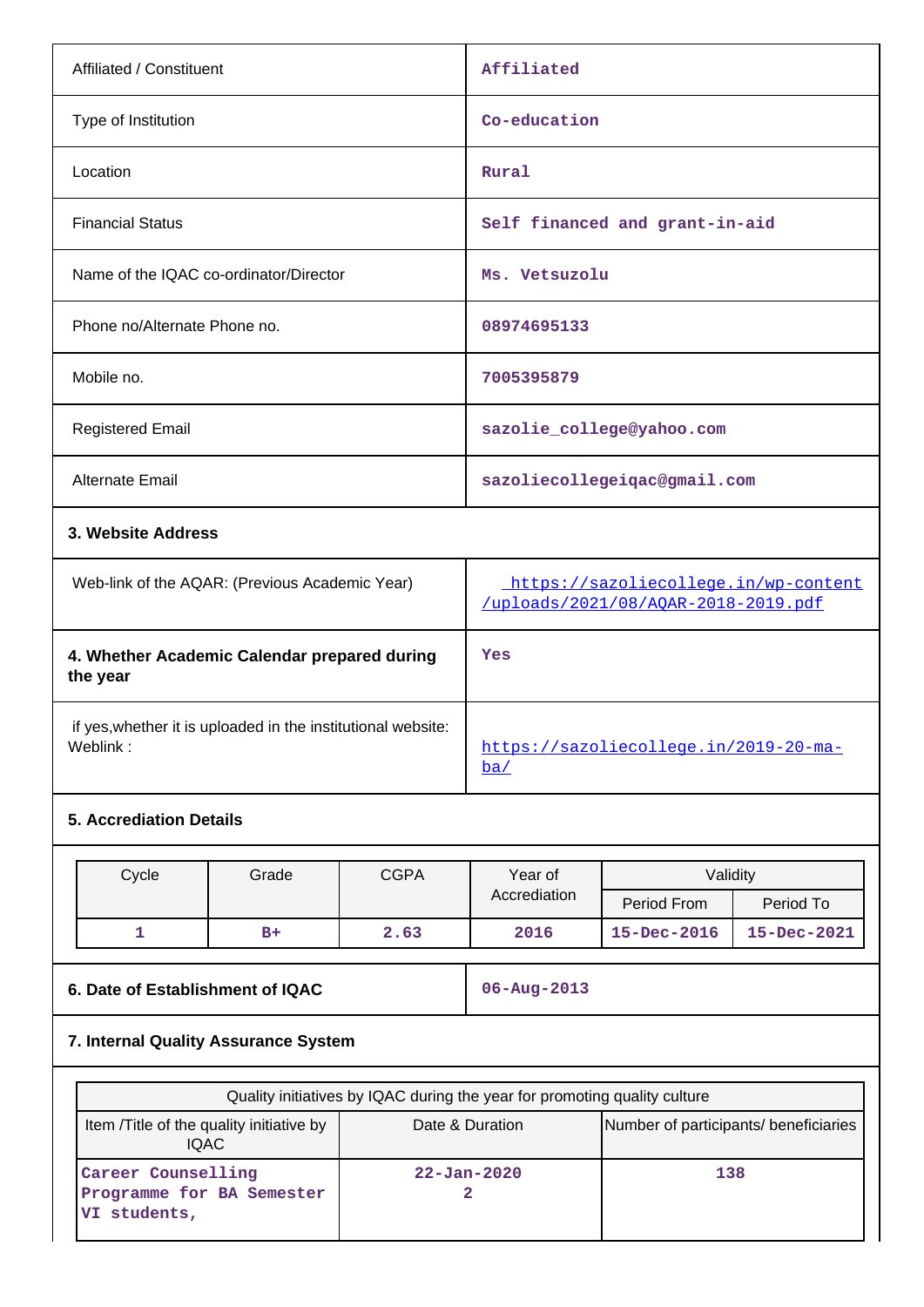| Awareness Programme on                                                                                                                                                                                                                                                                   | $04 - Dec - 2019$<br>1              | 420 |  |
|------------------------------------------------------------------------------------------------------------------------------------------------------------------------------------------------------------------------------------------------------------------------------------------|-------------------------------------|-----|--|
| Observation of National<br><b>Education Day</b><br>commemorating the birth<br>anniversary of Maulana<br>Abul Kalam Azad, with Ms.<br>Medosano Mary, Asst.<br>Professor, Dept. of<br>History, and Ms.<br>Vetsuzolu, Asst.<br>Professor, Dept. of<br>Education, as the<br>Resource Persons | $11 - Nov - 2019$<br>$\overline{2}$ | 445 |  |
| Annual Lecture                                                                                                                                                                                                                                                                           | $30 - Sep - 2019$<br>$\overline{2}$ | 445 |  |
| Remedial Classes for<br>Students with backlog                                                                                                                                                                                                                                            | 23-Sep-2019<br>4                    | 60  |  |
| Annual Intercollegiate<br>Debate Competition                                                                                                                                                                                                                                             | $21 - Sep - 2019$<br>3              | 30  |  |
| Cultural Day                                                                                                                                                                                                                                                                             | 31-Aug-2019<br>4                    | 445 |  |
| Legal Literacy Classes in<br>collaboration with Kohima<br>District Legal Services<br>Authority                                                                                                                                                                                           | $15 - Ju1 - 2019$<br>$\overline{2}$ | 208 |  |
| IQAC Meeting                                                                                                                                                                                                                                                                             | $15 - Jun - 2019$<br>$\overline{2}$ | 9   |  |
|                                                                                                                                                                                                                                                                                          | View File                           |     |  |

## **8. Provide the list of funds by Central/ State Government- UGC/CSIR/DST/DBT/ICMR/TEQIP/World Bank/CPE of UGC etc.**

| Institution/Departmen<br>t/Faculty                                      | Scheme | Funding Agency                                                | Year of award with<br>duration | Amount |
|-------------------------------------------------------------------------|--------|---------------------------------------------------------------|--------------------------------|--------|
| Sazolie College                                                         | Grant  | Department of<br>Higher<br>Education,<br>Govt. of<br>Nagaland | 2020<br>365                    | 200000 |
|                                                                         |        | <u>View File</u>                                              |                                |        |
| 9. Whether composition of IQAC as per latest<br><b>NAAC guidelines:</b> |        | Yes                                                           |                                |        |

| Upload latest notification of formation of IQAC       | View File |
|-------------------------------------------------------|-----------|
| 10. Number of IQAC meetings held during the<br>year : |           |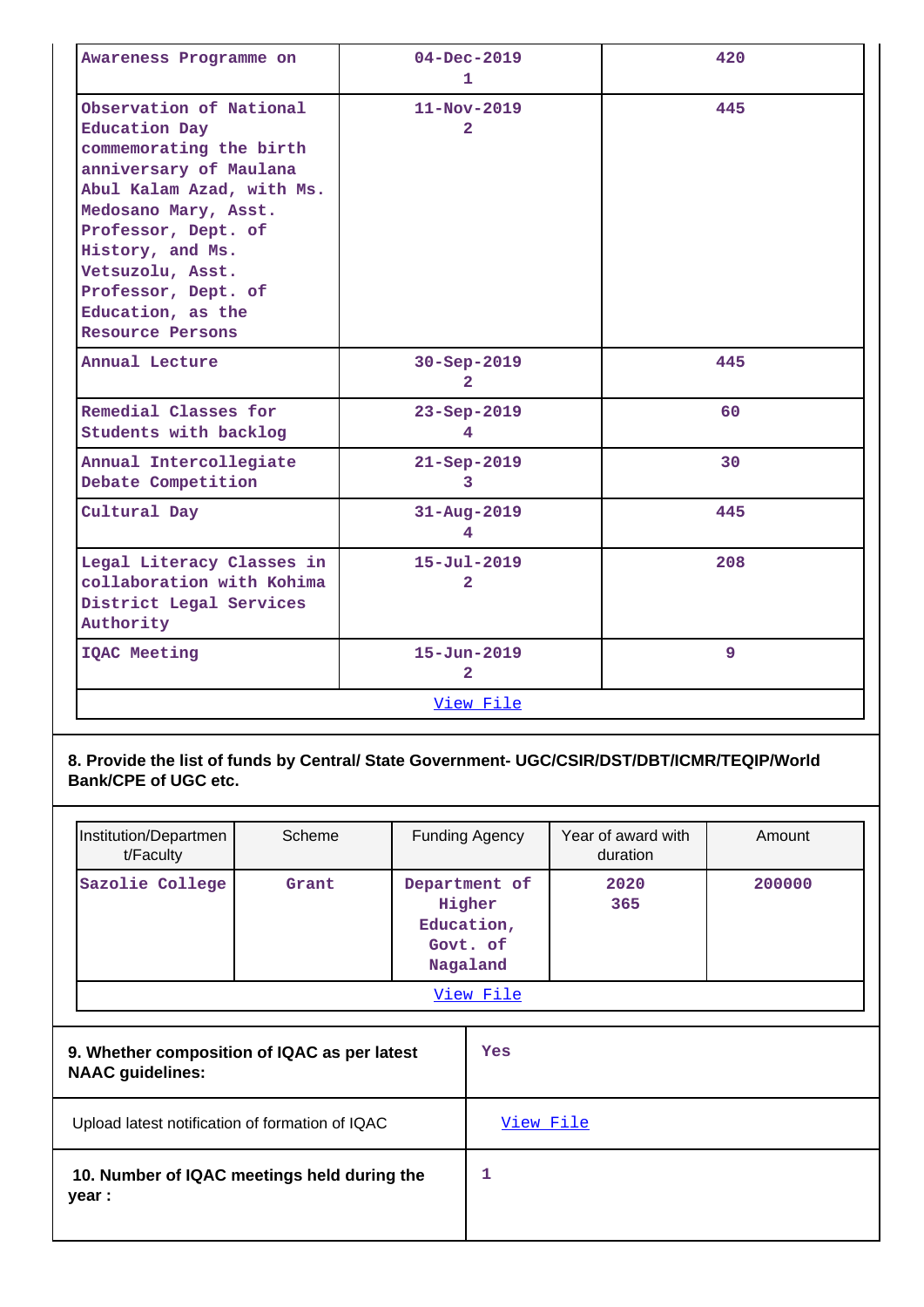| The minutes of IQAC meeting and compliances to the<br>decisions have been uploaded on the institutional<br>website | Yes       |
|--------------------------------------------------------------------------------------------------------------------|-----------|
| Upload the minutes of meeting and action taken report                                                              | View File |
| 11. Whether IQAC received funding from any of<br>the funding agency to support its activities<br>during the year?  | No        |

## **12. Significant contributions made by IQAC during the current year(maximum five bullets)**

**1. Successful implementation of the plans and activities in the Academic Calendar. 2. National Seminar on "State, Governance and Development in Northeast India", organised by Sociology Department and Research Committee, on 28 – 29 November 2019. 3. Introduction of Post Graduate Courses in Political Science and History from 20192020 Academic Session. 4. Conducting of "Career Counselling: Studying in the City and the Future of Jobs", for BA Semester VI in collaboration with EduCentre. Kohima, on 22 January 2020. 5. Faculty and Staff Development Programme: "The Financial Intelligence Programme" with Mr. Lezo Putsere. Director, YouthNet, Kohima, on 11 March 2020.**

### **No Files Uploaded !!!**

**13. Plan of action chalked out by the IQAC in the beginning of the academic year towards Quality Enhancement and outcome achieved by the end of the academic year**

| Plan of Action                                                                                                                                                            | Achivements/Outcomes |
|---------------------------------------------------------------------------------------------------------------------------------------------------------------------------|----------------------|
| "Career Counselling: Studying in the<br>City and the Future of Jobs" in<br>collaboration with EduCentre, Kohima.                                                          | Conducted            |
| National Seminar on "State, Governance<br>and Development in Northeast India",<br>organised by the Department of<br>Sociology and Research Committee,<br>Sazolie College. | Conducted            |
| Annual Lecture                                                                                                                                                            | Conducted            |
| Remedial Classes                                                                                                                                                          | Conducted            |
| Annual Intercollegiate Debate<br>Competition.                                                                                                                             | Conducted            |
| Cultural Day organised by the Cultural<br>Committee and Sazolie College Sudents'<br>Council.                                                                              | Conducted            |
| Legal Literacy Classes in collaboration Conducted<br>with Kohima District Legal Services<br>Authority.                                                                    |                      |
| <b>IQAC Meeting</b>                                                                                                                                                       | Conducted            |
| Orientation cum Recruitment Drive for<br>the College Organisations.                                                                                                       | Conducted            |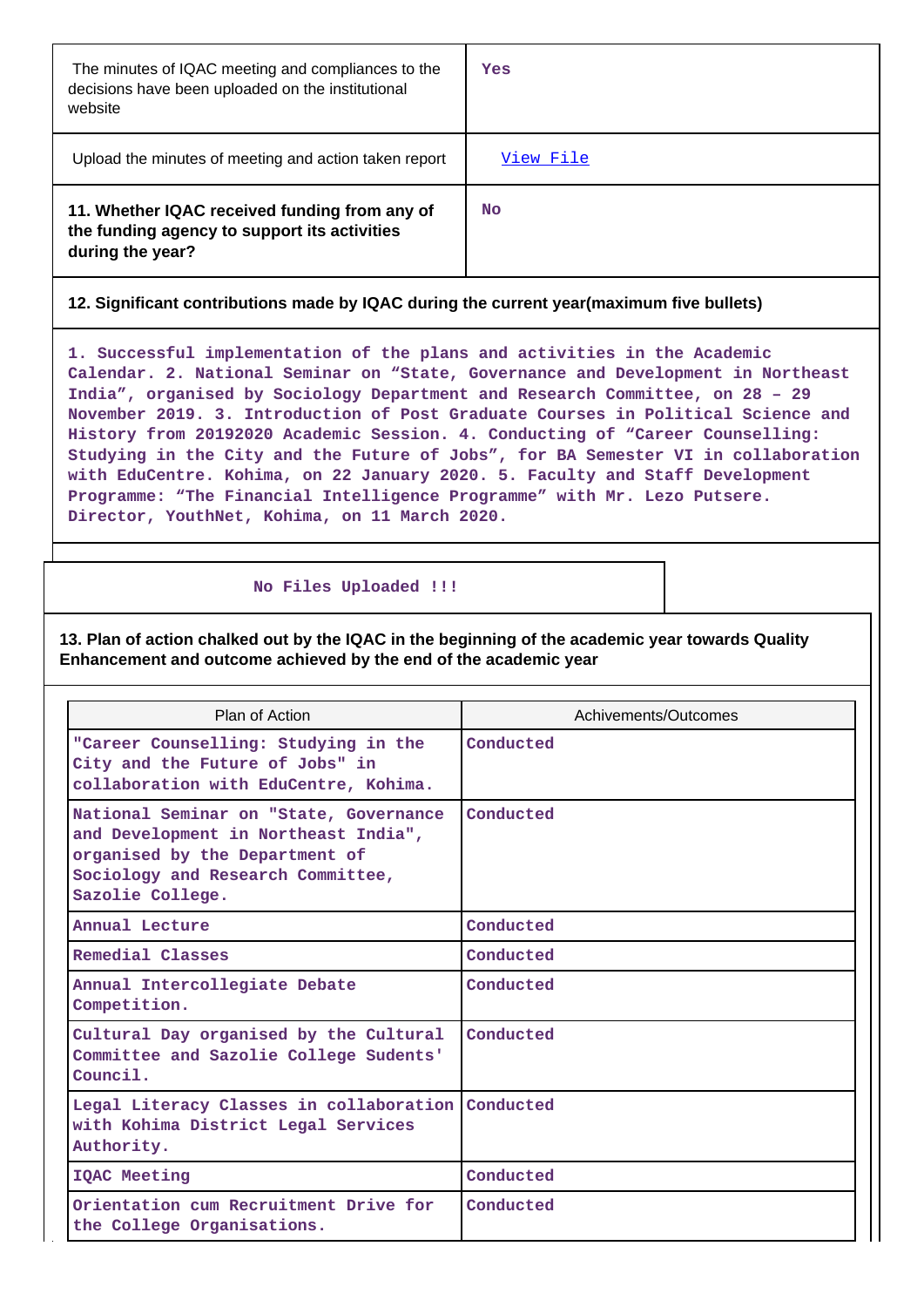| Sazolie College Alumni Association<br>Meeting with IQAC Members                                                      | Conducted                                                                                                                                                                                                                                                                                                                                                                                                                                                                                                                      |  |  |
|----------------------------------------------------------------------------------------------------------------------|--------------------------------------------------------------------------------------------------------------------------------------------------------------------------------------------------------------------------------------------------------------------------------------------------------------------------------------------------------------------------------------------------------------------------------------------------------------------------------------------------------------------------------|--|--|
|                                                                                                                      | View File                                                                                                                                                                                                                                                                                                                                                                                                                                                                                                                      |  |  |
| 14. Whether AQAR was placed before statutory<br>body?                                                                | <b>No</b>                                                                                                                                                                                                                                                                                                                                                                                                                                                                                                                      |  |  |
| 15. Whether NAAC/or any other accredited<br>body(s) visited IQAC or interacted with it to<br>assess the functioning? | <b>No</b>                                                                                                                                                                                                                                                                                                                                                                                                                                                                                                                      |  |  |
| 16. Whether institutional data submitted to<br><b>AISHE:</b>                                                         | Yes                                                                                                                                                                                                                                                                                                                                                                                                                                                                                                                            |  |  |
| <b>Year of Submission</b>                                                                                            | 2020                                                                                                                                                                                                                                                                                                                                                                                                                                                                                                                           |  |  |
| Date of Submission                                                                                                   | $06 - \text{Feb} - 2020$                                                                                                                                                                                                                                                                                                                                                                                                                                                                                                       |  |  |
| 17. Does the Institution have Management<br><b>Information System?</b>                                               | Yes                                                                                                                                                                                                                                                                                                                                                                                                                                                                                                                            |  |  |
| If yes, give a brief descripiton and a list of modules<br>currently operational (maximum 500 words)                  | The College has a College Management<br>System Software which manages: 1.<br>Students' Data: The Students' data,<br>their profile, attendance, marks other<br>information are stored and managed by<br>the system. 2. Accounts and Finances:<br>The accounts and finances are managed<br>using the accounts and finance modules.<br>3. Stock and Inventory: The system<br>manages and keeps the physical record<br>uptodate, which helps in the<br>procurement, repair and maintenance of<br>the equipment and infrastructure. |  |  |

**Part B** 

## **CRITERION I – CURRICULAR ASPECTS**

### **1.1 – Curriculum Planning and Implementation**

 1.1.1 – Institution has the mechanism for well planned curriculum delivery and documentation. Explain in 500 words

 **1. The Academic Calendar is prepared at the beginning of each academic session. It is prepared according to the schedule of the affiliating University. Students are informed of the academic calendar which includes the probable teaching days, schedule of the internal assessment and external examinations, and extension and co-curricular activities. 2. Orientation Programme is organised every year by the College and the different departments for the new students to make them aware of the College activities and the mechanism or system employed by the institution for curriculum delivery and implementation. 3. Routine Committee of the College comprising of the Principal, Vice-Principal and the Academic Dean, prepares the Class Schedule/Routine before the start of every semester for effective implementation of the curriculum. 4. The different**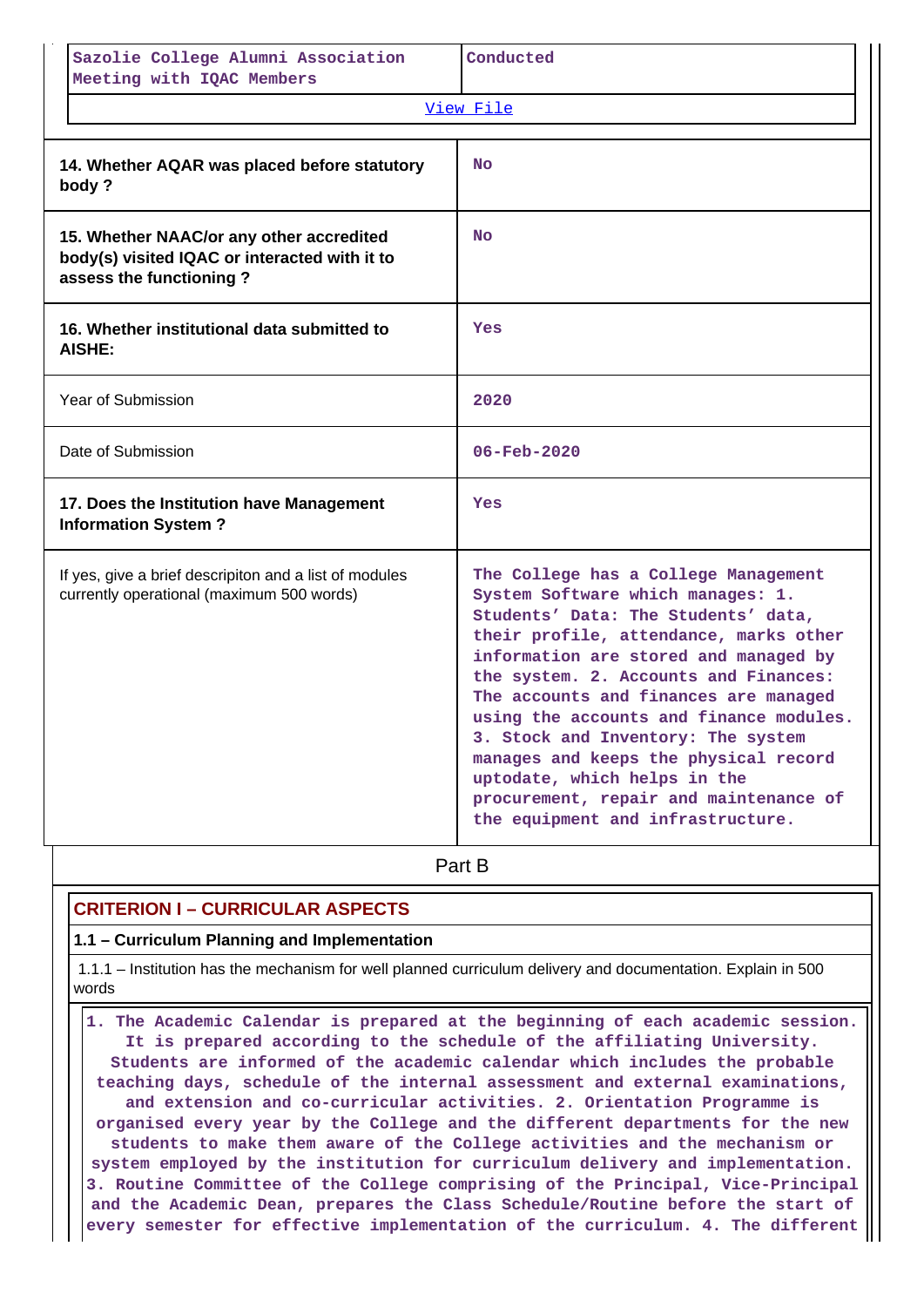**Departments hold meetings for allotment of classes and syllabus distribution among the teachers. The Departments allocate the various papers to the teachers taking into consideration their area of expertise, interest and experience. 5. Based on the teaching assignments allotted in the syllabus distribution, teachers prepare their Lesson Plans, which are submitted to the Academic Dean. This ensures a systematic and effective implementation of the curriculum and completion of the courses within the stipulated duration. 6. Comprehensive and continuous system of evaluation is followed in the internal assessments. Along with the traditional chalk and talk method, teachers use modern ICT equipments like smart boards and projectors to aid their teaching. 7. Class tests, tutorials and assignments, quizzes, debates, open book tests etc. are conducted after the completion of the topics and periodic review of performance of students is undertaken. For smooth conduct of the internal assessments, a routine/schedule for class tests and assignments is prepared by the Academic Dean for the teachers and students. 8. The College emphasises on the Tutorial System in which a tutor gives instructions to students through personal supervision. Students write assignments under the supervision of the tutor. After correction, the assignments are brought to the tutorial class for presentation of the topics by the students. Discussion follows the paper presentation, wherein the tutor comments on the merits and flaws and the students are encouraged to present their views and opinions too. The tutorial system promotes independent thinking and learning, and it keeps the students engaged in serious academic works throughout the course. 9. The Mentor-Mentee Programme enables the teachers to ensure maximum participation of the students in both academic and co-curricular activities. 10. Weaker students are given special attention through remedial classes. 11. Besides classroom teaching, students are given the privilege to further enhance their learning experience on various subjects through field trips, study tours of local historical places, attending of live assembly sessions of the state legislative assembly, etc. Apart from the teachers, students are also given the responsibility to prepare reports of the various activities, which are maintained by their respective departments. This ensures proper delivery of the curriculum and documentation of the activities.**

| 1.1.2 – Certificate/ Diploma Courses introduced during the academic year |                                                 |                          |          |                                                 |                      |  |  |
|--------------------------------------------------------------------------|-------------------------------------------------|--------------------------|----------|-------------------------------------------------|----------------------|--|--|
| Certificate                                                              | Diploma Courses                                 | Dates of<br>Introduction | Duration | Focus on employ<br>ability/entreprene<br>urship | Skill<br>Development |  |  |
| Nil                                                                      | Diploma in<br>Computer<br>Applications<br>(DCA) | 15/07/2019               | Nil      | Nil                                             | Nil                  |  |  |
| 1.2 - Academic Flexibility                                               |                                                 |                          |          |                                                 |                      |  |  |
| 1.2.1 – New programmes/courses introduced during the academic year       |                                                 |                          |          |                                                 |                      |  |  |
|                                                                          |                                                 |                          |          |                                                 |                      |  |  |

| Programme/Course | Programme Specialization                     | Dates of Introduction |
|------------------|----------------------------------------------|-----------------------|
| MA               | MA in Political Science<br>and MA in History | 01/07/2019            |
|                  | No file uploaded.                            |                       |

 1.2.2 – Programmes in which Choice Based Credit System (CBCS)/Elective course system implemented at the affiliated Colleges (if applicable) during the academic year.

| Name of programmes adopting<br><b>CBCS</b> | Programme Specialization | Date of implementation of<br><b>CBCS/Elective Course System</b> |
|--------------------------------------------|--------------------------|-----------------------------------------------------------------|
| Nill                                       | Nil                      | Nill                                                            |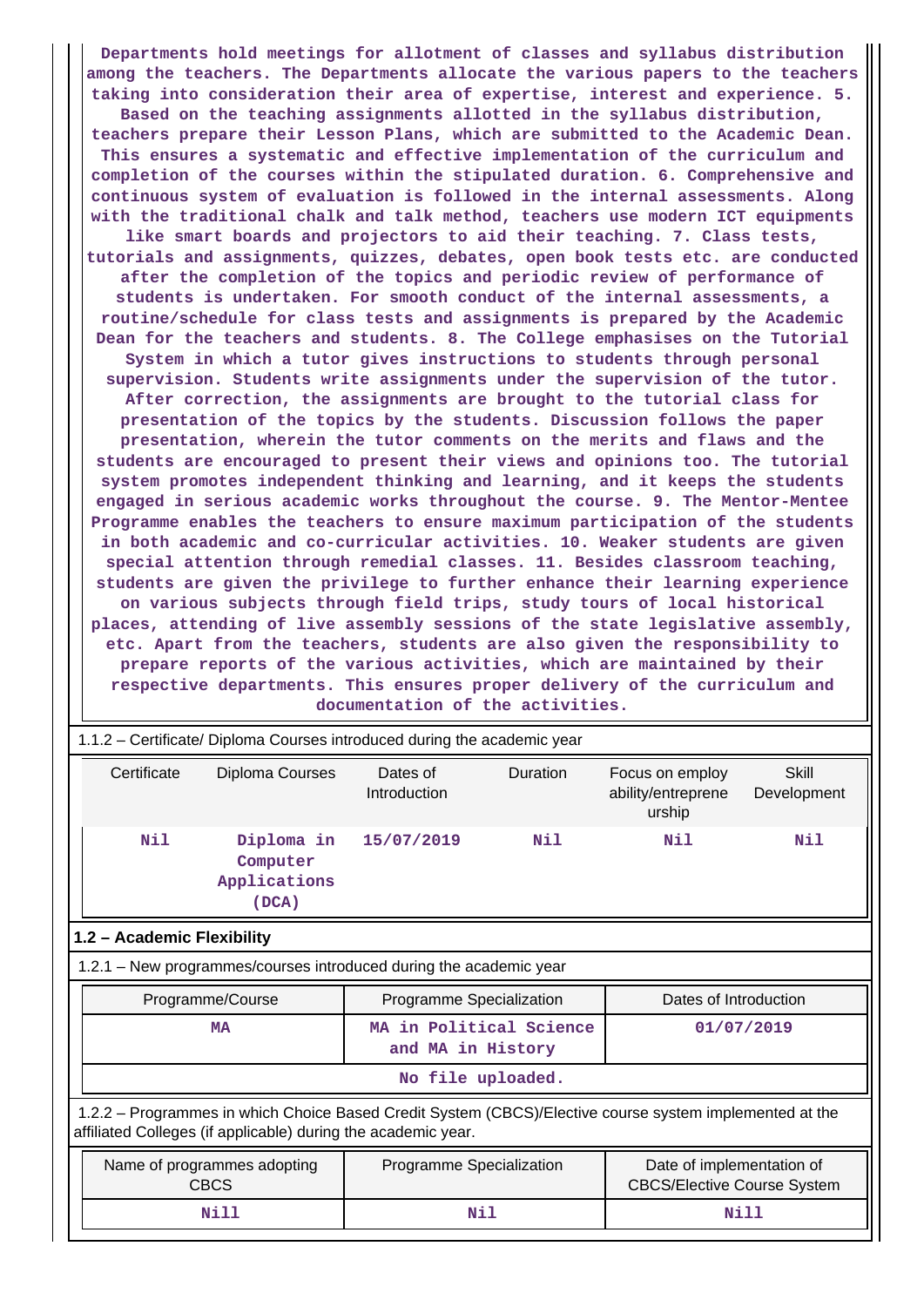|                                                                                                                                                                                                                                                                                                                                                                                                                                                                                                                                                                                                                                                                                                                                                                                                                                                                                                                                                                                                                                                                                                                                 |                             |                              |  | 1.2.3 – Students enrolled in Certificate/ Diploma Courses introduced during the year |                                                              |                             |
|---------------------------------------------------------------------------------------------------------------------------------------------------------------------------------------------------------------------------------------------------------------------------------------------------------------------------------------------------------------------------------------------------------------------------------------------------------------------------------------------------------------------------------------------------------------------------------------------------------------------------------------------------------------------------------------------------------------------------------------------------------------------------------------------------------------------------------------------------------------------------------------------------------------------------------------------------------------------------------------------------------------------------------------------------------------------------------------------------------------------------------|-----------------------------|------------------------------|--|--------------------------------------------------------------------------------------|--------------------------------------------------------------|-----------------------------|
|                                                                                                                                                                                                                                                                                                                                                                                                                                                                                                                                                                                                                                                                                                                                                                                                                                                                                                                                                                                                                                                                                                                                 |                             | Certificate                  |  |                                                                                      |                                                              | Diploma Course              |
| <b>Number of Students</b>                                                                                                                                                                                                                                                                                                                                                                                                                                                                                                                                                                                                                                                                                                                                                                                                                                                                                                                                                                                                                                                                                                       |                             | Nil                          |  |                                                                                      |                                                              | 15                          |
| 1.3 - Curriculum Enrichment                                                                                                                                                                                                                                                                                                                                                                                                                                                                                                                                                                                                                                                                                                                                                                                                                                                                                                                                                                                                                                                                                                     |                             |                              |  |                                                                                      |                                                              |                             |
| 1.3.1 - Value-added courses imparting transferable and life skills offered during the year                                                                                                                                                                                                                                                                                                                                                                                                                                                                                                                                                                                                                                                                                                                                                                                                                                                                                                                                                                                                                                      |                             |                              |  |                                                                                      |                                                              |                             |
| <b>Value Added Courses</b>                                                                                                                                                                                                                                                                                                                                                                                                                                                                                                                                                                                                                                                                                                                                                                                                                                                                                                                                                                                                                                                                                                      |                             | Date of Introduction         |  |                                                                                      |                                                              | Number of Students Enrolled |
| Nil                                                                                                                                                                                                                                                                                                                                                                                                                                                                                                                                                                                                                                                                                                                                                                                                                                                                                                                                                                                                                                                                                                                             |                             | <b>Nill</b>                  |  |                                                                                      |                                                              | Nill                        |
|                                                                                                                                                                                                                                                                                                                                                                                                                                                                                                                                                                                                                                                                                                                                                                                                                                                                                                                                                                                                                                                                                                                                 |                             | No file uploaded.            |  |                                                                                      |                                                              |                             |
| 1.3.2 - Field Projects / Internships under taken during the year                                                                                                                                                                                                                                                                                                                                                                                                                                                                                                                                                                                                                                                                                                                                                                                                                                                                                                                                                                                                                                                                |                             |                              |  |                                                                                      |                                                              |                             |
| Project/Programme Title                                                                                                                                                                                                                                                                                                                                                                                                                                                                                                                                                                                                                                                                                                                                                                                                                                                                                                                                                                                                                                                                                                         |                             | Programme Specialization     |  |                                                                                      | No. of students enrolled for Field<br>Projects / Internships |                             |
| Nill                                                                                                                                                                                                                                                                                                                                                                                                                                                                                                                                                                                                                                                                                                                                                                                                                                                                                                                                                                                                                                                                                                                            |                             | Nil                          |  |                                                                                      |                                                              | <b>Nill</b>                 |
|                                                                                                                                                                                                                                                                                                                                                                                                                                                                                                                                                                                                                                                                                                                                                                                                                                                                                                                                                                                                                                                                                                                                 |                             | No file uploaded.            |  |                                                                                      |                                                              |                             |
| 1.4 - Feedback System                                                                                                                                                                                                                                                                                                                                                                                                                                                                                                                                                                                                                                                                                                                                                                                                                                                                                                                                                                                                                                                                                                           |                             |                              |  |                                                                                      |                                                              |                             |
| 1.4.1 – Whether structured feedback received from all the stakeholders.                                                                                                                                                                                                                                                                                                                                                                                                                                                                                                                                                                                                                                                                                                                                                                                                                                                                                                                                                                                                                                                         |                             |                              |  |                                                                                      |                                                              |                             |
| <b>Students</b>                                                                                                                                                                                                                                                                                                                                                                                                                                                                                                                                                                                                                                                                                                                                                                                                                                                                                                                                                                                                                                                                                                                 |                             |                              |  |                                                                                      | Yes                                                          |                             |
| <b>Teachers</b>                                                                                                                                                                                                                                                                                                                                                                                                                                                                                                                                                                                                                                                                                                                                                                                                                                                                                                                                                                                                                                                                                                                 |                             |                              |  | Nill                                                                                 |                                                              |                             |
| Employers                                                                                                                                                                                                                                                                                                                                                                                                                                                                                                                                                                                                                                                                                                                                                                                                                                                                                                                                                                                                                                                                                                                       |                             |                              |  |                                                                                      | Nill                                                         |                             |
| Alumni                                                                                                                                                                                                                                                                                                                                                                                                                                                                                                                                                                                                                                                                                                                                                                                                                                                                                                                                                                                                                                                                                                                          |                             |                              |  |                                                                                      | Nill                                                         |                             |
| Parents<br>Nill                                                                                                                                                                                                                                                                                                                                                                                                                                                                                                                                                                                                                                                                                                                                                                                                                                                                                                                                                                                                                                                                                                                 |                             |                              |  |                                                                                      |                                                              |                             |
|                                                                                                                                                                                                                                                                                                                                                                                                                                                                                                                                                                                                                                                                                                                                                                                                                                                                                                                                                                                                                                                                                                                                 |                             |                              |  |                                                                                      |                                                              |                             |
| 1.4.2 - How the feedback obtained is being analyzed and utilized for overall development of the institution?<br>(maximum 500 words)                                                                                                                                                                                                                                                                                                                                                                                                                                                                                                                                                                                                                                                                                                                                                                                                                                                                                                                                                                                             |                             |                              |  |                                                                                      |                                                              |                             |
| <b>Feedback Obtained</b>                                                                                                                                                                                                                                                                                                                                                                                                                                                                                                                                                                                                                                                                                                                                                                                                                                                                                                                                                                                                                                                                                                        |                             |                              |  |                                                                                      |                                                              |                             |
| 1. Feedback on the teaching-learning process is obtained from time to time<br>based on a structured questionnaire framed and approved by the IQAC of the<br>College. 2. Students can drop their grievances and suggestions in the<br>Suggestion Box kept in the College campus. The suggestions are collected by the<br>Vigilance Cell and forwarded to the appropriate authority or concerned persons<br>so that necessary actions can be taken for improvement. 3. Faculty and Staff<br>provide informal as well as formal feedback to the head of the institution on<br>various academic, administrative and other important issues. 4. The Vigilance<br>Cell is responsible for redressal of grievances of students. It also monitors<br>and tries to prevent ragging, bullying and sexual harassment in the College. 5.<br>The College collects feedback from parents and guardians through meetings or<br>questionnaires from time to time for the overall development and improvement of<br>the College. 6. Suggestion boxes are also placed in the hostels for the<br>hostellers to give their feedback or suggestions. |                             |                              |  |                                                                                      |                                                              |                             |
| <b>CRITERION II - TEACHING- LEARNING AND EVALUATION</b>                                                                                                                                                                                                                                                                                                                                                                                                                                                                                                                                                                                                                                                                                                                                                                                                                                                                                                                                                                                                                                                                         |                             |                              |  |                                                                                      |                                                              |                             |
| 2.1 - Student Enrolment and Profile                                                                                                                                                                                                                                                                                                                                                                                                                                                                                                                                                                                                                                                                                                                                                                                                                                                                                                                                                                                                                                                                                             |                             |                              |  |                                                                                      |                                                              |                             |
| 2.1.1 - Demand Ratio during the year                                                                                                                                                                                                                                                                                                                                                                                                                                                                                                                                                                                                                                                                                                                                                                                                                                                                                                                                                                                                                                                                                            |                             |                              |  |                                                                                      |                                                              |                             |
| Name of the<br>Programme                                                                                                                                                                                                                                                                                                                                                                                                                                                                                                                                                                                                                                                                                                                                                                                                                                                                                                                                                                                                                                                                                                        | Programme<br>Specialization | Number of seats<br>available |  |                                                                                      | Number of<br>Application received                            | <b>Students Enrolled</b>    |
| <b>BA</b>                                                                                                                                                                                                                                                                                                                                                                                                                                                                                                                                                                                                                                                                                                                                                                                                                                                                                                                                                                                                                                                                                                                       | Nill                        | 450                          |  |                                                                                      | Nill                                                         | 425                         |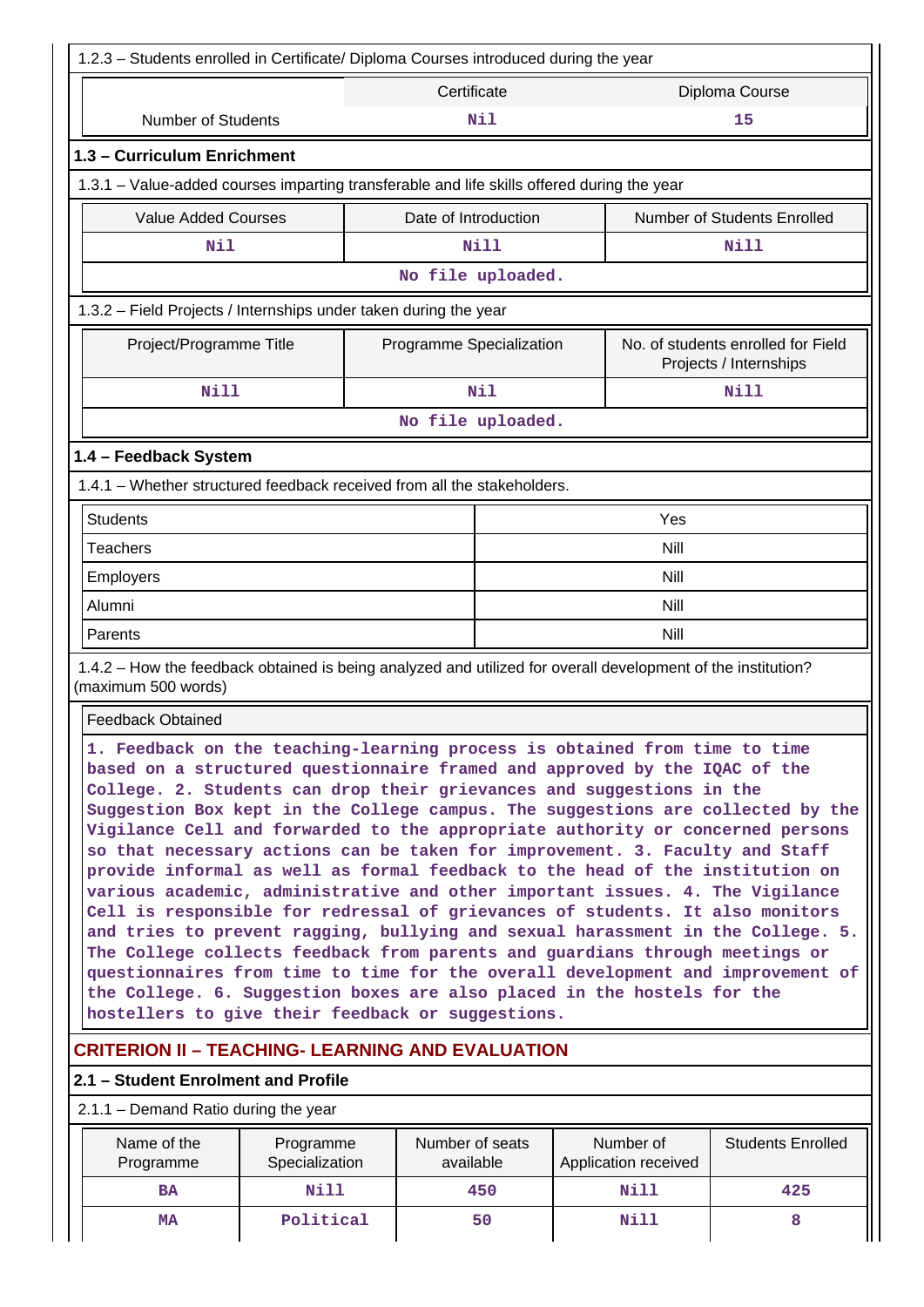|                                                                                                                                                           |             | Science                                                      |                     |                                                                                                                                                                  |                                        |                                                                                                  |                                             |              |                                                                                                                                                                                                                                                                                                                                                                                                                                                                                                                                                                                                                                                                                                                                                                                                                                                                                                                                                                                                                             |
|-----------------------------------------------------------------------------------------------------------------------------------------------------------|-------------|--------------------------------------------------------------|---------------------|------------------------------------------------------------------------------------------------------------------------------------------------------------------|----------------------------------------|--------------------------------------------------------------------------------------------------|---------------------------------------------|--------------|-----------------------------------------------------------------------------------------------------------------------------------------------------------------------------------------------------------------------------------------------------------------------------------------------------------------------------------------------------------------------------------------------------------------------------------------------------------------------------------------------------------------------------------------------------------------------------------------------------------------------------------------------------------------------------------------------------------------------------------------------------------------------------------------------------------------------------------------------------------------------------------------------------------------------------------------------------------------------------------------------------------------------------|
| <b>MA</b>                                                                                                                                                 |             | History                                                      |                     |                                                                                                                                                                  | <b>Nill</b><br>50                      |                                                                                                  |                                             |              | 20                                                                                                                                                                                                                                                                                                                                                                                                                                                                                                                                                                                                                                                                                                                                                                                                                                                                                                                                                                                                                          |
|                                                                                                                                                           |             |                                                              |                     |                                                                                                                                                                  | No file uploaded.                      |                                                                                                  |                                             |              |                                                                                                                                                                                                                                                                                                                                                                                                                                                                                                                                                                                                                                                                                                                                                                                                                                                                                                                                                                                                                             |
| 2.2 - Catering to Student Diversity                                                                                                                       |             |                                                              |                     |                                                                                                                                                                  |                                        |                                                                                                  |                                             |              |                                                                                                                                                                                                                                                                                                                                                                                                                                                                                                                                                                                                                                                                                                                                                                                                                                                                                                                                                                                                                             |
| 2.2.1 - Student - Full time teacher ratio (current year data)                                                                                             |             |                                                              |                     |                                                                                                                                                                  |                                        |                                                                                                  |                                             |              |                                                                                                                                                                                                                                                                                                                                                                                                                                                                                                                                                                                                                                                                                                                                                                                                                                                                                                                                                                                                                             |
| Year                                                                                                                                                      |             | Number of<br>students enrolled<br>in the institution<br>(UG) |                     | Number of<br>Number of<br>students enrolled<br>fulltime teachers<br>in the institution<br>available in the<br>(PG)<br>institution<br>teaching only UG<br>courses |                                        | Number of<br>fulltime teachers<br>available in the<br>institution<br>teaching only PG<br>courses |                                             |              | Number of<br>teachers<br>teaching both UG<br>and PG courses                                                                                                                                                                                                                                                                                                                                                                                                                                                                                                                                                                                                                                                                                                                                                                                                                                                                                                                                                                 |
| 2019                                                                                                                                                      |             | 425                                                          |                     | 28                                                                                                                                                               | 19                                     |                                                                                                  |                                             | $\mathbf{2}$ | $\overline{4}$                                                                                                                                                                                                                                                                                                                                                                                                                                                                                                                                                                                                                                                                                                                                                                                                                                                                                                                                                                                                              |
| 2.3 - Teaching - Learning Process                                                                                                                         |             |                                                              |                     |                                                                                                                                                                  |                                        |                                                                                                  |                                             |              |                                                                                                                                                                                                                                                                                                                                                                                                                                                                                                                                                                                                                                                                                                                                                                                                                                                                                                                                                                                                                             |
| 2.3.1 – Percentage of teachers using ICT for effective teaching with Learning Management Systems (LMS), E-<br>learning resources etc. (current year data) |             |                                                              |                     |                                                                                                                                                                  |                                        |                                                                                                  |                                             |              |                                                                                                                                                                                                                                                                                                                                                                                                                                                                                                                                                                                                                                                                                                                                                                                                                                                                                                                                                                                                                             |
| Number of<br><b>Teachers on Roll</b>                                                                                                                      |             | Number of<br>teachers using<br>ICT (LMS, e-<br>Resources)    |                     | <b>ICT Tools and</b><br>resources<br>available                                                                                                                   | Number of ICT<br>enabled<br>Classrooms |                                                                                                  | Numberof smart<br>classrooms                |              | E-resources and<br>techniques used                                                                                                                                                                                                                                                                                                                                                                                                                                                                                                                                                                                                                                                                                                                                                                                                                                                                                                                                                                                          |
| 25                                                                                                                                                        |             | 19                                                           |                     | 39                                                                                                                                                               | 4                                      |                                                                                                  |                                             | 3            | Nill                                                                                                                                                                                                                                                                                                                                                                                                                                                                                                                                                                                                                                                                                                                                                                                                                                                                                                                                                                                                                        |
|                                                                                                                                                           |             |                                                              |                     |                                                                                                                                                                  | View File of ICT Tools and resources   |                                                                                                  |                                             |              |                                                                                                                                                                                                                                                                                                                                                                                                                                                                                                                                                                                                                                                                                                                                                                                                                                                                                                                                                                                                                             |
|                                                                                                                                                           |             |                                                              |                     |                                                                                                                                                                  | No file uploaded.                      |                                                                                                  |                                             |              |                                                                                                                                                                                                                                                                                                                                                                                                                                                                                                                                                                                                                                                                                                                                                                                                                                                                                                                                                                                                                             |
| 2.3.2 - Students mentoring system available in the institution? Give details. (maximum 500 words)                                                         |             |                                                              |                     |                                                                                                                                                                  |                                        |                                                                                                  |                                             |              |                                                                                                                                                                                                                                                                                                                                                                                                                                                                                                                                                                                                                                                                                                                                                                                                                                                                                                                                                                                                                             |
|                                                                                                                                                           |             |                                                              |                     |                                                                                                                                                                  | individual/group mentoring classes.    |                                                                                                  |                                             |              | Mentoring of students is carried out by the faculty of the different departments of the institution based on the<br>following objectives: 1. To identify and address the problems faced by students. 2. To encourage advanced<br>learners. 3. To decrease the drop-out rates. 4. To prepare students for the competitive world after their<br>graduation. At the beginning of the academic session, the students are divided into groups of not more than 30<br>and each teacher is assigned to these groups as mentors. The mentors are responsible for the students in their<br>groups and they guide and monitor the performance of the students for the whole academic session. Proper<br>record like the performance and participation of the students in the various activities, attendance records,<br>academic performance etc. are maintained by the mentors and accordingly help or guidance is provided<br>whenever required. The mentors maintain constant interaction with the students personally and through |
| Number of students enrolled in the                                                                                                                        | institution |                                                              |                     |                                                                                                                                                                  | Number of fulltime teachers            |                                                                                                  |                                             |              | Mentor: Mentee Ratio                                                                                                                                                                                                                                                                                                                                                                                                                                                                                                                                                                                                                                                                                                                                                                                                                                                                                                                                                                                                        |
|                                                                                                                                                           | 453         |                                                              |                     |                                                                                                                                                                  | 25                                     |                                                                                                  |                                             |              | 1:18                                                                                                                                                                                                                                                                                                                                                                                                                                                                                                                                                                                                                                                                                                                                                                                                                                                                                                                                                                                                                        |
| 2.4 - Teacher Profile and Quality                                                                                                                         |             |                                                              |                     |                                                                                                                                                                  |                                        |                                                                                                  |                                             |              |                                                                                                                                                                                                                                                                                                                                                                                                                                                                                                                                                                                                                                                                                                                                                                                                                                                                                                                                                                                                                             |
| 2.4.1 - Number of full time teachers appointed during the year                                                                                            |             |                                                              |                     |                                                                                                                                                                  |                                        |                                                                                                  |                                             |              |                                                                                                                                                                                                                                                                                                                                                                                                                                                                                                                                                                                                                                                                                                                                                                                                                                                                                                                                                                                                                             |
| No. of sanctioned<br>positions                                                                                                                            |             | No. of filled positions                                      |                     | Vacant positions                                                                                                                                                 |                                        |                                                                                                  | Positions filled during<br>the current year |              | No. of faculty with<br>Ph.D                                                                                                                                                                                                                                                                                                                                                                                                                                                                                                                                                                                                                                                                                                                                                                                                                                                                                                                                                                                                 |
| 25                                                                                                                                                        |             | 25                                                           |                     |                                                                                                                                                                  | 5                                      |                                                                                                  | 5                                           |              | 4                                                                                                                                                                                                                                                                                                                                                                                                                                                                                                                                                                                                                                                                                                                                                                                                                                                                                                                                                                                                                           |
| International level from Government, recognised bodies during the year)                                                                                   |             |                                                              |                     |                                                                                                                                                                  |                                        |                                                                                                  |                                             |              | 2.4.2 - Honours and recognition received by teachers (received awards, recognition, fellowships at State, National,                                                                                                                                                                                                                                                                                                                                                                                                                                                                                                                                                                                                                                                                                                                                                                                                                                                                                                         |
| Year of Award                                                                                                                                             |             |                                                              | international level | Name of full time teachers<br>receiving awards from<br>state level, national level,                                                                              |                                        | Designation                                                                                      |                                             |              | Name of the award,<br>fellowship, received from<br>Government or recognized<br>bodies                                                                                                                                                                                                                                                                                                                                                                                                                                                                                                                                                                                                                                                                                                                                                                                                                                                                                                                                       |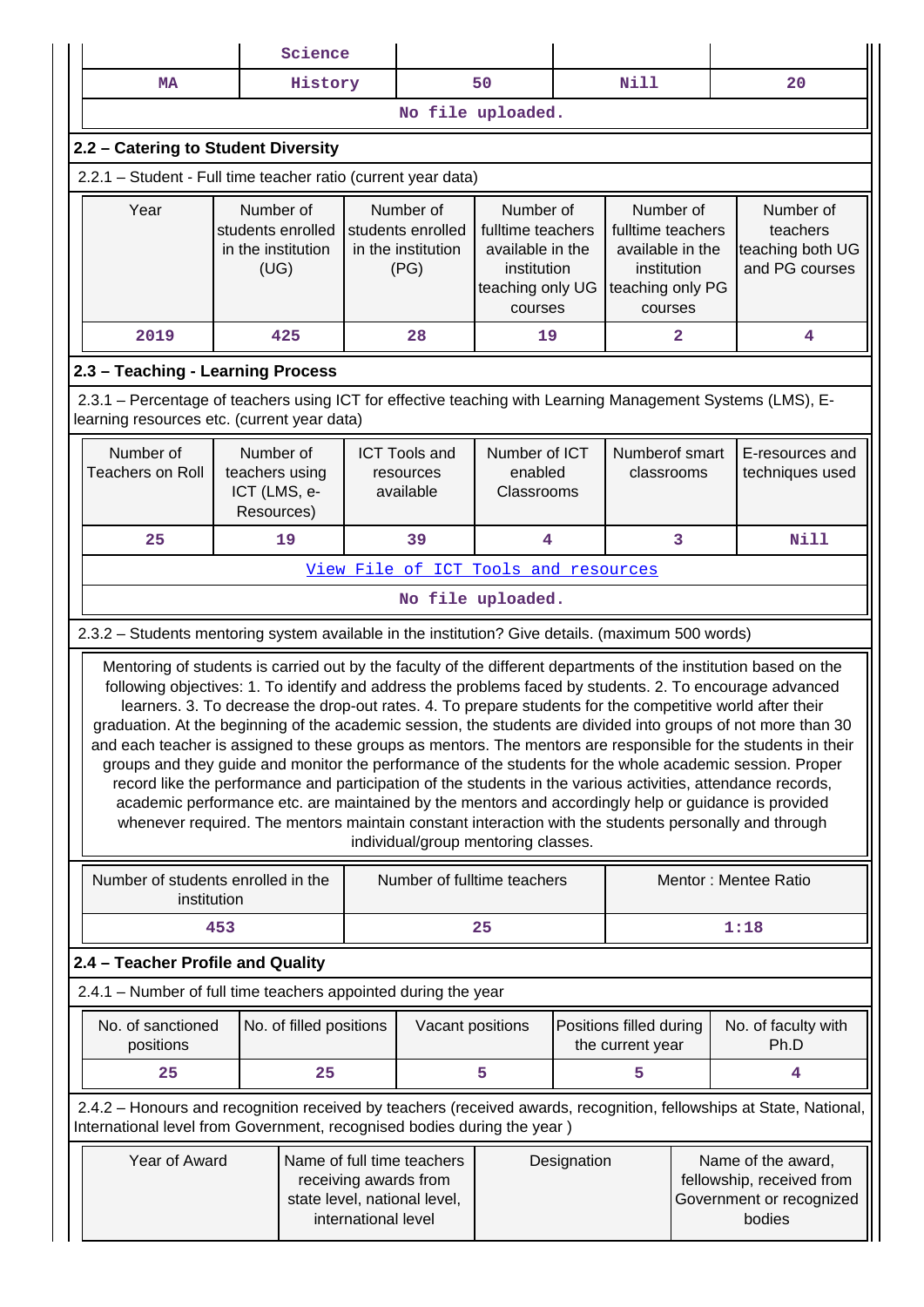| Nill                                                                                                                           | Nil                                                                                                                                                                                                                                                                                                                                                                                                                                                                                                                                                           |                   | Nill                                    |                                                                | Nil |                                                                               |
|--------------------------------------------------------------------------------------------------------------------------------|---------------------------------------------------------------------------------------------------------------------------------------------------------------------------------------------------------------------------------------------------------------------------------------------------------------------------------------------------------------------------------------------------------------------------------------------------------------------------------------------------------------------------------------------------------------|-------------------|-----------------------------------------|----------------------------------------------------------------|-----|-------------------------------------------------------------------------------|
|                                                                                                                                |                                                                                                                                                                                                                                                                                                                                                                                                                                                                                                                                                               | No file uploaded. |                                         |                                                                |     |                                                                               |
| 2.5 - Evaluation Process and Reforms                                                                                           |                                                                                                                                                                                                                                                                                                                                                                                                                                                                                                                                                               |                   |                                         |                                                                |     |                                                                               |
| 2.5.1 – Number of days from the date of semester-end/ year- end examination till the declaration of results during<br>the year |                                                                                                                                                                                                                                                                                                                                                                                                                                                                                                                                                               |                   |                                         |                                                                |     |                                                                               |
| Programme Name                                                                                                                 | Programme Code                                                                                                                                                                                                                                                                                                                                                                                                                                                                                                                                                | Semester/year     |                                         | Last date of the last<br>semester-end/year-<br>end examination |     | Date of declaration of<br>results of semester-<br>end/year-end<br>examination |
| <b>BA</b>                                                                                                                      | Nill                                                                                                                                                                                                                                                                                                                                                                                                                                                                                                                                                          |                   | Semester II,<br>05/10/2020<br>IV and VI |                                                                |     | 23/10/2020                                                                    |
|                                                                                                                                |                                                                                                                                                                                                                                                                                                                                                                                                                                                                                                                                                               | No file uploaded. |                                         |                                                                |     |                                                                               |
| 2.5.2 – Reforms initiated on Continuous Internal Evaluation (CIE) system at the institutional level (250 words)                |                                                                                                                                                                                                                                                                                                                                                                                                                                                                                                                                                               |                   |                                         |                                                                |     |                                                                               |
|                                                                                                                                | 1. To make the continuous and comprehensive evaluation process effective,<br>teachers are given proper orientation periodically. 2. Since the participation<br>of the students is vital for the system to be effective, activities like group<br>discussions, paper presentations, debate competitions, field tours and report<br>writing, assignments, quizzes, open book tests, etc. are conducted throughout<br>the semester. 3. The mentor-mentee system helps the teachers to constantly<br>monitor the participation of the students and evaluate them. |                   |                                         |                                                                |     |                                                                               |
| 2.5.3 – Academic calendar prepared and adhered for conduct of Examination and other related matters (250<br>words)             |                                                                                                                                                                                                                                                                                                                                                                                                                                                                                                                                                               |                   |                                         |                                                                |     |                                                                               |
|                                                                                                                                | The College is affiliated to Nagaland University and accordingly, it follows<br>the exam schedule of the affiliating university and adheres to all the<br>requirements prescribed by it. Examinations are conducted at the end of each<br>semester. Proper notification and information about any examination is always<br>disseminated to the students. The Academic Calendar and schedule for internal<br>assessment is notified through the notice boards and through social media. All                                                                    |                   |                                         |                                                                |     |                                                                               |

**the internal activities and evaluation are completed before the end-term examinations. The IQAC tries to ensure that all the activities, internal evaluation and examinations are adhered to and properly implemented throughout the semester.**

## **2.6 – Student Performance and Learning Outcomes**

 2.6.1 – Program outcomes, program specific outcomes and course outcomes for all programs offered by the institution are stated and displayed in website of the institution (to provide the weblink)

 [https://sazoliecollege.in/wp-content/uploads/2021/08/BA-6th-Semester-](https://sazoliecollege.in/wp-content/uploads/2021/08/BA-6th-Semester-Results-2020.pdf)[Results-2020.pdf](https://sazoliecollege.in/wp-content/uploads/2021/08/BA-6th-Semester-Results-2020.pdf)

## 2.6.2 – Pass percentage of students

| Programme<br>Code | Programme<br>Name | Programme<br>Specialization | Number of<br>students<br>appeared in the<br>final year<br>examination | Number of<br>students passed<br>in final year<br>examination | Pass Percentage |
|-------------------|-------------------|-----------------------------|-----------------------------------------------------------------------|--------------------------------------------------------------|-----------------|
| Nill              | <b>BA</b>         | Sociology                   | 16                                                                    | 16                                                           | 100             |
| <b>Nill</b>       | <b>BA</b>         | Pol.<br>Science             | 34                                                                    | 34                                                           | 100             |
| Nill              | <b>BA</b>         | History                     | 18                                                                    | 17                                                           | 94.44           |
| <b>Nill</b>       | <b>BA</b>         | English                     | 22                                                                    | 22                                                           | 100             |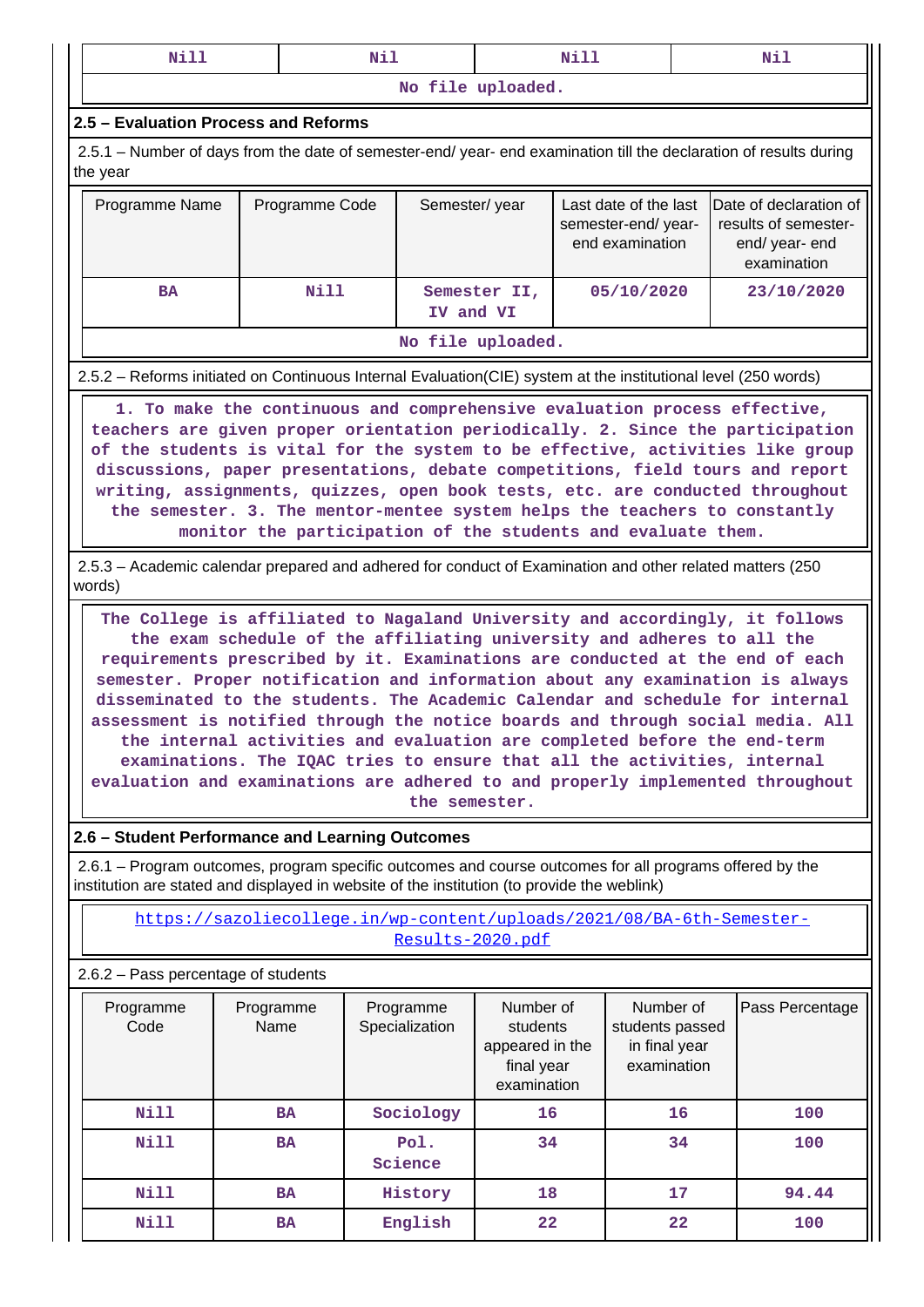| <b>Nill</b>                                                                                                                                                               | <b>BA</b>                                              |            | Education                     | 11                    |      |                           | 9    | 81.81                              |
|---------------------------------------------------------------------------------------------------------------------------------------------------------------------------|--------------------------------------------------------|------------|-------------------------------|-----------------------|------|---------------------------|------|------------------------------------|
| <b>Nill</b>                                                                                                                                                               | <b>BA</b>                                              |            | Overall                       | 135                   |      |                           | 125  | 92.59                              |
|                                                                                                                                                                           |                                                        |            |                               | View File             |      |                           |      |                                    |
| 2.7 - Student Satisfaction Survey                                                                                                                                         |                                                        |            |                               |                       |      |                           |      |                                    |
| 2.7.1 – Student Satisfaction Survey (SSS) on overall institutional performance (Institution may design the<br>questionnaire) (results and details be provided as weblink) |                                                        |            |                               |                       |      |                           |      |                                    |
|                                                                                                                                                                           |                                                        |            |                               | Nil                   |      |                           |      |                                    |
| <b>CRITERION III – RESEARCH, INNOVATIONS AND EXTENSION</b>                                                                                                                |                                                        |            |                               |                       |      |                           |      |                                    |
| 3.1 - Resource Mobilization for Research                                                                                                                                  |                                                        |            |                               |                       |      |                           |      |                                    |
| 3.1.1 – Research funds sanctioned and received from various agencies, industry and other organisations                                                                    |                                                        |            |                               |                       |      |                           |      |                                    |
| Nature of the Project                                                                                                                                                     | Duration                                               |            | Name of the funding<br>agency |                       |      | Total grant<br>sanctioned |      | Amount received<br>during the year |
| <b>Nill</b>                                                                                                                                                               | $\pmb{0}$                                              |            |                               | Nil                   |      | 0                         |      | 0                                  |
|                                                                                                                                                                           |                                                        |            |                               | No file uploaded.     |      |                           |      |                                    |
| 3.2 - Innovation Ecosystem                                                                                                                                                |                                                        |            |                               |                       |      |                           |      |                                    |
| 3.2.1 - Workshops/Seminars Conducted on Intellectual Property Rights (IPR) and Industry-Academia Innovative<br>practices during the year                                  |                                                        |            |                               |                       |      |                           |      |                                    |
|                                                                                                                                                                           | Title of workshop/seminar<br>Name of the Dept.<br>Date |            |                               |                       |      |                           |      |                                    |
| Nil                                                                                                                                                                       |                                                        |            | Nil                           |                       |      |                           |      |                                    |
| 3.2.2 - Awards for Innovation won by Institution/Teachers/Research scholars/Students during the year                                                                      |                                                        |            |                               |                       |      |                           |      |                                    |
| Title of the innovation                                                                                                                                                   | Name of Awardee                                        |            | Awarding Agency               |                       |      | Date of award             |      | Category                           |
| Nil                                                                                                                                                                       | Nil                                                    |            |                               | Nil                   |      | Nill                      |      | Nil                                |
|                                                                                                                                                                           |                                                        |            |                               | No file uploaded.     |      |                           |      |                                    |
| 3.2.3 - No. of Incubation centre created, start-ups incubated on campus during the year                                                                                   |                                                        |            |                               |                       |      |                           |      |                                    |
| Incubation                                                                                                                                                                | Name                                                   |            | Sponsered By                  | Name of the           |      | Nature of Start-          |      | Date of                            |
| Center<br>Nil                                                                                                                                                             | Nil                                                    |            | Nil                           | Start-up<br>Nil       |      | up                        | Nil  | Commencement<br><b>Nill</b>        |
|                                                                                                                                                                           |                                                        |            |                               | No file uploaded.     |      |                           |      |                                    |
| 3.3 - Research Publications and Awards                                                                                                                                    |                                                        |            |                               |                       |      |                           |      |                                    |
| 3.3.1 - Incentive to the teachers who receive recognition/awards                                                                                                          |                                                        |            |                               |                       |      |                           |      |                                    |
| <b>State</b>                                                                                                                                                              |                                                        |            | National                      |                       |      |                           |      | International                      |
| 0                                                                                                                                                                         |                                                        |            | 0                             |                       |      |                           |      | 0                                  |
| 3.3.2 - Ph. Ds awarded during the year (applicable for PG College, Research Center)                                                                                       |                                                        |            |                               |                       |      |                           |      |                                    |
|                                                                                                                                                                           | Name of the Department                                 |            |                               |                       |      | Number of PhD's Awarded   |      |                                    |
|                                                                                                                                                                           | Nil                                                    |            |                               |                       |      |                           | Nill |                                    |
| 3.3.3 - Research Publications in the Journals notified on UGC website during the year                                                                                     |                                                        |            |                               |                       |      |                           |      |                                    |
| <b>Type</b>                                                                                                                                                               |                                                        | Department |                               | Number of Publication |      |                           |      | Average Impact Factor (if<br>any)  |
| <b>Nill</b>                                                                                                                                                               |                                                        | Nil        |                               |                       | Nill |                           |      | 0                                  |
|                                                                                                                                                                           |                                                        |            |                               | No file uploaded.     |      |                           |      |                                    |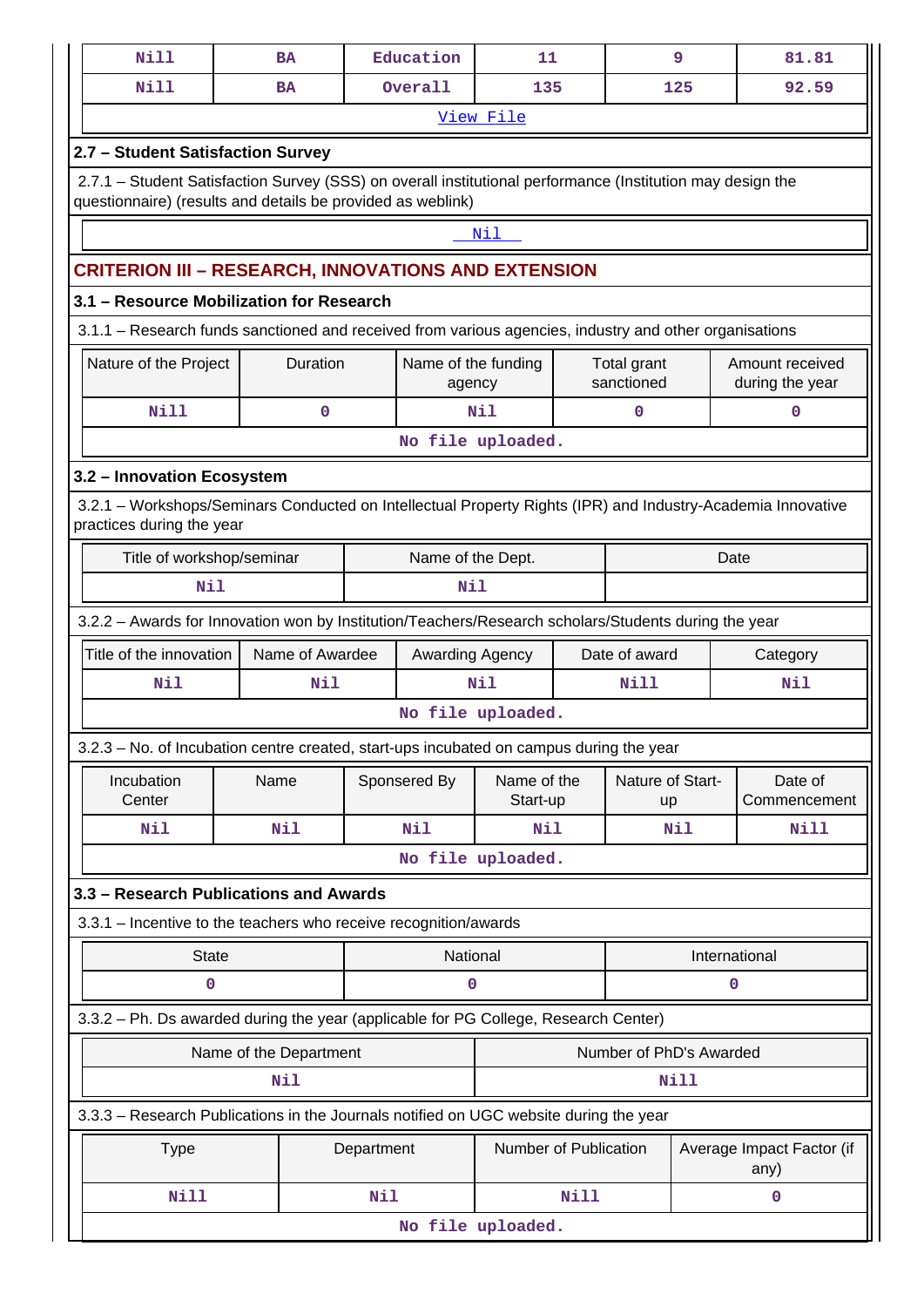| 3.3.4 - Books and Chapters in edited Volumes / Books published, and papers in National/International Conference<br>Proceedings per Teacher during the year                                                         |                                                                                                            |               |                                                 |                   |             |                                                          |                                                                    |  |                                                                    |  |
|--------------------------------------------------------------------------------------------------------------------------------------------------------------------------------------------------------------------|------------------------------------------------------------------------------------------------------------|---------------|-------------------------------------------------|-------------------|-------------|----------------------------------------------------------|--------------------------------------------------------------------|--|--------------------------------------------------------------------|--|
|                                                                                                                                                                                                                    |                                                                                                            | Department    |                                                 |                   |             |                                                          | Number of Publication                                              |  |                                                                    |  |
|                                                                                                                                                                                                                    |                                                                                                            | Nil           |                                                 |                   | Nill        |                                                          |                                                                    |  |                                                                    |  |
|                                                                                                                                                                                                                    |                                                                                                            |               |                                                 | No file uploaded. |             |                                                          |                                                                    |  |                                                                    |  |
| 3.3.5 - Bibliometrics of the publications during the last Academic year based on average citation index in Scopus/<br>Web of Science or PubMed/ Indian Citation Index                                              |                                                                                                            |               |                                                 |                   |             |                                                          |                                                                    |  |                                                                    |  |
| Title of the<br>Paper                                                                                                                                                                                              | Name of<br>Author                                                                                          |               | Title of journal                                | publication       | Year of     | <b>Citation Index</b>                                    | Institutional<br>affiliation as<br>mentioned in<br>the publication |  | Number of<br>citations<br>excluding self<br>citation               |  |
| Nil                                                                                                                                                                                                                | Nil                                                                                                        |               | Nil                                             |                   | <b>Nill</b> | $\mathbf 0$                                              | Nil                                                                |  | <b>Nill</b>                                                        |  |
|                                                                                                                                                                                                                    |                                                                                                            |               |                                                 | No file uploaded. |             |                                                          |                                                                    |  |                                                                    |  |
| 3.3.6 - h-Index of the Institutional Publications during the year. (based on Scopus/ Web of science)                                                                                                               |                                                                                                            |               |                                                 |                   |             |                                                          |                                                                    |  |                                                                    |  |
| Title of the<br>Paper                                                                                                                                                                                              | Name of<br>Author                                                                                          |               | Title of journal                                | publication       | Year of     | h-index                                                  | Number of<br>citations<br>excluding self<br>citation               |  | Institutional<br>affiliation as<br>mentioned in<br>the publication |  |
| Nil                                                                                                                                                                                                                | Nil                                                                                                        | Nil           |                                                 |                   | <b>Nill</b> | <b>Nill</b>                                              | Nill                                                               |  | $\mathbf{0}$                                                       |  |
|                                                                                                                                                                                                                    |                                                                                                            |               |                                                 | No file uploaded. |             |                                                          |                                                                    |  |                                                                    |  |
| 3.3.7 - Faculty participation in Seminars/Conferences and Symposia during the year:                                                                                                                                |                                                                                                            |               |                                                 |                   |             |                                                          |                                                                    |  |                                                                    |  |
| Number of Faculty                                                                                                                                                                                                  |                                                                                                            | International |                                                 |                   | National    |                                                          | <b>State</b>                                                       |  | Local                                                              |  |
| Attended/Semi<br>nars/Workshops                                                                                                                                                                                    |                                                                                                            | Nill          |                                                 | 52                |             |                                                          | 5                                                                  |  | <b>Nill</b>                                                        |  |
| Presented<br>papers                                                                                                                                                                                                |                                                                                                            | Nill          |                                                 | 4                 |             |                                                          | $\overline{\mathbf{2}}$                                            |  | $\overline{\mathbf{2}}$                                            |  |
| Resource<br>persons                                                                                                                                                                                                |                                                                                                            | <b>Nill</b>   |                                                 | 5                 |             |                                                          | $\overline{\mathbf{2}}$                                            |  | $\overline{\mathbf{2}}$                                            |  |
|                                                                                                                                                                                                                    |                                                                                                            |               |                                                 | No file uploaded. |             |                                                          |                                                                    |  |                                                                    |  |
| 3.4 - Extension Activities                                                                                                                                                                                         |                                                                                                            |               |                                                 |                   |             |                                                          |                                                                    |  |                                                                    |  |
| 3.4.1 – Number of extension and outreach programmes conducted in collaboration with industry, community and<br>Non- Government Organisations through NSS/NCC/Red cross/Youth Red Cross (YRC) etc., during the year |                                                                                                            |               |                                                 |                   |             |                                                          |                                                                    |  |                                                                    |  |
| Title of the activities                                                                                                                                                                                            |                                                                                                            |               | Organising unit/agency/<br>collaborating agency |                   |             | Number of teachers<br>participated in such<br>activities |                                                                    |  | Number of students<br>participated in such<br>activities           |  |
|                                                                                                                                                                                                                    | Observation of<br>International of<br>Day of Yoga at<br>Indira Gandhi<br>Stadium, Kohima. 21<br>June 2019. |               | <b>NCC</b>                                      |                   |             | Nill                                                     |                                                                    |  | 11                                                                 |  |
| World Drug Day -<br>The International<br>Day Against Drug<br>Abuse and Illicit<br>Trafficking. 26<br>July 2019.                                                                                                    |                                                                                                            |               | RRC/Govt. of<br>Nagaland                        |                   |             | 1                                                        |                                                                    |  | 10                                                                 |  |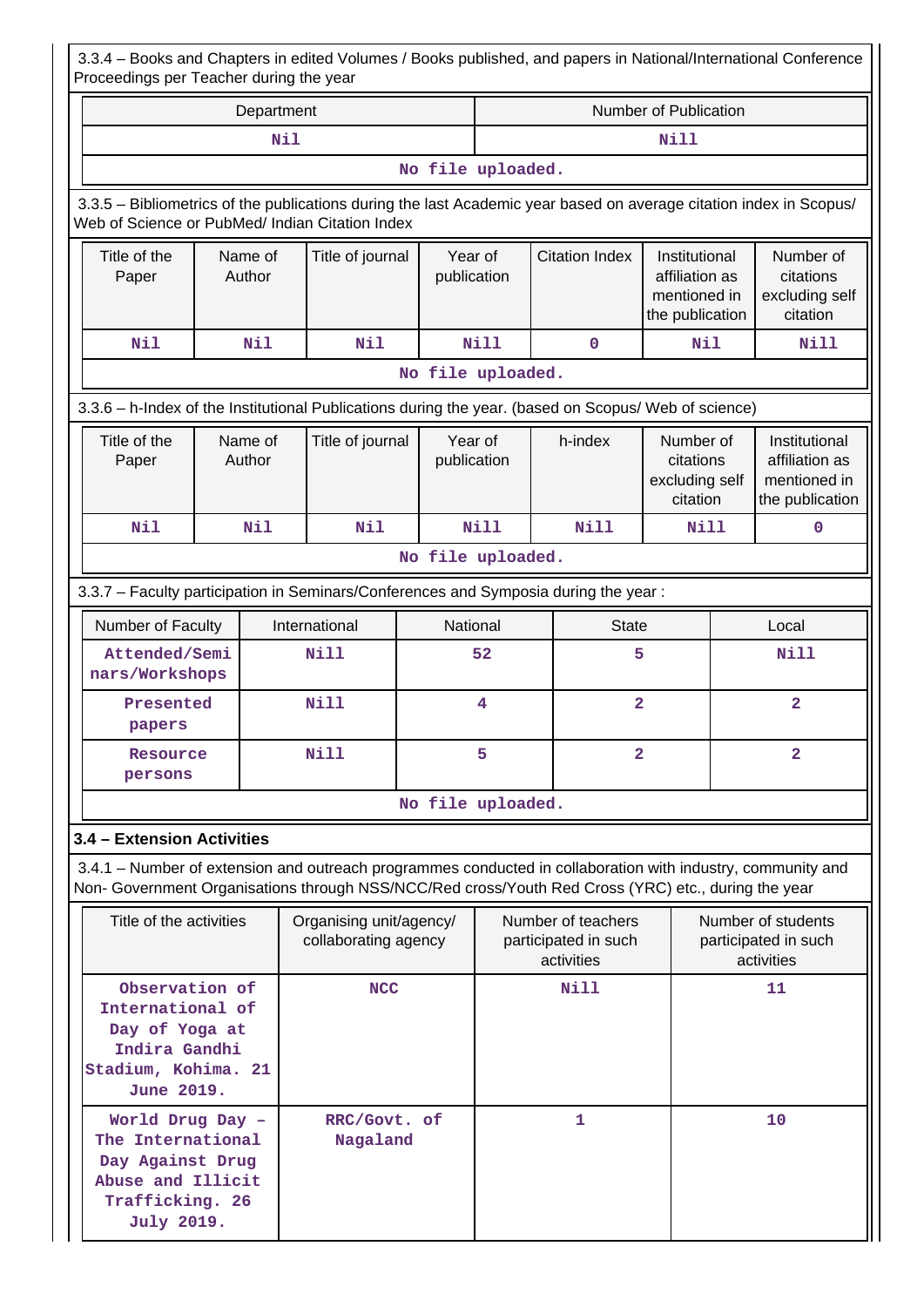| Cleanliness Drive<br>under Swaach Bharat<br>at BOC, Kohima. 21<br>August 2019.                                                                       | <b>NCC</b>                                                                              | 1                      | 20                                     |
|------------------------------------------------------------------------------------------------------------------------------------------------------|-----------------------------------------------------------------------------------------|------------------------|----------------------------------------|
| Cleanliness Drive<br>at the college<br>campus and<br>vicinity. 9<br>September 2019.                                                                  | <b>NCC</b>                                                                              | 1                      | 35                                     |
| Kargil to Kohima<br>(K2K)5Glory Run at<br>World War II<br>Cemetery, Kohima.<br>21 September 2019.                                                    | <b>NCC</b>                                                                              | 1                      | 12                                     |
| Participation in<br>the Inaugural<br>Function of Captain<br>Kenguruse Memorial<br>Trophy at Indira<br>Gandhi Stadium,<br>Kohima. 24 October<br>2020. | NCC/Assam Rifles                                                                        | Nill                   | 10                                     |
| 9th Multi Media<br>Campaign: Creating<br><b>HIV/AIDS Awareness</b><br>through Music,<br>Kohima Zone. 15<br>November 2019.                            | District AIDS<br>Prevention and<br>Control Unit<br>(DAPCU) under the<br>aegis of NSACS. | $\mathbf{1}$           | 8                                      |
| Cleanliness Drive<br>under the theme,<br>"Make a Difference<br>Today", at Kohima<br>Science College<br>Road, Jotsoma. 7<br>March 2020.               | Green Team,<br>Kohima                                                                   | $\mathbf{1}$           | 17                                     |
| Visit to Kohima<br>Old Age Home,<br>Meriema. 15<br>February 2020.                                                                                    | Psychology<br>Department                                                                | 3                      | 56                                     |
| Visit to Tabitha<br>Enabling Academy,<br>an institution for<br>special need<br>children. 4 March<br>2020.                                            | Psychology<br>Department                                                                | $\mathbf{1}$           | 34                                     |
|                                                                                                                                                      |                                                                                         | No file uploaded.      |                                        |
| 3.4.2 - Awards and recognition received for extension activities from Government and other recognized bodies<br>during the year                      |                                                                                         |                        |                                        |
| Name of the activity                                                                                                                                 | Award/Recognition                                                                       | <b>Awarding Bodies</b> | Number of students<br><b>Benefited</b> |
| <b>Nil</b>                                                                                                                                           | Nil                                                                                     | Nil                    | Nill                                   |
|                                                                                                                                                      |                                                                                         | No file uploaded.      |                                        |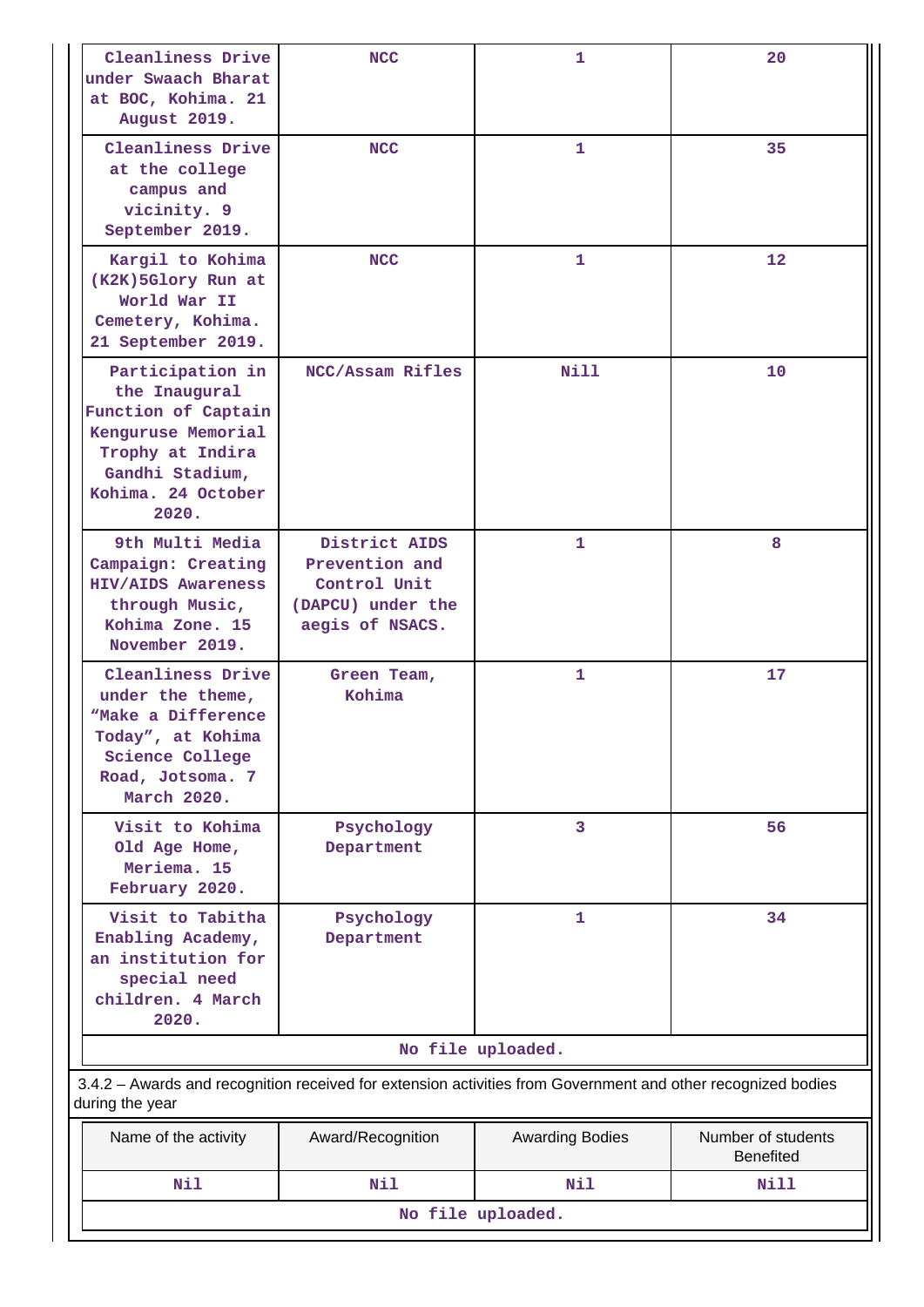| Name of the scheme | Organisations and programmes such as Swachh Bharat, Aids Awareness, Gender Issue, etc. during the year<br>Organising unit/Agen | Name of the activity                                                                                                                                          | Number of teachers                | Number of students                |  |
|--------------------|--------------------------------------------------------------------------------------------------------------------------------|---------------------------------------------------------------------------------------------------------------------------------------------------------------|-----------------------------------|-----------------------------------|--|
|                    | cy/collaborating<br>agency                                                                                                     |                                                                                                                                                               | participated in such<br>activites | participated in such<br>activites |  |
|                    | <b>NCC</b>                                                                                                                     | Observation<br>of<br>International<br>of Day of Yoga<br>at Indira<br>Gandhi Stadium,<br>Kohima. 21 June<br>2019.                                              | <b>Nill</b>                       | 11                                |  |
|                    | RRC/Govt. of<br>Nagaland                                                                                                       | World Drug<br>$Day - The$<br>International<br>Day Against<br>Drug Abuse and<br>Illicit<br>Trafficking. 26<br>July 2019.                                       | $\mathbf{1}$                      | 10                                |  |
|                    | <b>NCC</b>                                                                                                                     | Cleanliness<br>Drive under<br>Swachh Bharat<br>at BOC, Kohima.<br>21 August 2019.                                                                             | $\mathbf{1}$                      | 20                                |  |
|                    | <b>NCC</b>                                                                                                                     | Cleanliness<br>Drive at the<br>college campus<br>and vicinity. 9<br>September 2019.                                                                           | $\mathbf{1}$                      | 35                                |  |
|                    | <b>NCC</b>                                                                                                                     | Kargil to<br>Kohima (K2K)<br>Glory Run at<br>World War II<br>Cemetery,<br>Kohima. 21<br>September 2019.                                                       | 1                                 | 12                                |  |
|                    | NCC/Assam<br>Rifles                                                                                                            | Participation<br>in the<br>Inaugural<br>Function of<br>Captain<br>Kenguruse<br>Memorial Trophy<br>at Indira<br>Gandhi Stadium,<br>Kohima. 24<br>October 2020. | Nill                              | 10                                |  |
|                    | District AIDS<br>Prevention and<br>Control Unit<br>(DAPCU) under<br>the aegis of                                               | 9th Multi<br>Media Campaign:<br>Creating<br><b>HIV/AIDS</b><br>Awareness                                                                                      | 1                                 | 8                                 |  |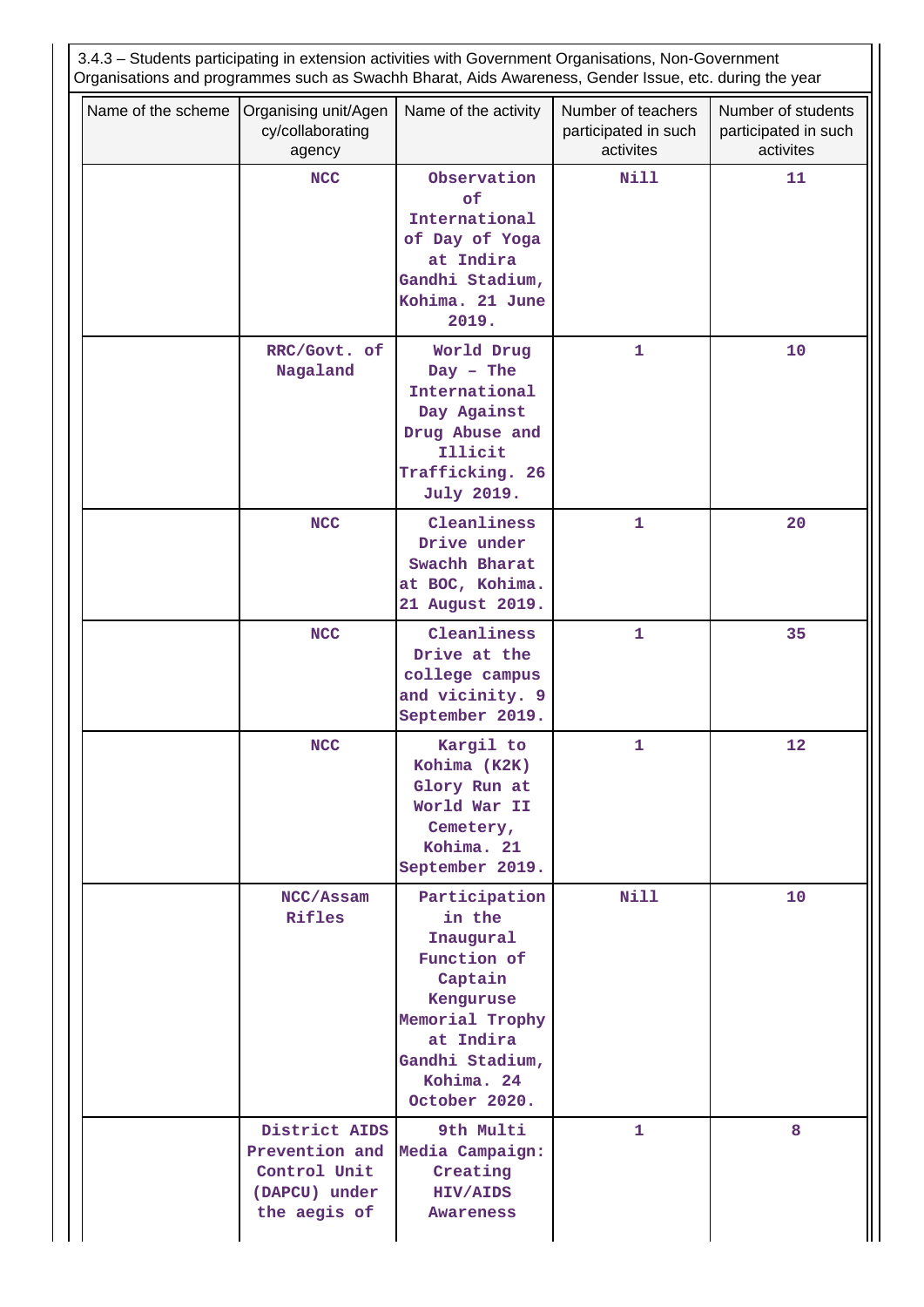|                                                                                                                                                          |                         | NSACS.                                           |             | November 2019.                                                                                    | through Music,<br>Kohima Zone. 15                                                                |                            |                    |             |                                                           |
|----------------------------------------------------------------------------------------------------------------------------------------------------------|-------------------------|--------------------------------------------------|-------------|---------------------------------------------------------------------------------------------------|--------------------------------------------------------------------------------------------------|----------------------------|--------------------|-------------|-----------------------------------------------------------|
|                                                                                                                                                          |                         | Green Team,<br>Kohima.                           |             | College Road,<br>Jotsoma. 7<br>March 2020.                                                        | Cleanlines<br>Drive under the<br>theme, "Make a<br>Difference<br>Today", at<br>Kohima Science    |                            | 1                  |             | 17                                                        |
|                                                                                                                                                          |                         | Psychology<br>Department,<br>Sazolie<br>College. |             | Meriema. 15<br>February 2020.                                                                     | Visit to Old<br>Age Home,                                                                        |                            | 3                  |             | 56                                                        |
|                                                                                                                                                          |                         | Psychology<br>Department,<br>Sazolie<br>College. |             | March 2020.                                                                                       | Visit to<br>Tabitha<br>Enabling<br>Academy, an<br>institution for<br>special need<br>children. 4 |                            | 1                  |             | 34                                                        |
|                                                                                                                                                          |                         |                                                  |             |                                                                                                   | View File                                                                                        |                            |                    |             |                                                           |
| 3.5 - Collaborations                                                                                                                                     |                         |                                                  |             |                                                                                                   |                                                                                                  |                            |                    |             |                                                           |
| 3.5.1 - Number of Collaborative activities for research, faculty exchange, student exchange during the year                                              |                         |                                                  |             |                                                                                                   |                                                                                                  |                            |                    |             |                                                           |
| Nature of activity                                                                                                                                       |                         |                                                  |             |                                                                                                   |                                                                                                  |                            |                    |             |                                                           |
|                                                                                                                                                          |                         |                                                  | Participant |                                                                                                   | Source of financial support                                                                      |                            |                    |             | Duration                                                  |
| Nil                                                                                                                                                      |                         |                                                  | 0           |                                                                                                   |                                                                                                  | Nil                        |                    |             | $\mathbf 0$                                               |
|                                                                                                                                                          |                         |                                                  |             |                                                                                                   | No file uploaded.                                                                                |                            |                    |             |                                                           |
| 3.5.2 - Linkages with institutions/industries for internship, on-the- job training, project work, sharing of research<br>facilities etc. during the year |                         |                                                  |             |                                                                                                   |                                                                                                  |                            |                    |             |                                                           |
| Nature of linkage                                                                                                                                        | Title of the<br>linkage |                                                  |             | Name of the<br>partnering<br>institution/<br>industry<br>/research lab<br>with contact<br>details | <b>Duration From</b>                                                                             |                            | <b>Duration To</b> |             | Participant                                               |
| Nil                                                                                                                                                      |                         | Nil                                              |             | Nil                                                                                               | Nill                                                                                             |                            |                    | <b>Nill</b> | $\pmb{0}$                                                 |
|                                                                                                                                                          |                         |                                                  |             |                                                                                                   | No file uploaded.                                                                                |                            |                    |             |                                                           |
| 3.5.3 - MoUs signed with institutions of national, international importance, other universities, industries, corporate<br>houses etc. during the year    |                         |                                                  |             |                                                                                                   |                                                                                                  |                            |                    |             |                                                           |
| Organisation                                                                                                                                             |                         |                                                  |             | Date of MoU signed                                                                                |                                                                                                  | Purpose/Activities         |                    |             | Number of<br>students/teachers<br>participated under MoUs |
| Young Indians<br>$(Y_i)$                                                                                                                                 |                         |                                                  | 03/07/2019  |                                                                                                   | Youth for Nation                                                                                 | Development of<br>Building |                    |             | <b>Nill</b>                                               |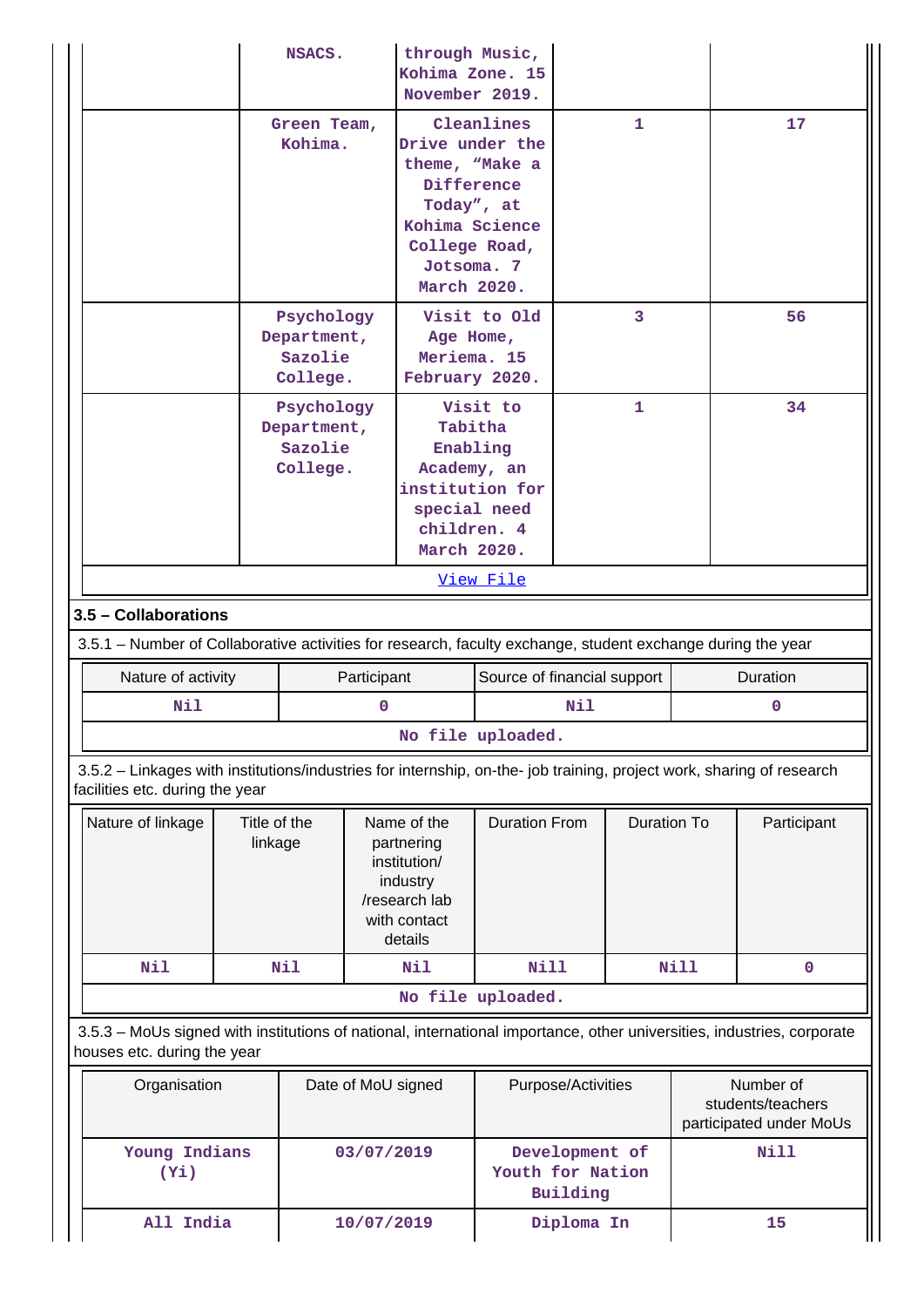| Computer Saksharta<br>Mission(AICSM)                                                        |                   |                                                                    |                   | Computer<br>Application(DCA)                   |                                |        |
|---------------------------------------------------------------------------------------------|-------------------|--------------------------------------------------------------------|-------------------|------------------------------------------------|--------------------------------|--------|
| Hulladek<br>Recycling Pvt. Ltd.                                                             |                   | 31/01/2020                                                         |                   | <b>E-Waste</b><br>Management                   |                                | Nill   |
|                                                                                             |                   |                                                                    | No file uploaded. |                                                |                                |        |
| <b>CRITERION IV - INFRASTRUCTURE AND LEARNING RESOURCES</b>                                 |                   |                                                                    |                   |                                                |                                |        |
| 4.1 - Physical Facilities                                                                   |                   |                                                                    |                   |                                                |                                |        |
| 4.1.1 – Budget allocation, excluding salary for infrastructure augmentation during the year |                   |                                                                    |                   |                                                |                                |        |
| Budget allocated for infrastructure augmentation                                            |                   |                                                                    |                   | Budget utilized for infrastructure development |                                |        |
|                                                                                             | 320000            |                                                                    |                   |                                                | 131895                         |        |
| 4.1.2 - Details of augmentation in infrastructure facilities during the year                |                   |                                                                    |                   |                                                |                                |        |
|                                                                                             | <b>Facilities</b> |                                                                    |                   |                                                | <b>Existing or Newly Added</b> |        |
|                                                                                             |                   | Value of the equipment purchased<br>during the year (rs. in lakhs) |                   |                                                | Newly Added                    |        |
| purchased (Greater than 1-0 lakh)                                                           |                   | Number of important equipments<br>during the current year          |                   |                                                | Newly Added                    |        |
|                                                                                             | Campus Area       |                                                                    |                   |                                                | Existing                       |        |
|                                                                                             | Class rooms       |                                                                    | Existing          |                                                |                                |        |
|                                                                                             | Laboratories      |                                                                    | Existing          |                                                |                                |        |
|                                                                                             | Seminar Halls     |                                                                    | Existing          |                                                |                                |        |
|                                                                                             |                   | Classrooms with LCD facilities                                     |                   |                                                | Existing                       |        |
| Seminar halls with ICT facilities                                                           |                   |                                                                    |                   |                                                | Existing                       |        |
|                                                                                             |                   |                                                                    | View File         |                                                |                                |        |
| 4.2 - Library as a Learning Resource                                                        |                   |                                                                    |                   |                                                |                                |        |
| 4.2.1 - Library is automated {Integrated Library Management System (ILMS)}                  |                   |                                                                    |                   |                                                |                                |        |
| Name of the ILMS<br>software                                                                |                   | Nature of automation (fully<br>or patially)                        |                   | Version                                        | Year of automation             |        |
| <b>SOUL</b>                                                                                 |                   | Partially                                                          |                   | 2.0                                            |                                | 2015   |
| 4.2.2 - Library Services                                                                    |                   |                                                                    |                   |                                                |                                |        |
| Library<br>Service Type                                                                     |                   | Existing                                                           | Newly Added       |                                                |                                | Total  |
| Text<br><b>Books</b>                                                                        | 5737              | <b>Nill</b>                                                        | 450               | 120800                                         | 6187                           | 120800 |
| Reference<br><b>Books</b>                                                                   | 422               | Nill                                                               | 120               | 65000                                          | 542                            | 65000  |
| $e-$<br>Journals                                                                            | 9                 | <b>Nill</b>                                                        | <b>Nill</b>       | 6800                                           | 9                              | 6800   |
| Library<br>Automation                                                                       | 5610              | Nill                                                               | 570               | 185800                                         | 6180                           | 185800 |
|                                                                                             |                   |                                                                    |                   |                                                |                                |        |

 $\prod$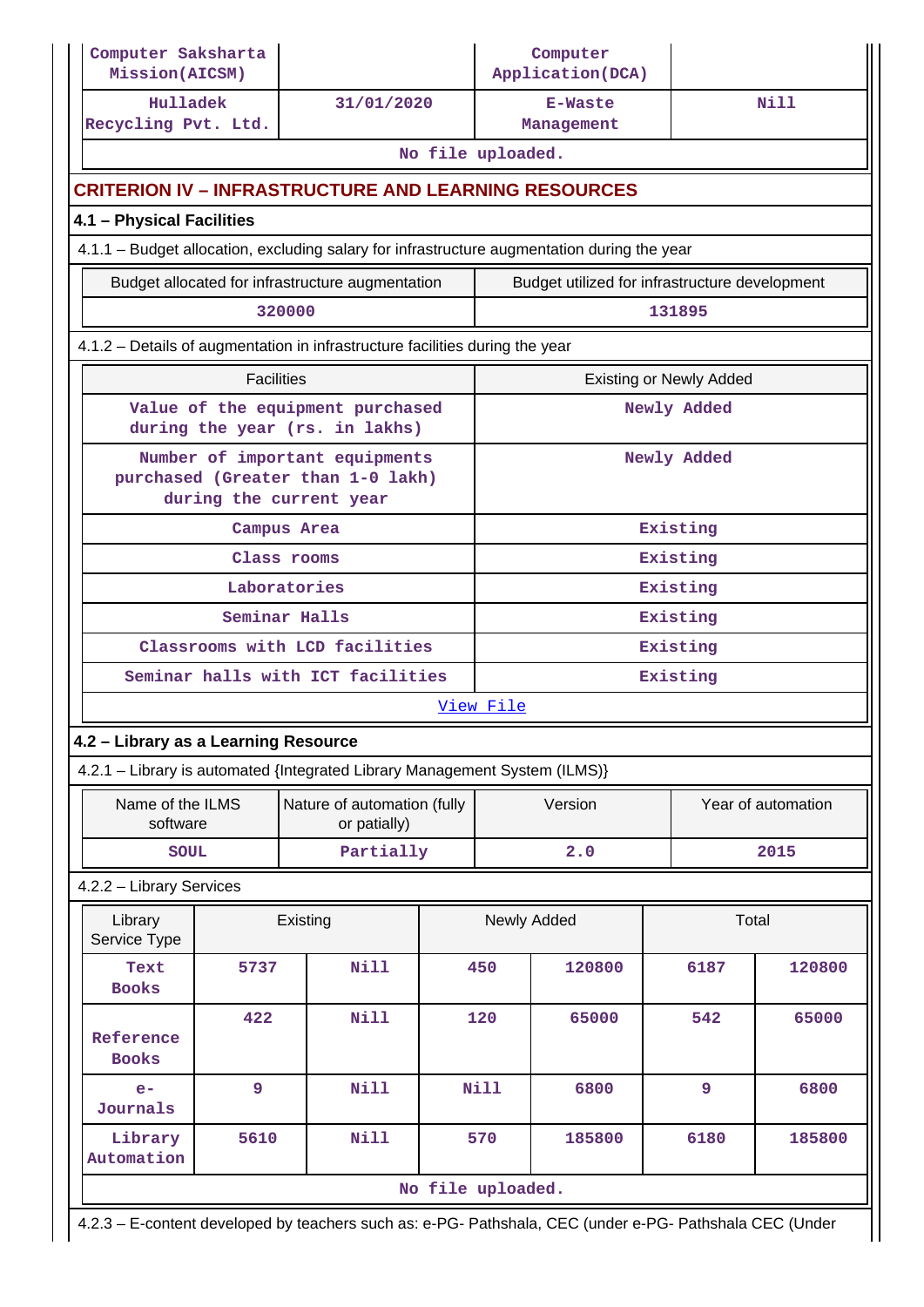| (Learning Management System (LMS) etc                                                                                                           |                                           |                 | Graduate) SWAYAM other MOOCs platform NPTEL/NMEICT/any other Government initiatives & institutional                                                                                                                                                                                                                                                                                                                                                                                                                                                                                                                                                                                                                                                                                                                                                                                                                                                                                                                                                                                                                                                                       |                            |                                                                                                             |                                          |                    |                                                     |               |
|-------------------------------------------------------------------------------------------------------------------------------------------------|-------------------------------------------|-----------------|---------------------------------------------------------------------------------------------------------------------------------------------------------------------------------------------------------------------------------------------------------------------------------------------------------------------------------------------------------------------------------------------------------------------------------------------------------------------------------------------------------------------------------------------------------------------------------------------------------------------------------------------------------------------------------------------------------------------------------------------------------------------------------------------------------------------------------------------------------------------------------------------------------------------------------------------------------------------------------------------------------------------------------------------------------------------------------------------------------------------------------------------------------------------------|----------------------------|-------------------------------------------------------------------------------------------------------------|------------------------------------------|--------------------|-----------------------------------------------------|---------------|
|                                                                                                                                                 | Name of the Teacher                       |                 | Name of the Module                                                                                                                                                                                                                                                                                                                                                                                                                                                                                                                                                                                                                                                                                                                                                                                                                                                                                                                                                                                                                                                                                                                                                        |                            |                                                                                                             | Platform on which module<br>is developed |                    | Date of launching e-<br>content                     |               |
| Nil                                                                                                                                             |                                           |                 | Nil                                                                                                                                                                                                                                                                                                                                                                                                                                                                                                                                                                                                                                                                                                                                                                                                                                                                                                                                                                                                                                                                                                                                                                       |                            | Nil                                                                                                         |                                          |                    | <b>Nill</b>                                         |               |
|                                                                                                                                                 |                                           |                 |                                                                                                                                                                                                                                                                                                                                                                                                                                                                                                                                                                                                                                                                                                                                                                                                                                                                                                                                                                                                                                                                                                                                                                           |                            | No file uploaded.                                                                                           |                                          |                    |                                                     |               |
| 4.3 - IT Infrastructure                                                                                                                         |                                           |                 |                                                                                                                                                                                                                                                                                                                                                                                                                                                                                                                                                                                                                                                                                                                                                                                                                                                                                                                                                                                                                                                                                                                                                                           |                            |                                                                                                             |                                          |                    |                                                     |               |
| 4.3.1 - Technology Upgradation (overall)                                                                                                        |                                           |                 |                                                                                                                                                                                                                                                                                                                                                                                                                                                                                                                                                                                                                                                                                                                                                                                                                                                                                                                                                                                                                                                                                                                                                                           |                            |                                                                                                             |                                          |                    |                                                     |               |
| <b>Type</b>                                                                                                                                     | <b>Total Co</b><br>mputers                | Computer<br>Lab | Internet                                                                                                                                                                                                                                                                                                                                                                                                                                                                                                                                                                                                                                                                                                                                                                                                                                                                                                                                                                                                                                                                                                                                                                  | <b>Browsing</b><br>centers | Computer<br>Centers                                                                                         | Office                                   | Departme<br>nts    | Available<br><b>Bandwidt</b><br>h (MBPS/<br>GBPS)   | <b>Others</b> |
| Existin<br>g                                                                                                                                    | 32                                        | 1               | $\mathbf 0$                                                                                                                                                                                                                                                                                                                                                                                                                                                                                                                                                                                                                                                                                                                                                                                                                                                                                                                                                                                                                                                                                                                                                               | $\mathbf{0}$               | $\mathbf 0$                                                                                                 | $\overline{2}$                           | 6                  | $\mathbf{O}$                                        | $\mathbf 0$   |
| Added                                                                                                                                           | 0                                         | $\mathbf 0$     | $\mathbf 0$                                                                                                                                                                                                                                                                                                                                                                                                                                                                                                                                                                                                                                                                                                                                                                                                                                                                                                                                                                                                                                                                                                                                                               | 0                          | $\mathbf 0$                                                                                                 | $\mathbf 0$                              | 0                  | 0                                                   | 0             |
| Total                                                                                                                                           | 32                                        | 1               | $\mathbf{0}$                                                                                                                                                                                                                                                                                                                                                                                                                                                                                                                                                                                                                                                                                                                                                                                                                                                                                                                                                                                                                                                                                                                                                              | 0                          | $\mathbf 0$                                                                                                 | $\overline{a}$                           | 6                  | 0                                                   | 0             |
|                                                                                                                                                 |                                           |                 | 4.3.2 - Bandwidth available of internet connection in the Institution (Leased line)                                                                                                                                                                                                                                                                                                                                                                                                                                                                                                                                                                                                                                                                                                                                                                                                                                                                                                                                                                                                                                                                                       |                            |                                                                                                             |                                          |                    |                                                     |               |
|                                                                                                                                                 |                                           |                 |                                                                                                                                                                                                                                                                                                                                                                                                                                                                                                                                                                                                                                                                                                                                                                                                                                                                                                                                                                                                                                                                                                                                                                           |                            | 0 MBPS/ GBPS                                                                                                |                                          |                    |                                                     |               |
| 4.3.3 - Facility for e-content                                                                                                                  |                                           |                 |                                                                                                                                                                                                                                                                                                                                                                                                                                                                                                                                                                                                                                                                                                                                                                                                                                                                                                                                                                                                                                                                                                                                                                           |                            |                                                                                                             |                                          |                    |                                                     |               |
|                                                                                                                                                 |                                           |                 | Name of the e-content development facility                                                                                                                                                                                                                                                                                                                                                                                                                                                                                                                                                                                                                                                                                                                                                                                                                                                                                                                                                                                                                                                                                                                                |                            |                                                                                                             |                                          | recording facility | Provide the link of the videos and media centre and |               |
|                                                                                                                                                 |                                           | Nil             |                                                                                                                                                                                                                                                                                                                                                                                                                                                                                                                                                                                                                                                                                                                                                                                                                                                                                                                                                                                                                                                                                                                                                                           |                            |                                                                                                             |                                          | Nil                |                                                     |               |
| 4.4 - Maintenance of Campus Infrastructure                                                                                                      |                                           |                 |                                                                                                                                                                                                                                                                                                                                                                                                                                                                                                                                                                                                                                                                                                                                                                                                                                                                                                                                                                                                                                                                                                                                                                           |                            |                                                                                                             |                                          |                    |                                                     |               |
| component, during the year                                                                                                                      |                                           |                 | 4.4.1 - Expenditure incurred on maintenance of physical facilities and academic support facilities, excluding salary                                                                                                                                                                                                                                                                                                                                                                                                                                                                                                                                                                                                                                                                                                                                                                                                                                                                                                                                                                                                                                                      |                            |                                                                                                             |                                          |                    |                                                     |               |
|                                                                                                                                                 | Assigned Budget on<br>academic facilities |                 | Expenditure incurred on<br>maintenance of academic<br>facilities                                                                                                                                                                                                                                                                                                                                                                                                                                                                                                                                                                                                                                                                                                                                                                                                                                                                                                                                                                                                                                                                                                          |                            | Assigned budget on<br>Expenditure incurredon<br>physical facilities<br>maintenance of physical<br>facilites |                                          |                    |                                                     |               |
|                                                                                                                                                 | 730000                                    |                 | 764092                                                                                                                                                                                                                                                                                                                                                                                                                                                                                                                                                                                                                                                                                                                                                                                                                                                                                                                                                                                                                                                                                                                                                                    |                            | 360000<br>459106                                                                                            |                                          |                    |                                                     |               |
| library, sports complex, computers, classrooms etc. (maximum 500 words) (information to be available in<br>institutional Website, provide link) |                                           |                 | 4.4.2 – Procedures and policies for maintaining and utilizing physical, academic and support facilities - laboratory,                                                                                                                                                                                                                                                                                                                                                                                                                                                                                                                                                                                                                                                                                                                                                                                                                                                                                                                                                                                                                                                     |                            |                                                                                                             |                                          |                    |                                                     |               |
|                                                                                                                                                 |                                           |                 | 1. The Administrator looks after the maintenance and upkeep of the<br>infrastructure, equipment and facilities. He is assisted by the support staff<br>of the College. Budget allocation for maintenance and upgradation of the<br>College facilities is done during the financial year. 2. The maintenance of the<br>Computer Lab and Psychology Lab are monitored with the help of the Computer<br>Assistant and Psychology Department faculty respectively. 3. A staff-in-charge<br>looks after the maintenance of the College buses. 4. The Warden, Sports<br>Secretaries of the Students' Council and Hostels looks after the procurement<br>and maintenance of the sports equipment. 5. The Librarian oversees the<br>maintenance of the College Library. 6. The Girls' Common Room is maintained by<br>the Women's Cell and Assistant Class Representatives (ACRs). 7. The<br>infrastructure and facilities of the College are regularly maintained based on<br>the various feedbacks and suggestions from faculty, staff and students. The<br>Coordination Committee of the College reviews and discusses about College<br>maintenance in its quarterly meetings. |                            |                                                                                                             |                                          |                    |                                                     |               |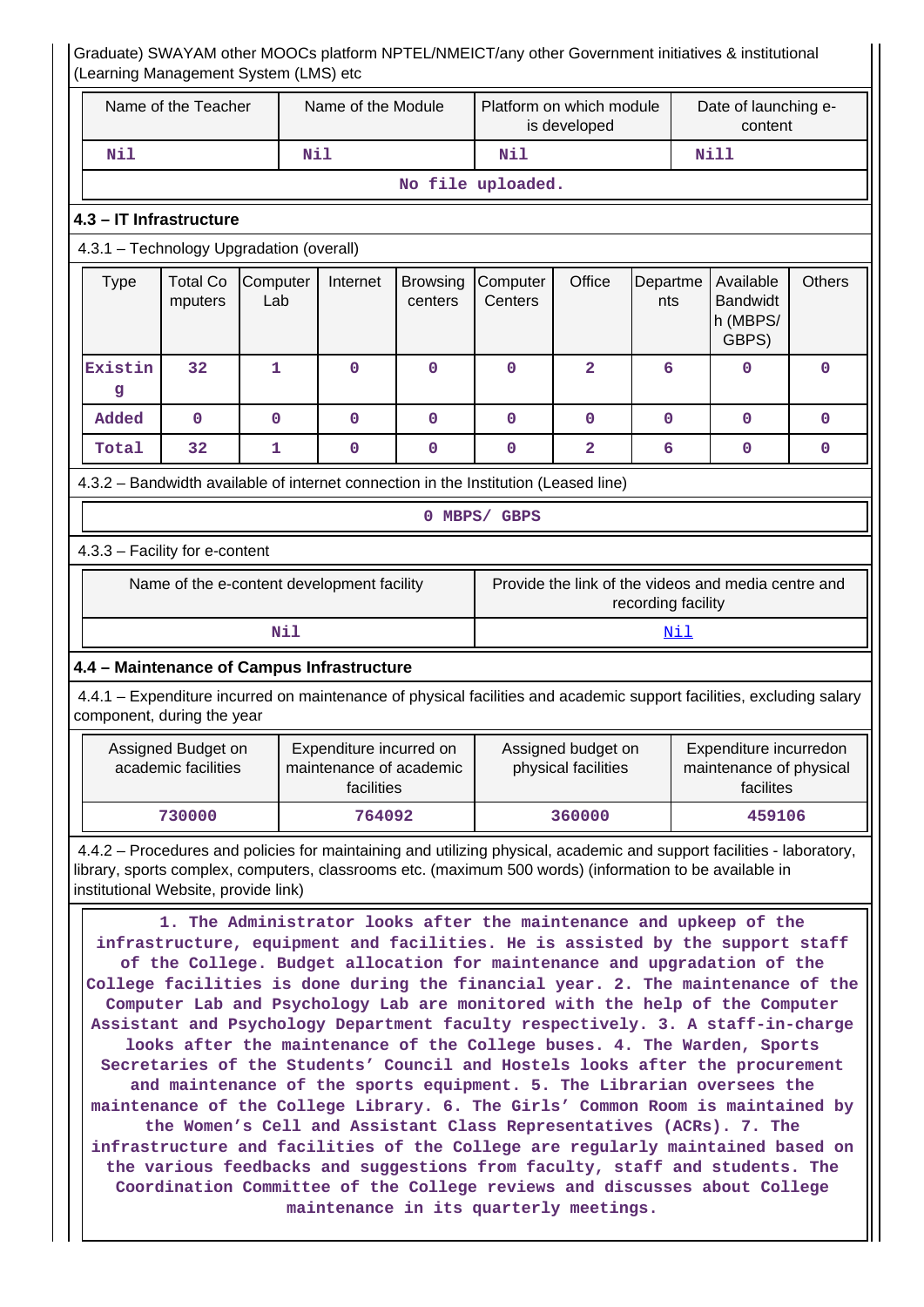## **CRITERION V – STUDENT SUPPORT AND PROGRESSION**

## **5.1 – Student Support**

## 5.1.1 – Scholarships and Financial Support

|                                         | Name/Title of the scheme                                                                           | Number of students | Amount in Rupees |  |  |  |  |
|-----------------------------------------|----------------------------------------------------------------------------------------------------|--------------------|------------------|--|--|--|--|
| Financial Support<br>from institution   | Free studentship<br>awarded to 3<br>students from<br>Jotsoma Village on<br>need-cum-merit<br>basis | 3                  | 54000            |  |  |  |  |
| Financial Support<br>from Other Sources |                                                                                                    |                    |                  |  |  |  |  |
| a) National                             | Post Matric<br>Scholarship for ST,<br>Minority and others                                          | 287                | Nill             |  |  |  |  |
| b) International                        | Nill                                                                                               | Nill               | Nill             |  |  |  |  |
| No file uploaded.                       |                                                                                                    |                    |                  |  |  |  |  |

 5.1.2 – Number of capability enhancement and development schemes such as Soft skill development, Remedial coaching, Language lab, Bridge courses, Yoga, Meditation, Personal Counselling and Mentoring etc.,

| Name of the capability<br>enhancement scheme | Date of implemetation | Number of students<br>enrolled | Agencies involved |
|----------------------------------------------|-----------------------|--------------------------------|-------------------|
| Mentoring                                    | 03/03/2020            | 421                            | Sazolie College   |
| Mentoring                                    | 26/02/2020            | 421                            | Sazolie College   |
| Remedial Classes                             | 23/09/2019            | 60                             | Sazolie College   |
| Personal<br>Counselling                      | 01/06/2019            | 70                             | Sazolie College   |
|                                              |                       |                                |                   |

#### **No file uploaded.**

 5.1.3 – Students benefited by guidance for competitive examinations and career counselling offered by the institution during the year

| Year | Name of the<br>scheme                                          | Number of<br>benefited<br>students for<br>competitive<br>examination | Number of<br>benefited<br>students by<br>career<br>counseling<br>activities | Number of<br>students who<br>have passedin<br>the comp. exam | Number of<br>studentsp placed |  |  |  |
|------|----------------------------------------------------------------|----------------------------------------------------------------------|-----------------------------------------------------------------------------|--------------------------------------------------------------|-------------------------------|--|--|--|
| 2020 | Career<br>Counselling                                          | <b>Nill</b>                                                          | 138                                                                         | <b>Nill</b>                                                  | <b>Nill</b>                   |  |  |  |
| 2020 | Career<br>Conclave:<br>Aviation and<br>Hospitality<br>Training | Nill                                                                 | 138                                                                         | Nill                                                         | <b>Nill</b>                   |  |  |  |
|      | No file uploaded.                                              |                                                                      |                                                                             |                                                              |                               |  |  |  |

 5.1.4 – Institutional mechanism for transparency, timely redressal of student grievances, Prevention of sexual harassment and ragging cases during the year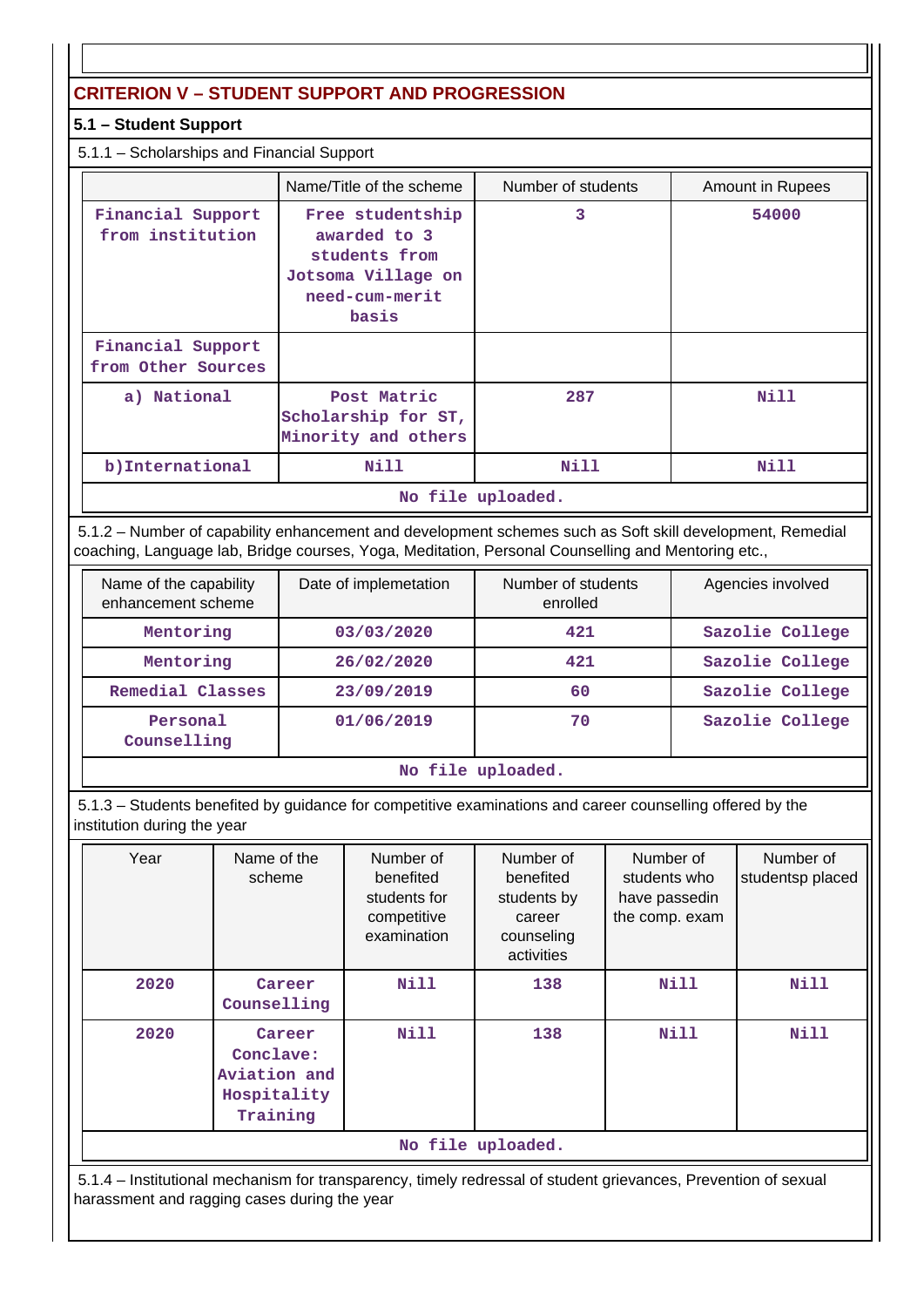|             | Total grievances received                                                                                                                                                              |                                                                   |             | Number of grievances redressed |                                         |                                        | Avg. number of days for grievance<br>redressal |     |                                       |    |                                     |
|-------------|----------------------------------------------------------------------------------------------------------------------------------------------------------------------------------------|-------------------------------------------------------------------|-------------|--------------------------------|-----------------------------------------|----------------------------------------|------------------------------------------------|-----|---------------------------------------|----|-------------------------------------|
| <b>Nill</b> |                                                                                                                                                                                        |                                                                   | <b>Nill</b> |                                |                                         |                                        | <b>Nill</b>                                    |     |                                       |    |                                     |
|             | 5.2 - Student Progression                                                                                                                                                              |                                                                   |             |                                |                                         |                                        |                                                |     |                                       |    |                                     |
|             | 5.2.1 - Details of campus placement during the year                                                                                                                                    |                                                                   |             |                                |                                         |                                        |                                                |     |                                       |    |                                     |
|             |                                                                                                                                                                                        | On campus                                                         |             |                                |                                         |                                        |                                                |     | Off campus                            |    |                                     |
|             | Nameof<br>organizations<br>visited                                                                                                                                                     | Number of<br>students<br>participated                             |             | Number of<br>stduents placed   |                                         | Nameof<br>organizations<br>visited     |                                                |     | Number of<br>students<br>participated |    | Number of<br>stduents placed        |
|             | Nil                                                                                                                                                                                    | <b>Nill</b>                                                       |             | <b>Nill</b>                    |                                         |                                        | Nil                                            |     | <b>Nill</b>                           |    | <b>Nill</b>                         |
|             |                                                                                                                                                                                        |                                                                   |             |                                | No file uploaded.                       |                                        |                                                |     |                                       |    |                                     |
|             | 5.2.2 – Student progression to higher education in percentage during the year                                                                                                          |                                                                   |             |                                |                                         |                                        |                                                |     |                                       |    |                                     |
|             | Year                                                                                                                                                                                   | Number of<br>students<br>enrolling into<br>higher education       |             | Programme<br>graduated from    |                                         |                                        | Depratment<br>graduated from                   |     | Name of<br>institution joined         |    | Name of<br>programme<br>admitted to |
|             | 2020                                                                                                                                                                                   | Nill                                                              |             | <b>Nill</b>                    |                                         |                                        | <b>Nill</b>                                    |     | <b>Nill</b>                           |    | Nill                                |
|             |                                                                                                                                                                                        |                                                                   |             |                                |                                         | View File                              |                                                |     |                                       |    |                                     |
|             | 5.2.3 - Students qualifying in state/ national/ international level examinations during the year<br>(eg:NET/SET/SLET/GATE/GMAT/CAT/GRE/TOFEL/Civil Services/State Government Services) |                                                                   |             |                                |                                         |                                        |                                                |     |                                       |    |                                     |
|             |                                                                                                                                                                                        | Items                                                             |             |                                | Number of students selected/ qualifying |                                        |                                                |     |                                       |    |                                     |
|             |                                                                                                                                                                                        | Nill                                                              |             | <b>Nill</b>                    |                                         |                                        |                                                |     |                                       |    |                                     |
|             |                                                                                                                                                                                        |                                                                   |             |                                | No file uploaded.                       |                                        |                                                |     |                                       |    |                                     |
|             | 5.2.4 - Sports and cultural activities / competitions organised at the institution level during the year                                                                               |                                                                   |             |                                |                                         |                                        |                                                |     |                                       |    |                                     |
|             |                                                                                                                                                                                        | Activity                                                          |             |                                |                                         | Level<br><b>Number of Participants</b> |                                                |     |                                       |    |                                     |
|             |                                                                                                                                                                                        | Cultural Day                                                      |             |                                |                                         | Institutional                          |                                                |     | 425                                   |    |                                     |
|             |                                                                                                                                                                                        | Annual Sports Meet                                                |             |                                | Institutional                           |                                        |                                                | 425 |                                       |    |                                     |
|             |                                                                                                                                                                                        | Literary Activities                                               |             |                                | Institutional                           |                                        |                                                | 425 |                                       |    |                                     |
|             |                                                                                                                                                                                        | Song Fest                                                         |             |                                |                                         | Institutional<br>425                   |                                                |     |                                       |    |                                     |
|             |                                                                                                                                                                                        | Intercollegiate Debate<br>Competition                             |             |                                |                                         | <b>State</b>                           |                                                |     |                                       | 30 |                                     |
|             |                                                                                                                                                                                        |                                                                   |             |                                | No file uploaded.                       |                                        |                                                |     |                                       |    |                                     |
|             | 5.3 - Student Participation and Activities                                                                                                                                             |                                                                   |             |                                |                                         |                                        |                                                |     |                                       |    |                                     |
|             | 5.3.1 – Number of awards/medals for outstanding performance in sports/cultural activities at national/international<br>level (award for a team event should be counted as one)         |                                                                   |             |                                |                                         |                                        |                                                |     |                                       |    |                                     |
|             | Year                                                                                                                                                                                   | Name of the<br>award/medal                                        |             | National/<br>Internaional      | Number of<br>awards for<br>Sports       | Number of<br>awards for<br>Cultural    |                                                |     | Student ID<br>number                  |    | Name of the<br>student              |
|             | 2019                                                                                                                                                                                   | 1st<br>Position,<br>Inter-coll<br>egiate<br>Gospel<br><b>Beat</b> |             | <b>Nill</b>                    |                                         | <b>Nill</b>                            | 1                                              |     | 18142                                 |    | Mr.<br>Chuba<br>Imchen              |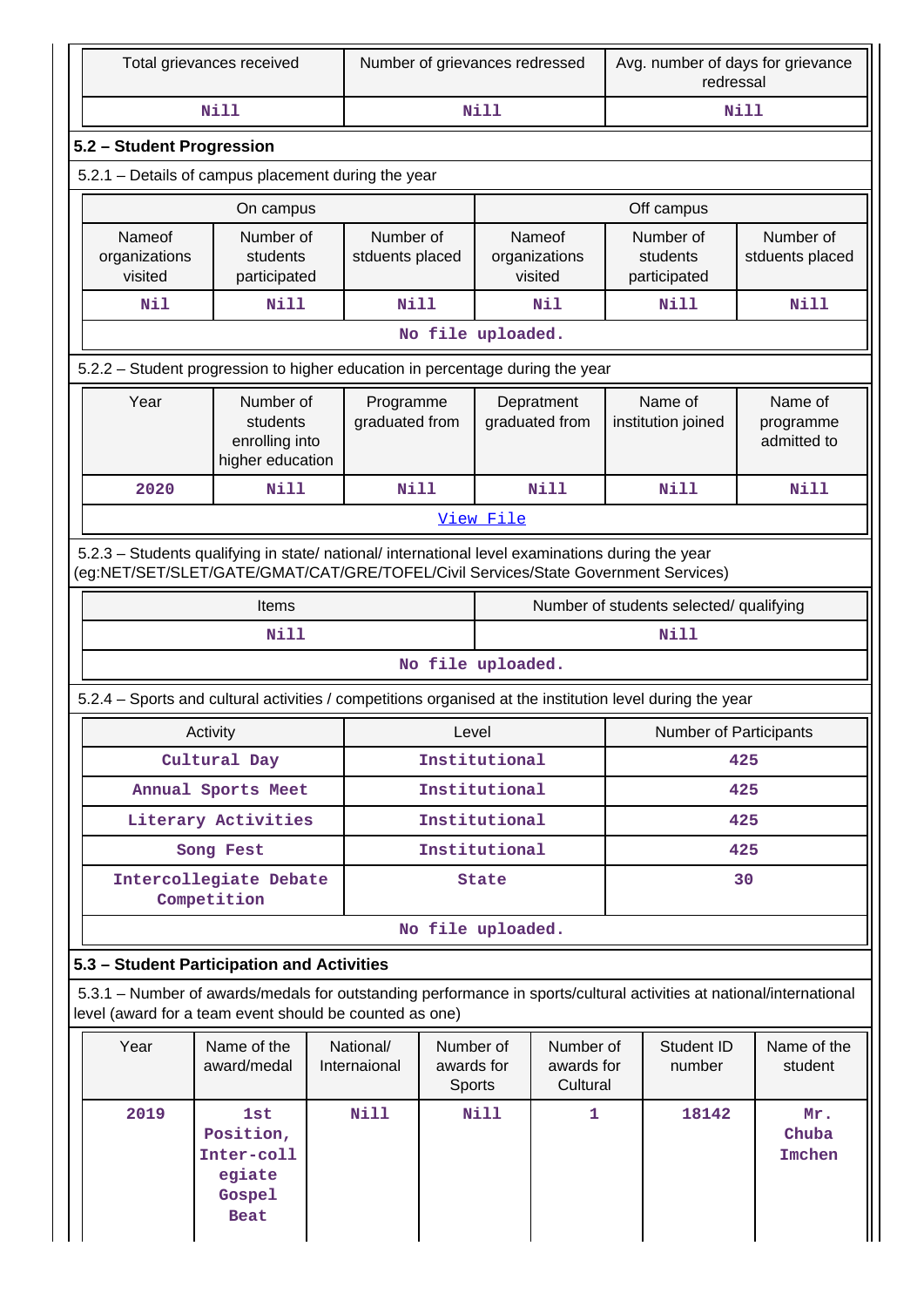| 2019 | Contest<br>$3.0$ , Kros<br>College,<br>Kohima,<br>Nagaland.<br>2nd<br>Position,<br>10th Conve<br>rgence<br>Fest 2019,<br>St.<br>Joseph's<br>College,<br>Jakhama,<br>Nagaland.                                      | <b>Nill</b> | <b>Nill</b> | 1                       | 18142                                         | Mr.<br>Chuba<br>Imchen                                                                                                                      |
|------|--------------------------------------------------------------------------------------------------------------------------------------------------------------------------------------------------------------------|-------------|-------------|-------------------------|-----------------------------------------------|---------------------------------------------------------------------------------------------------------------------------------------------|
| 2019 | 2nd<br>Position,<br>Inter-coll<br>egiate<br>Gospel<br><b>Beat</b><br>Contest<br>$3.0$ , Kros<br>College,<br>Kohima,<br>Nagaland.                                                                                   | Nill        | <b>Nill</b> | $\overline{\mathbf{4}}$ | 19155,<br>18060,<br>18144,<br>19082           | Mr.<br>Sedevisie<br>Iralu, Mr.<br>Imlichuba<br>Jamir, Ms.<br>Imtilila<br>Walling,<br>Mr.<br>Pongloi<br>Konyak                               |
| 2019 | Winners,<br>"The First<br>Cut Inter-<br>collegiate<br>Entreprene<br>uship Comp<br>etiton",<br>Organised<br>by<br>YouthNet,<br>Nagaland<br>Tourism<br>and Dept.<br>of Higher<br>Education,<br>Govt. of<br>Nagaland. | <b>Nill</b> | <b>Nill</b> | 5                       | 17027,<br>18062,<br>18073,<br>18070,<br>18058 | Mr. Keku<br>owhetuo<br>Sote, Ms.<br>Keneingunu<br>o Kezie-o,<br>Mr.<br>Sentitoshi<br>Ajem, Mr.<br>Rumjamo<br>Kikon, Ms.<br>Birhoni<br>Murry |
| 2019 | Awarded<br>Northeast<br>Window<br>Reader's<br>Choice:<br>Mister<br>Kohima<br>(Season<br>II)<br>organized<br>by Meraki<br>Entertainm<br>ent,                                                                        | Nill        | <b>Nill</b> | $\mathbf{1}$            | 19057                                         | Mr.<br>Marukho<br>Pfoze                                                                                                                     |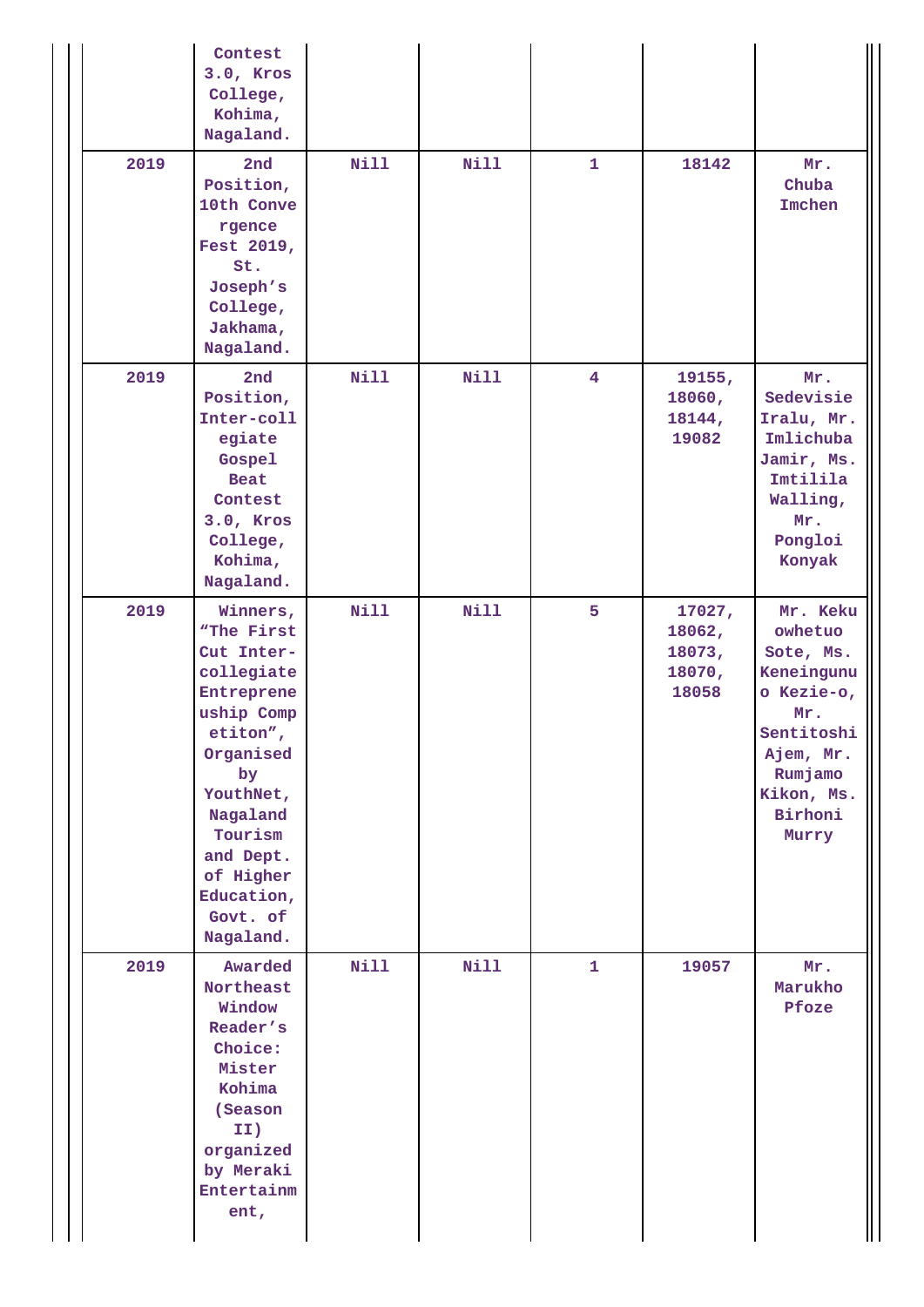| - בשי | calanc |
|-------|--------|
|-------|--------|

**No file uploaded.**

 5.3.2 – Activity of Student Council & representation of students on academic & administrative bodies/committees of the institution (maximum 500 words)

 **The Sazolie College Students' Council(SCSC) is an elected body. It represents the students and works for their welfare. It assists the College Administration, the different departments and faculty members to ensure overall development of the College. The programmes and activities of the College are organised with the assistance of the Students' Council. Apart from the activities in the College, the Students' Council participates in various competitions and programmes outside the College and also often winning various awards. Problems faced by students are communicated to the College authority through the Students' Council. The President and General Secretary of the Students' Council are members of the IQAC. Some other members of the Students' Council are also nominated as members in the different Committees of the College such as Sports Committee, Literary Committee, Cultural Committee and Eco-Club.**

### **5.4 – Alumni Engagement**

5.4.1 – Whether the institution has registered Alumni Association?

 **Yes**

 **The College has an Alumni Association called Sazolie College Alumni Association. There is a representative of the Alumni in the IQAC. The Association has been rendering their support to the College by participating in the various activities of the College and sometimes as Resource Persons.**

5.4.2 – No. of enrolled Alumni:

**541** 

5.4.3 – Alumni contribution during the year (in Rupees) :

**0**

5.4.4 – Meetings/activities organized by Alumni Association :

**3rd Sazolie College Alumni Association Meeting held on 08 June 2019.**

## **CRITERION VI – GOVERNANCE, LEADERSHIP AND MANAGEMENT**

**6.1 – Institutional Vision and Leadership**

 6.1.1 – Mention two practices of decentralization and participative management during the last year (maximum 500 words)

 **The College has a mechanism that provides operational autonomy to various functionaries, departments, committees, organisations and cells, thereby ensuring a decentralized governance and management system. The Institution promotes participative management at the strategic, functional and operational levels. The Governing Body, IQAC, Departments, Committees and Faculty members are all involved in defining policies and procedures, framing guidelines and rules and regulations and the implementation of the same. 1. The Principal is the Chairperson of the IQAC. He is also the Secretary of the Governing Body. In consultation with the teachers, the Principal nominates the faculty and staff to the different committees for planning and implementation of different academic and co/extra-curricular activities. Major decisions are taken by the Governing Body, but the day-to-day functioning of the College is managed by the Principal. All academic and operational policies are based on the unanimous decision of the Governing Body, the IQAC and different departments/committees.**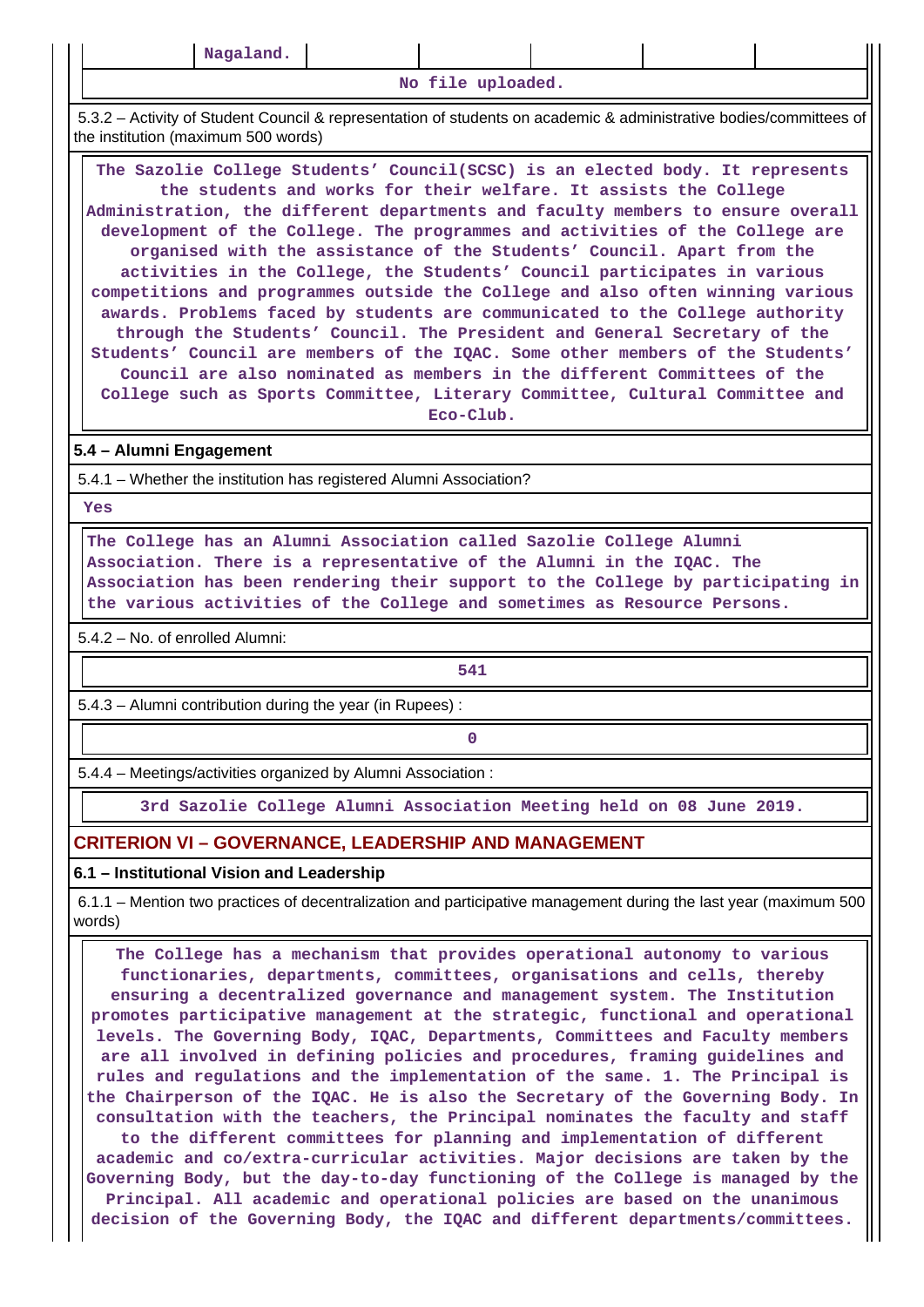**There are different departments and each department is headed and managed by the Head (HoD). Faculty members and students are given representation in IQAC and various committees/cells. Every year, the composition of the different committees is altered to ensure a uniform exposure of duties for academic and professional development of the faculty members. Faculty members share their expertise and the students join them in the implementation and execution of various academic, administrative, co/extra-curricular activities. 2. The College office is headed by the Administrator who delegates work and responsibilities to the office and non-teaching staff. The finances of the College are managed by the Administrator, with the exception of the organisations like NSS, RRC, NCC, etc. who receive funding from the Government or other agencies. All developmental and maintenance works are also overseen by the Administrator.**

6.1.2 – Does the institution have a Management Information System (MIS)?

*Yes* 

#### **6.2 – Strategy Development and Deployment**

6.2.1 – Quality improvement strategies adopted by the institution for each of the following (with in 100 words each):

| <b>Strategy Type</b>                 | Details                                                                                                                                                                                                                                                                                                                                                                                                                                                                                                                                                                                                                                                       |
|--------------------------------------|---------------------------------------------------------------------------------------------------------------------------------------------------------------------------------------------------------------------------------------------------------------------------------------------------------------------------------------------------------------------------------------------------------------------------------------------------------------------------------------------------------------------------------------------------------------------------------------------------------------------------------------------------------------|
| Admission of Students                | 1. Information about the College and<br>Admission are given in the daily<br>newspapers, social media and College<br>website. 2. Students applying for<br>admission are personally interviewed by<br>the Admission Committee. 3. Any student<br>who has cleared 102 or equivalent exams<br>is eligible to apply for admission in<br>the Undergraduate level (BA). Students<br>with 45 and above are eligible to get<br>enrolled in the honours courses. 4. Any<br>student who has passed a three-year<br>degree course with at least 50 of marks<br>(Honours) and 55 (General) is eligible<br>to apply for admission in MA (History<br>and Political Science). |
| Industry Interaction / Collaboration | 1. Diploma in Computer Application<br>(DCA) course is offered in<br>collaboration with All India Computer<br>Saksharta Mission (AICSM). 2. The<br>College and the different departments<br>frequently collaborate with government<br>agencies/departments, organisations and<br>experts to provide exposure and<br>knowledge to students apart from<br>classroom teaching and learning.                                                                                                                                                                                                                                                                       |
| Human Resource Management            | 1. Faculty, staff and students are<br>encouraged to attend workshops,<br>orientations, training, seminars, etc.<br>2. They are encouraged to present<br>papers and act as resource persons<br>outside the institution in their areas<br>of expertise. Leave is granted with pay<br>for such engagements. 3. Faculty<br>recruitment is done according to the<br>University Norms and staff recruitment                                                                                                                                                                                                                                                         |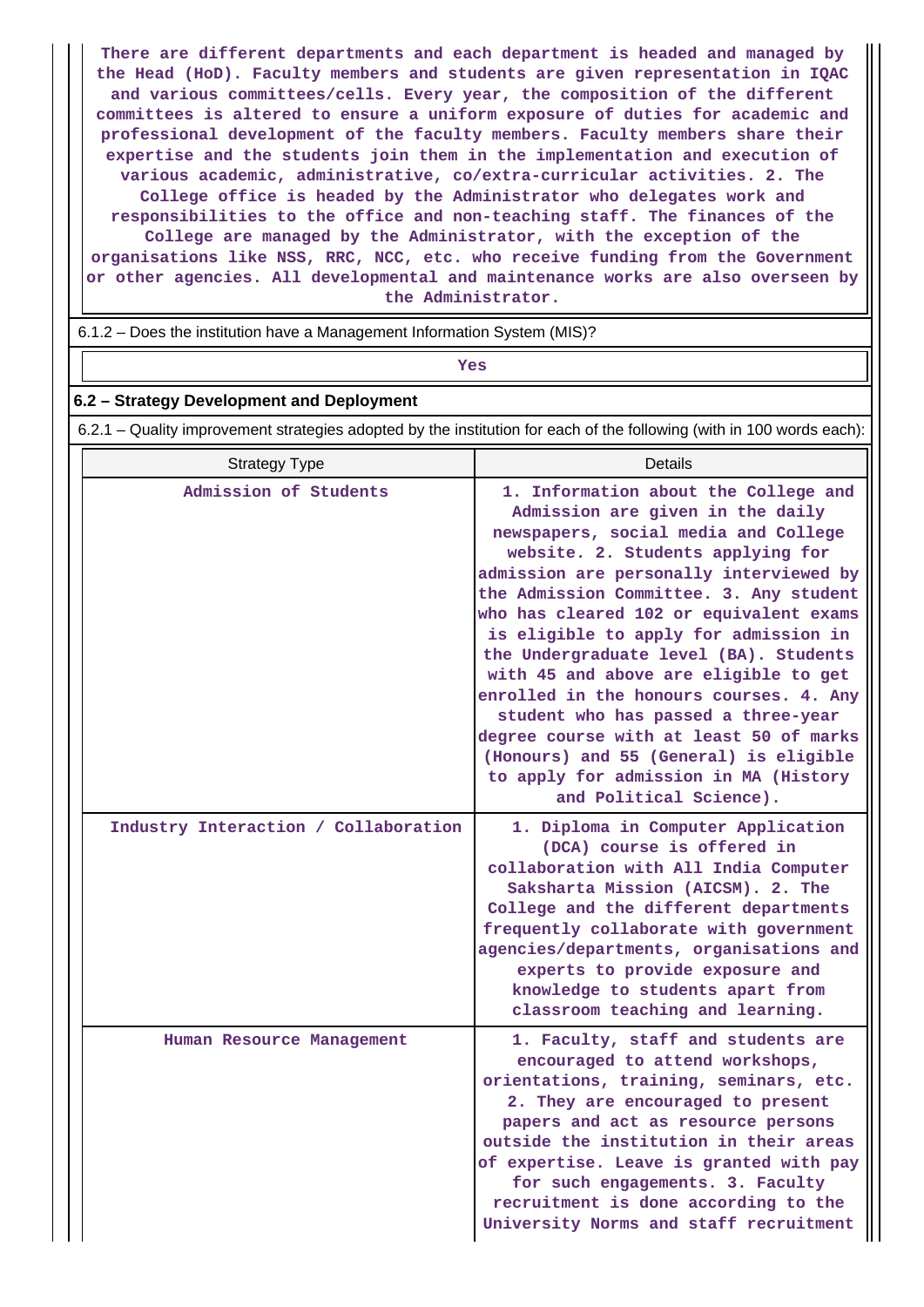|                                                               | as per College Service Rules.                                                                                                                                                                                                                                                                                                                                                                                                                                                                                                |
|---------------------------------------------------------------|------------------------------------------------------------------------------------------------------------------------------------------------------------------------------------------------------------------------------------------------------------------------------------------------------------------------------------------------------------------------------------------------------------------------------------------------------------------------------------------------------------------------------|
| Library, ICT and Physical<br>Infrastructure / Instrumentation | 1. The College Library is well-<br>equipped. It has SOUL 2.0 software by<br>INFLIBNET. 2. There are four classrooms<br>equipped with interactive boards and<br>overhead LCD projectors. 3. There is<br>one computer Lab and one Psychology<br>Lab. 4. Some Laptops are provided for<br>faculty to be used for teaching and<br>other activities. 5. CCTVs are placed<br>in the Library and other strategic<br>areas.                                                                                                          |
| Research and Development                                      | 1. The College has a Research<br>Committee. 2. Leave is granted for<br>research works and further studies. 3.<br>A simplified research methodology for<br>students has been published by the<br>Research Committee. 4. Departmental and<br>inter-departmental workshops, seminars<br>and talks are regularly organised.                                                                                                                                                                                                      |
| Examination and Evaluation                                    | 1. All examinations are monitored and<br>conducted under the supervision of the<br>Vice-Principal who is the Examination<br>Coordinator. 2. The College follows a<br>continuous and comprehensive system of<br>assessment and evaluation. At least<br>three activities like assignment, class<br>tests, open book tests, quizzes,<br>debate, power-point presentation, etc.<br>are done to evaluate the students in<br>the Internal Assessment. 3. End<br>Term/External Examinations questions<br>are set by the University. |
| Teaching and Learning                                         | 1. Use of ICT facilities is<br>encouraged in the teaching-learning<br>process, 2. Remedial classes are<br>conducted for students with backlog in<br>their previous semesters and also to<br>students who need additional guidance.<br>3. Evaluation of teachers by students<br>is done periodically. 4. Lesson Plan is<br>prepared and submitted to the Academic<br>Dean by all the teachers at the<br>beginning of the semester to ensure<br>timely completion of the syllabus.                                             |
| Curriculum Development                                        | 1. Some faculty members are involved<br>in the development, review and revision<br>of curriculum as members of the Board<br>of Undergraduate Studies(BUGS)<br>constituted by affiliating University.<br>2. The Academic Committee, comprising<br>of the Head of Departments (HoDs)<br>oversees the overall academic<br>activities to ensure quality and proper<br>implementation of the prescribed<br>curriculum.                                                                                                            |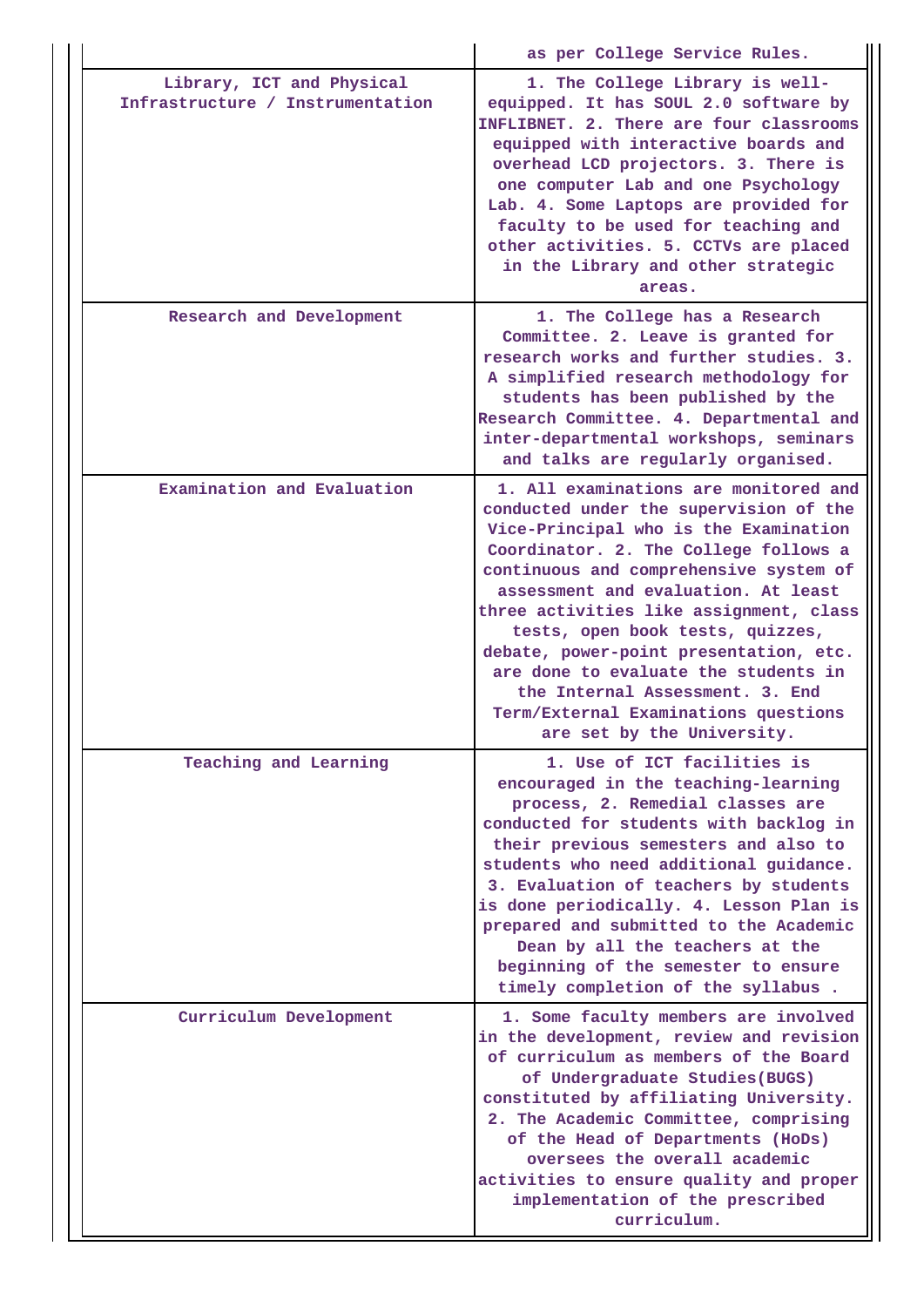| 6.2.2 – Implementation of e-governance in areas of operations:                                                                                                  |  |                                                                                             |                                                                                                   |           |                                                                                                                                                                                                                                                                                                                                                                     |                                                                                                                         |                                                                                                                  |                                                  |      |                                                                                                                                                                                                                                                                                                                                         |
|-----------------------------------------------------------------------------------------------------------------------------------------------------------------|--|---------------------------------------------------------------------------------------------|---------------------------------------------------------------------------------------------------|-----------|---------------------------------------------------------------------------------------------------------------------------------------------------------------------------------------------------------------------------------------------------------------------------------------------------------------------------------------------------------------------|-------------------------------------------------------------------------------------------------------------------------|------------------------------------------------------------------------------------------------------------------|--------------------------------------------------|------|-----------------------------------------------------------------------------------------------------------------------------------------------------------------------------------------------------------------------------------------------------------------------------------------------------------------------------------------|
| E-governace area                                                                                                                                                |  |                                                                                             |                                                                                                   |           |                                                                                                                                                                                                                                                                                                                                                                     |                                                                                                                         |                                                                                                                  | Details                                          |      |                                                                                                                                                                                                                                                                                                                                         |
| Planning and Development                                                                                                                                        |  |                                                                                             |                                                                                                   |           |                                                                                                                                                                                                                                                                                                                                                                     | E-copies of the plans for the<br>developmental works are stored.                                                        |                                                                                                                  |                                                  |      |                                                                                                                                                                                                                                                                                                                                         |
| Administration                                                                                                                                                  |  |                                                                                             |                                                                                                   |           |                                                                                                                                                                                                                                                                                                                                                                     |                                                                                                                         | of the profiles of the students are<br>staff, reports of events and other<br>Survey on Higher Education (AISHE). |                                                  |      | 1. The profiles and necessary details<br>of the faculty, staff and students are<br>maintained in College MIS. Soft copies<br>submitted to the affiliating university<br>annually. The details of faculty and<br>necessary information are constantly<br>updated in the College website. 2. The<br>College participates in the All India |
|                                                                                                                                                                 |  |                                                                                             | Finance and Accounts                                                                              |           |                                                                                                                                                                                                                                                                                                                                                                     |                                                                                                                         | The Institution's accounts and<br>and finance modules.                                                           |                                                  |      | finances are managed using the accounts                                                                                                                                                                                                                                                                                                 |
| Student Admission and Support                                                                                                                                   |  |                                                                                             |                                                                                                   |           | Students seeking admission in the<br>College are given the provision to<br>download the Prospectus and Admission<br>Forms from the College website.<br>Important information about the<br>College, the admission procedure and<br>contact details of the Admission<br>Committee are uploaded in the College<br>website and also circulated through<br>social media. |                                                                                                                         |                                                                                                                  |                                                  |      |                                                                                                                                                                                                                                                                                                                                         |
| 6.3 - Faculty Empowerment Strategies                                                                                                                            |  |                                                                                             |                                                                                                   |           |                                                                                                                                                                                                                                                                                                                                                                     |                                                                                                                         |                                                                                                                  |                                                  |      |                                                                                                                                                                                                                                                                                                                                         |
| 6.3.1 – Teachers provided with financial support to attend conferences / workshops and towards membership fee<br>of professional bodies during the year         |  |                                                                                             |                                                                                                   |           |                                                                                                                                                                                                                                                                                                                                                                     |                                                                                                                         |                                                                                                                  |                                                  |      |                                                                                                                                                                                                                                                                                                                                         |
| Year                                                                                                                                                            |  |                                                                                             | Name of Teacher                                                                                   |           | workshop attended<br>for which financial<br>support provided                                                                                                                                                                                                                                                                                                        | Name of the<br>Name of conference/<br>Amount of support<br>professional body for<br>which membership<br>fee is provided |                                                                                                                  |                                                  |      |                                                                                                                                                                                                                                                                                                                                         |
| 2019                                                                                                                                                            |  |                                                                                             | Dr.<br>Kangzangding<br>Thou                                                                       |           | Nill                                                                                                                                                                                                                                                                                                                                                                | Nagaland<br>College<br>Principals<br>Association                                                                        |                                                                                                                  | (Annual Fee)                                     | 1000 |                                                                                                                                                                                                                                                                                                                                         |
|                                                                                                                                                                 |  |                                                                                             |                                                                                                   |           | No file uploaded.                                                                                                                                                                                                                                                                                                                                                   |                                                                                                                         |                                                                                                                  |                                                  |      |                                                                                                                                                                                                                                                                                                                                         |
| 6.3.2 - Number of professional development / administrative training programmes organized by the College for<br>teaching and non teaching staff during the year |  |                                                                                             |                                                                                                   |           |                                                                                                                                                                                                                                                                                                                                                                     |                                                                                                                         |                                                                                                                  |                                                  |      |                                                                                                                                                                                                                                                                                                                                         |
| Year                                                                                                                                                            |  | Title of the<br>professional<br>development<br>programme<br>organised for<br>teaching staff | Title of the<br>administrative<br>training<br>programme<br>organised for<br>non-teaching<br>staff | From date |                                                                                                                                                                                                                                                                                                                                                                     |                                                                                                                         | To Date                                                                                                          | Number of<br>participants<br>(Teaching<br>staff) |      | Number of<br>participants<br>(non-teaching<br>staff)                                                                                                                                                                                                                                                                                    |
| Nill                                                                                                                                                            |  | Nil                                                                                         | Nil                                                                                               |           | <b>Nill</b>                                                                                                                                                                                                                                                                                                                                                         |                                                                                                                         | Nill                                                                                                             | Nill                                             |      | Nill                                                                                                                                                                                                                                                                                                                                    |

11

 $\vert \vert$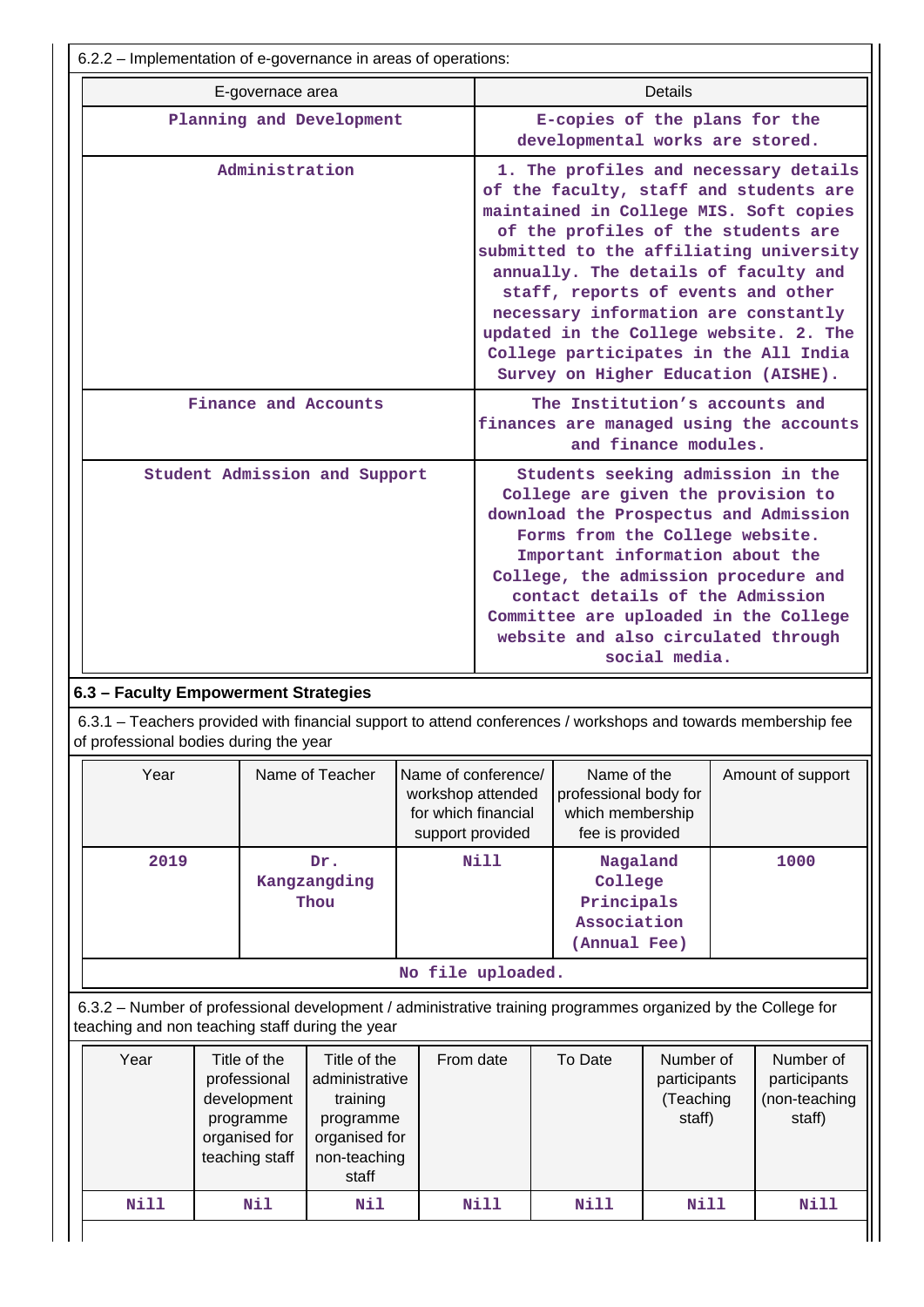| No file uploaded.                                                                                                                                                                          |                                             |                  |                                                             |             |           |              |                                                                                                                                                                                                                                                                                                                                                 |  |
|--------------------------------------------------------------------------------------------------------------------------------------------------------------------------------------------|---------------------------------------------|------------------|-------------------------------------------------------------|-------------|-----------|--------------|-------------------------------------------------------------------------------------------------------------------------------------------------------------------------------------------------------------------------------------------------------------------------------------------------------------------------------------------------|--|
| 6.3.3 - No. of teachers attending professional development programmes, viz., Orientation Programme, Refresher<br>Course, Short Term Course, Faculty Development Programmes during the year |                                             |                  |                                                             |             |           |              |                                                                                                                                                                                                                                                                                                                                                 |  |
| Title of the<br>professional<br>development<br>programme                                                                                                                                   | Number of teachers<br>who attended          |                  | From Date                                                   |             |           | To date      | Duration                                                                                                                                                                                                                                                                                                                                        |  |
| Nil                                                                                                                                                                                        | <b>Nill</b>                                 |                  |                                                             | <b>Nill</b> |           | Nill         | $\mathbf{0}$                                                                                                                                                                                                                                                                                                                                    |  |
|                                                                                                                                                                                            |                                             |                  | No file uploaded.                                           |             |           |              |                                                                                                                                                                                                                                                                                                                                                 |  |
| 6.3.4 - Faculty and Staff recruitment (no. for permanent recruitment):                                                                                                                     |                                             |                  |                                                             |             |           |              |                                                                                                                                                                                                                                                                                                                                                 |  |
|                                                                                                                                                                                            | Teaching                                    |                  |                                                             |             |           | Non-teaching |                                                                                                                                                                                                                                                                                                                                                 |  |
| Permanent                                                                                                                                                                                  |                                             | <b>Full Time</b> |                                                             |             | Permanent |              | <b>Full Time</b>                                                                                                                                                                                                                                                                                                                                |  |
| 25                                                                                                                                                                                         |                                             | 25               |                                                             |             | 24        |              | 24                                                                                                                                                                                                                                                                                                                                              |  |
| 6.3.5 - Welfare schemes for                                                                                                                                                                |                                             |                  |                                                             |             |           |              |                                                                                                                                                                                                                                                                                                                                                 |  |
| Teaching                                                                                                                                                                                   |                                             |                  | Non-teaching                                                |             |           |              | <b>Students</b>                                                                                                                                                                                                                                                                                                                                 |  |
| <b>EPF</b> for Permanent<br>Employees                                                                                                                                                      |                                             |                  | 1. EPF for Permanent<br>Employees. 2. Staff<br>Welfare Fund |             |           |              | Free Studentship                                                                                                                                                                                                                                                                                                                                |  |
| 6.4 - Financial Management and Resource Mobilization                                                                                                                                       |                                             |                  |                                                             |             |           |              |                                                                                                                                                                                                                                                                                                                                                 |  |
| 6.4.1 - Institution conducts internal and external financial audits regularly (with in 100 words each)                                                                                     |                                             |                  |                                                             |             |           |              |                                                                                                                                                                                                                                                                                                                                                 |  |
| year(not covered in Criterion III)                                                                                                                                                         | auditing is done by a Chartered Accountant. |                  |                                                             |             |           |              | of the Institution. Yearly budget allocation is planned and done by the<br>Coordination Committee. Internal audit is carried out at the end of the<br>financial year by members of the same committee, after which, the final<br>6.4.2 - Funds / Grants received from management, non-government bodies, individuals, philanthropies during the |  |
| Name of the non government<br>funding agencies /individuals                                                                                                                                |                                             |                  | Funds/ Grnats received in Rs.                               |             |           |              | Purpose                                                                                                                                                                                                                                                                                                                                         |  |
| Nil                                                                                                                                                                                        |                                             |                  |                                                             | $\mathbf 0$ |           |              | Nil                                                                                                                                                                                                                                                                                                                                             |  |
|                                                                                                                                                                                            |                                             |                  | No file uploaded.                                           |             |           |              |                                                                                                                                                                                                                                                                                                                                                 |  |
| 6.4.3 - Total corpus fund generated                                                                                                                                                        |                                             |                  |                                                             |             |           |              |                                                                                                                                                                                                                                                                                                                                                 |  |
|                                                                                                                                                                                            |                                             |                  | $\mathbf 0$                                                 |             |           |              |                                                                                                                                                                                                                                                                                                                                                 |  |
| 6.5 - Internal Quality Assurance System                                                                                                                                                    |                                             |                  |                                                             |             |           |              |                                                                                                                                                                                                                                                                                                                                                 |  |
| 6.5.1 - Whether Academic and Administrative Audit (AAA) has been done?                                                                                                                     |                                             |                  |                                                             |             |           |              |                                                                                                                                                                                                                                                                                                                                                 |  |
| <b>Audit Type</b>                                                                                                                                                                          |                                             | External         |                                                             |             |           |              | Internal                                                                                                                                                                                                                                                                                                                                        |  |
|                                                                                                                                                                                            | Yes/No                                      |                  | Agency                                                      |             |           | Yes/No       | Authority                                                                                                                                                                                                                                                                                                                                       |  |
| Academic                                                                                                                                                                                   | <b>No</b>                                   |                  |                                                             | <b>Nill</b> |           | Yes          | Academic<br>Committee                                                                                                                                                                                                                                                                                                                           |  |
| Administrative                                                                                                                                                                             | <b>No</b>                                   |                  |                                                             | <b>Nill</b> |           | Yes          | Sazolie<br>College<br>Governing Body                                                                                                                                                                                                                                                                                                            |  |
| 6.5.2 - Activities and support from the Parent - Teacher Association (at least three)                                                                                                      |                                             |                  |                                                             |             |           |              |                                                                                                                                                                                                                                                                                                                                                 |  |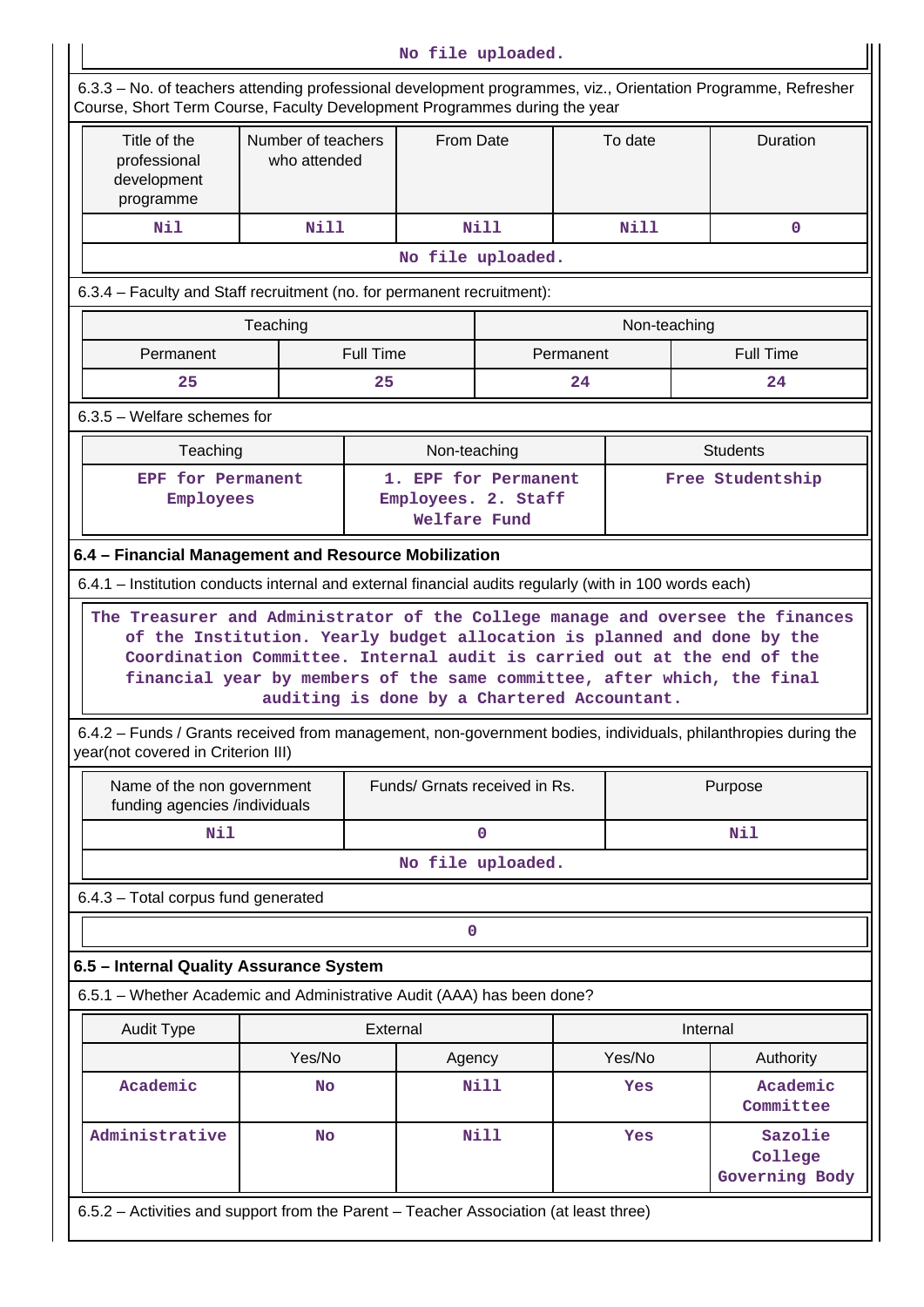**1. The College strives to improve in all areas and aid in the academic, social, moral and cultural development of students by acquiring input from all stakeholders. There is frequent interaction between parents and the College through various ways. Parents show their support by giving their suggestions informally or during Parents-Teachers meetings. 2. If a student needs attention in areas like attendance, academic performance or discipline, then the parents/guardians are informed and subsequently meetings are arranged. In almost all cases, parents/guardians provide support, cooperation and care to ensure improvement of performance of their children/wards. 3. From time to time, questionnaires are prepared for parents to obtain their inputs and suggestions.**

6.5.3 – Development programmes for support staff (at least three)

## **Nil**

6.5.4 – Post Accreditation initiative(s) (mention at least three)

 **1. Introduction of BA Psychology (Honours). 2. Introduction of MA in Political Science. 3. Introduction of MA in History.**

6.5.5 – Internal Quality Assurance System Details

| a) Submission of Data for AISHE portal | Yes |
|----------------------------------------|-----|
| b) Participation in NIRF               | No  |
| c)ISO certification                    | No  |
| d)NBA or any other quality audit       | No  |

6.5.6 – Number of Quality Initiatives undertaken during the year

| Year | Name of quality<br>initiative by IQAC                                                                           | Date of<br>conducting IQAC | <b>Duration From</b> | <b>Duration To</b> | Number of<br>participants |
|------|-----------------------------------------------------------------------------------------------------------------|----------------------------|----------------------|--------------------|---------------------------|
| 2019 | <b>IQAC</b><br>Meeting                                                                                          | 15/06/2019                 | Nill                 | Nill               | 9                         |
| 2019 | Legal<br>Literacy<br>Classes in c<br>ollaboration<br>with Kohima<br>District<br>Legal<br>Services<br>Authority. | 15/07/2019                 | Nill                 | <b>Nill</b>        | 208                       |
| 2019 | 10th<br>Cultural Day                                                                                            | 31/08/2019                 | Nill                 | Nill               | 445                       |
| 2019 | 14th<br>Annual Inter<br>collegiate<br>Debate<br>Competition                                                     | 21/09/2019                 | <b>Nill</b>          | <b>Nill</b>        | 30                        |
| 2019 | Remedial<br>Classes                                                                                             | 23/09/2019                 | Nill                 | <b>Nill</b>        | 60                        |
| 2019 | 6th Annual<br>Lecture                                                                                           | 30/09/2019                 | <b>Nill</b>          | <b>Nill</b>        | 445                       |
| 2019 | Observation                                                                                                     | 11/11/2019                 | Nill                 | <b>Nill</b>        | 445                       |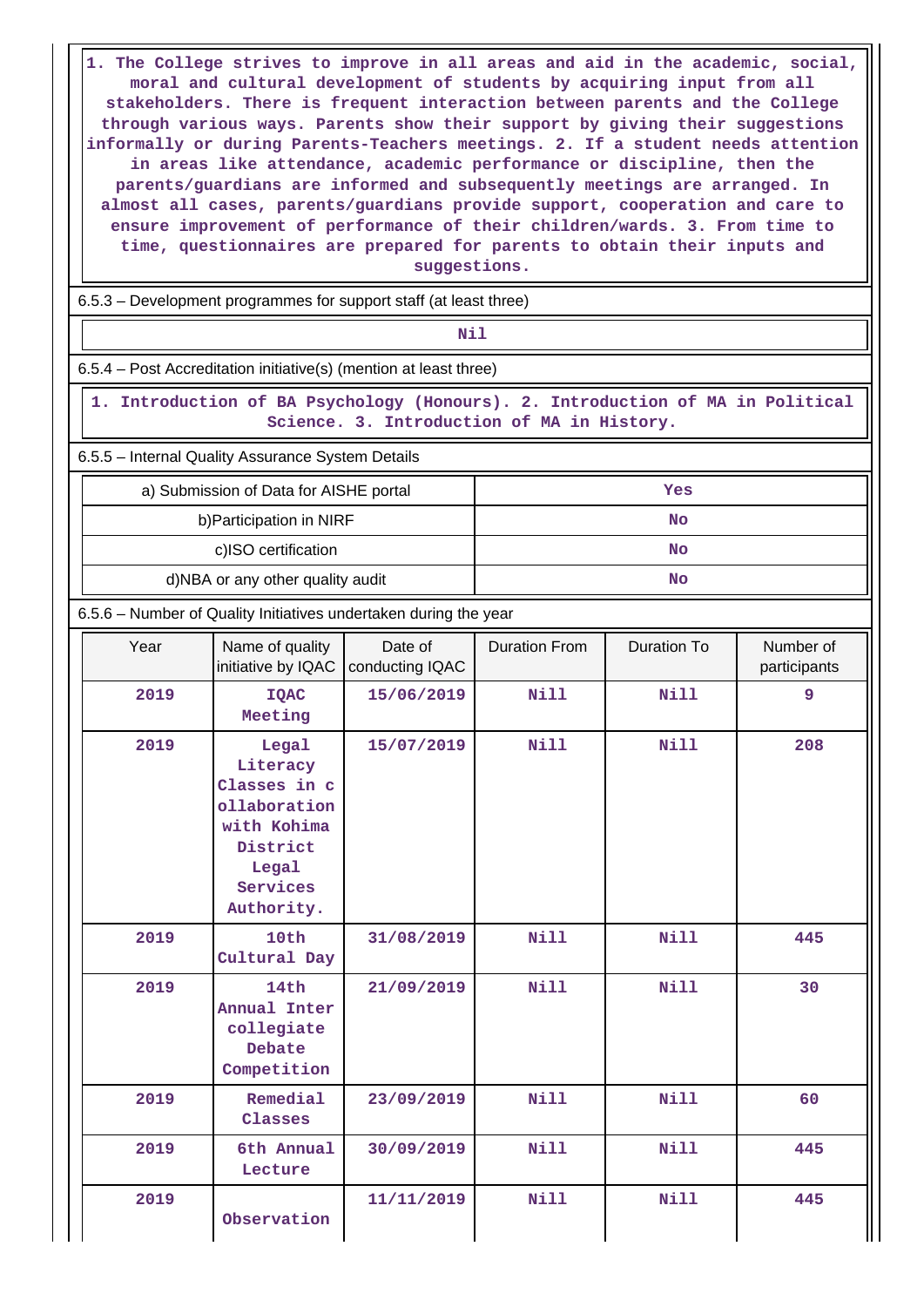|             | of National<br>Education<br>Day commemor<br>ating the<br>birth<br>anniversary<br>of Maulana<br>Abul Kalam<br>Azad, with<br>Ms. Medosano<br>Mary, Asst.<br>Professor,<br>Dept. of<br>History, and<br>Ms.<br>Vetsuzolu,<br>Asst.<br>Professor,<br>Dept. of<br>Education,<br>as the<br>Resource<br>Persons. |            |             |             |     |
|-------------|----------------------------------------------------------------------------------------------------------------------------------------------------------------------------------------------------------------------------------------------------------------------------------------------------------|------------|-------------|-------------|-----|
| 2019        | Two-day<br>National<br>Seminar on<br>"State,<br>Governance<br>and<br>Development<br>in Northeast<br>India",<br>organised by<br>Department<br>of Sociology<br>and Research<br>Committee,<br>and<br>sponsored by<br>ICSSR-NERC,<br>Shillong.                                                               | 28/11/2019 | <b>Nill</b> | <b>Nill</b> | 55  |
| <b>Nill</b> | Awareness<br>Programme on<br>"Electronic<br>and<br>Electrical<br>Waste<br>Management"<br>in collabora<br>tion with E-<br>Circle,<br>Nagaland.                                                                                                                                                            | 04/12/2019 | <b>Nill</b> | <b>Nill</b> | 420 |
| Nill        | Career<br>Counselling<br>Programme,<br>"Studying in<br>the City and                                                                                                                                                                                                                                      | 22/01/2020 | <b>Nill</b> | <b>Nill</b> | 138 |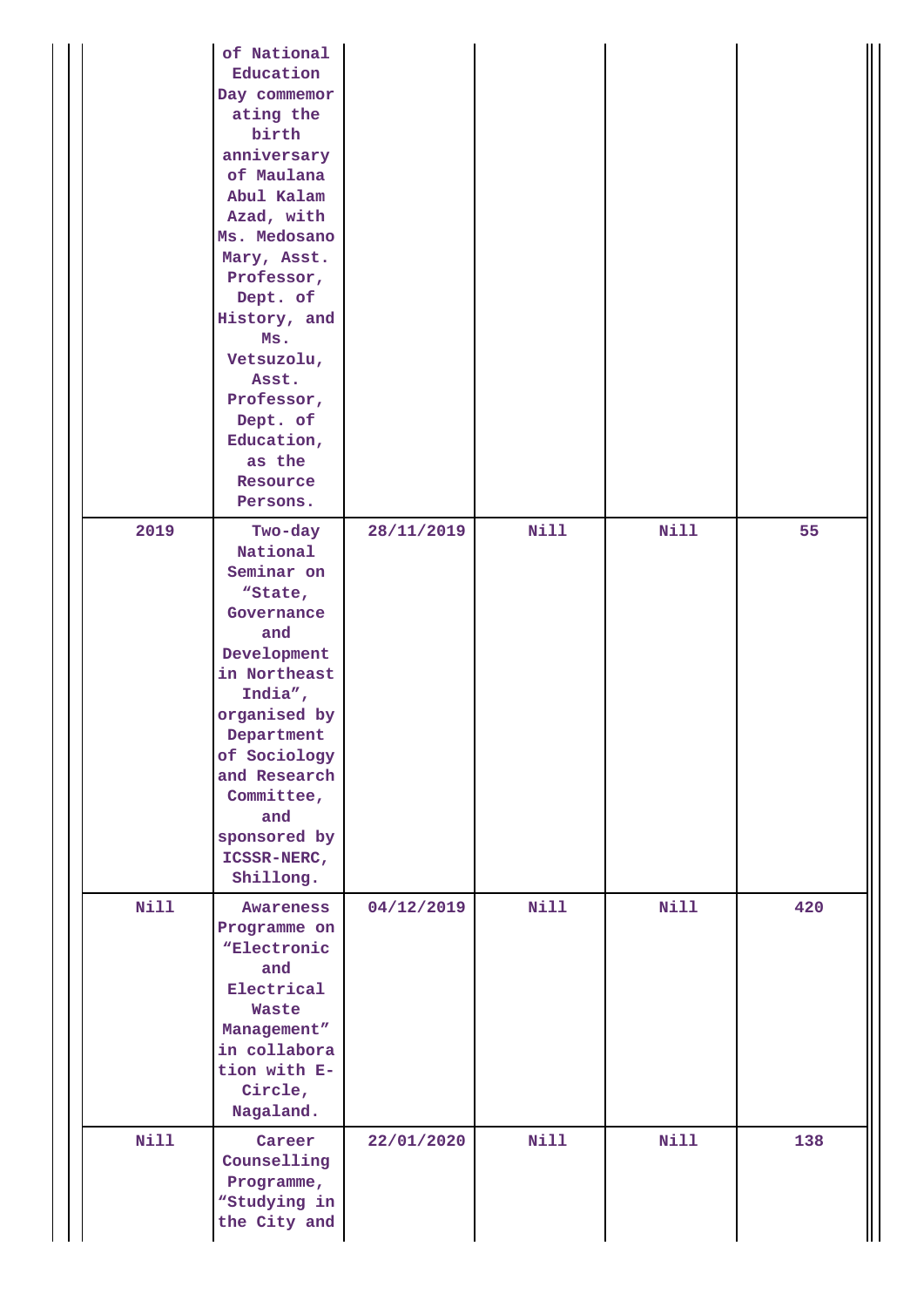|                                                                                                                                                                                                  | the Future<br>collaboratio<br>n with<br>EduCentre,<br>Kohima.                               | of Jobs" in                                                                                       |                                                                                       |                     |                                                                      |                             |                                                     |  |  |  |
|--------------------------------------------------------------------------------------------------------------------------------------------------------------------------------------------------|---------------------------------------------------------------------------------------------|---------------------------------------------------------------------------------------------------|---------------------------------------------------------------------------------------|---------------------|----------------------------------------------------------------------|-----------------------------|-----------------------------------------------------|--|--|--|
| View File                                                                                                                                                                                        |                                                                                             |                                                                                                   |                                                                                       |                     |                                                                      |                             |                                                     |  |  |  |
|                                                                                                                                                                                                  | <b>CRITERION VII - INSTITUTIONAL VALUES AND BEST PRACTICES</b>                              |                                                                                                   |                                                                                       |                     |                                                                      |                             |                                                     |  |  |  |
| 7.1 - Institutional Values and Social Responsibilities<br>7.1.1 - Gender Equity (Number of gender equity promotion programmes organized by the institution during the<br>year)                   |                                                                                             |                                                                                                   |                                                                                       |                     |                                                                      |                             |                                                     |  |  |  |
| Title of the<br>Period from<br>Period To<br>Number of Participants<br>programme                                                                                                                  |                                                                                             |                                                                                                   |                                                                                       |                     |                                                                      |                             |                                                     |  |  |  |
|                                                                                                                                                                                                  |                                                                                             |                                                                                                   |                                                                                       |                     | Female                                                               |                             | Male                                                |  |  |  |
| Womens Day<br>Celebration on<br>the theme, Self<br>Love, organised<br>by Women Cell<br>of the College.                                                                                           |                                                                                             | 07/03/2020                                                                                        |                                                                                       | Nill<br>Nill<br>120 |                                                                      |                             |                                                     |  |  |  |
| Ladies' Night                                                                                                                                                                                    |                                                                                             | 04/02/2020                                                                                        | <b>Nill</b>                                                                           |                     | 43                                                                   |                             |                                                     |  |  |  |
| 7.1.2 - Environmental Consciousness and Sustainability/Alternate Energy initiatives such as:                                                                                                     |                                                                                             |                                                                                                   |                                                                                       |                     |                                                                      |                             |                                                     |  |  |  |
|                                                                                                                                                                                                  |                                                                                             |                                                                                                   | Percentage of power requirement of the University met by the renewable energy sources |                     |                                                                      |                             |                                                     |  |  |  |
| 1. Solar panels are installed in the hostel terrace. 2. The College is a<br>beneficiary of UJALA Scheme, a Govt. of India's initiative spearheaded by the<br>Energy Efficiency Services Limited. |                                                                                             |                                                                                                   |                                                                                       |                     |                                                                      |                             |                                                     |  |  |  |
| 7.1.3 - Differently abled (Divyangjan) friendliness                                                                                                                                              |                                                                                             |                                                                                                   |                                                                                       |                     |                                                                      |                             |                                                     |  |  |  |
|                                                                                                                                                                                                  | Item facilities                                                                             |                                                                                                   | Yes/No                                                                                |                     |                                                                      | Number of beneficiaries     |                                                     |  |  |  |
|                                                                                                                                                                                                  | Ramp/Rails                                                                                  |                                                                                                   |                                                                                       | Yes                 |                                                                      | Nill                        |                                                     |  |  |  |
|                                                                                                                                                                                                  | Rest Rooms                                                                                  |                                                                                                   |                                                                                       | Yes                 |                                                                      | Nill                        |                                                     |  |  |  |
| 7.1.4 - Inclusion and Situatedness                                                                                                                                                               |                                                                                             |                                                                                                   |                                                                                       |                     |                                                                      |                             |                                                     |  |  |  |
| Year                                                                                                                                                                                             | Number of<br>initiatives to<br>address<br>locational<br>advantages<br>and disadva<br>ntages | Number of<br>initiatives<br>taken to<br>engage with<br>and<br>contribute to<br>local<br>community | Date                                                                                  | Duration            | Name of<br>initiative                                                | <b>Issues</b><br>addressed  | Number of<br>participating<br>students<br>and staff |  |  |  |
| 2019                                                                                                                                                                                             | <b>Nill</b>                                                                                 | $\mathbf{1}$                                                                                      | 21/08/2<br>019                                                                        | <b>Nill</b>         | Cleanli<br>ness<br>Drive<br>(Swachh<br>Bharat)<br>at BOC,<br>Kohima. | Cleaning<br>the<br>locality | 16                                                  |  |  |  |
| 2019                                                                                                                                                                                             | <b>Nill</b>                                                                                 | $\mathbf{1}$                                                                                      | 09/09/2<br>019                                                                        | <b>Nill</b>         | Cleanli<br>ness                                                      | Cleaning                    | 35                                                  |  |  |  |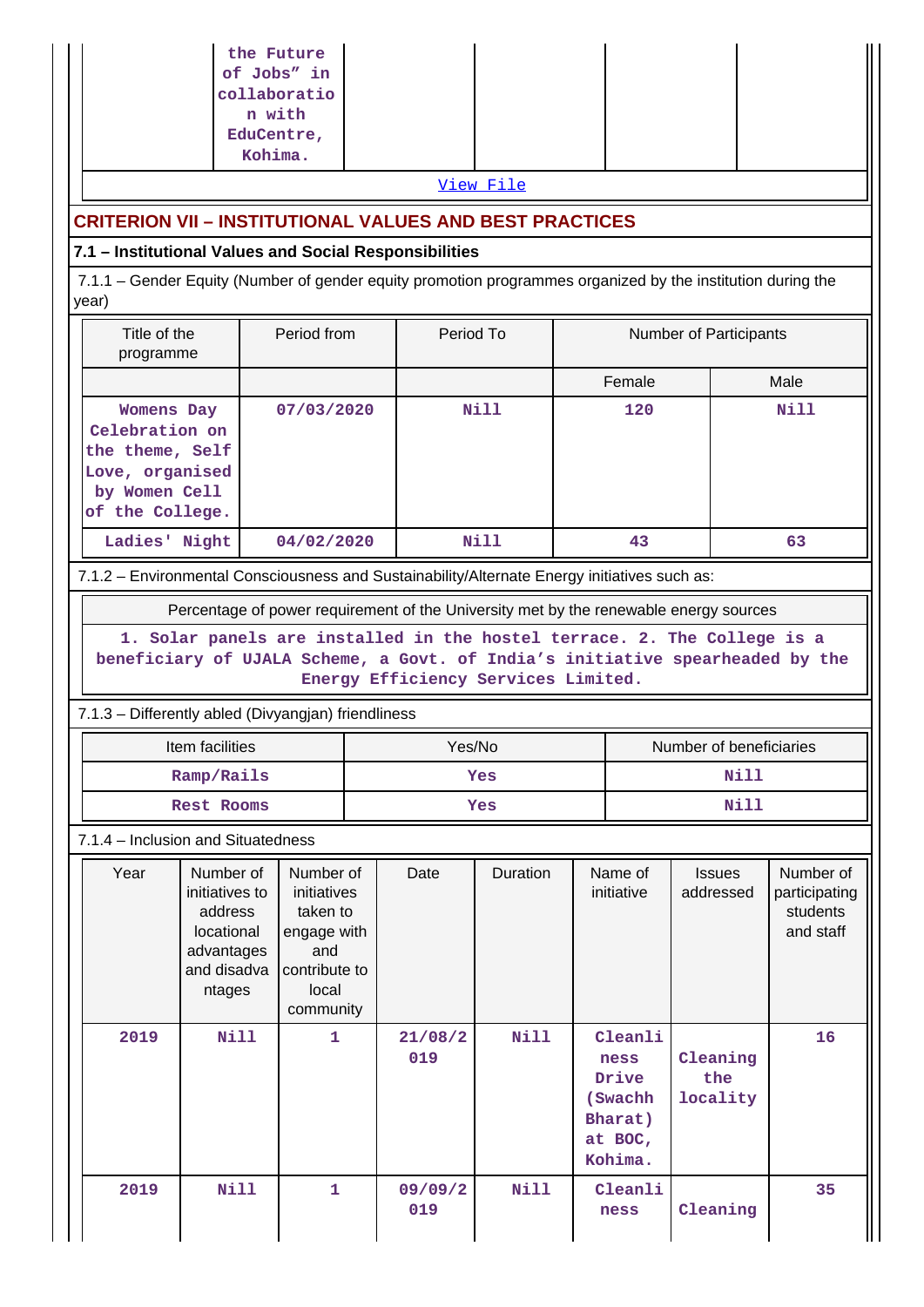|                                                                                                   |             |                     |      |                |                   |                                                                                                                                                                                                                                                                                                                                                   | Drive<br>(Social<br>Work) at<br>College<br>Campus<br>and<br>vicinity.                                                                                                                                    | the<br>locality.                                                                                            |    |
|---------------------------------------------------------------------------------------------------|-------------|---------------------|------|----------------|-------------------|---------------------------------------------------------------------------------------------------------------------------------------------------------------------------------------------------------------------------------------------------------------------------------------------------------------------------------------------------|----------------------------------------------------------------------------------------------------------------------------------------------------------------------------------------------------------|-------------------------------------------------------------------------------------------------------------|----|
| 2020                                                                                              | <b>Nill</b> | $\mathbf{1}$        |      | 07/03/2<br>020 | <b>Nill</b>       |                                                                                                                                                                                                                                                                                                                                                   | Cleanli<br>ness<br>Drive at<br>Kohima<br>Science<br>College<br>Road,<br>Jotsoma,<br>under the<br>theme<br>"Make a D<br>ifference<br>Today,"<br>in collab<br>oration<br>with<br>Green<br>Team,<br>Kohima. | Create<br>environme<br>ntal cons<br>ciousness<br>and clean<br>liness<br>among<br>students<br>and<br>locals. | 18 |
|                                                                                                   |             |                     |      |                | No file uploaded. |                                                                                                                                                                                                                                                                                                                                                   |                                                                                                                                                                                                          |                                                                                                             |    |
| 7.1.5 - Human Values and Professional Ethics Code of conduct (handbooks) for various stakeholders |             |                     |      |                |                   |                                                                                                                                                                                                                                                                                                                                                   |                                                                                                                                                                                                          |                                                                                                             |    |
| <b>Title</b>                                                                                      |             | Date of publication |      |                |                   |                                                                                                                                                                                                                                                                                                                                                   | Follow up(max 100 words)                                                                                                                                                                                 |                                                                                                             |    |
| Sazolie College Service<br>Rules 2016                                                             |             | Nill                |      |                |                   | The Sazolie College<br>Service Rules contains<br>the necessary<br>information, guidelines,<br>rules and regulations,<br>and provisions covering<br>the Governing Body,<br>Administration, faculty<br>and staff of the College.<br>All employees are given a<br>copy of it on joining the<br>College.                                              |                                                                                                                                                                                                          |                                                                                                             |    |
| Sazolie College<br>Prospectus 2019 - 2020                                                         |             |                     | Nill |                |                   | Sazolie College<br>Prospectus provides<br>various information about<br>the College like its<br>vision and mission,<br>infrastructure,<br>facilities, activities,<br>organisations, courses<br>offered, faculty and<br>staff. It also contains<br>the rules and regulations<br>and important guidelines<br>for all the students of<br>the College. |                                                                                                                                                                                                          |                                                                                                             |    |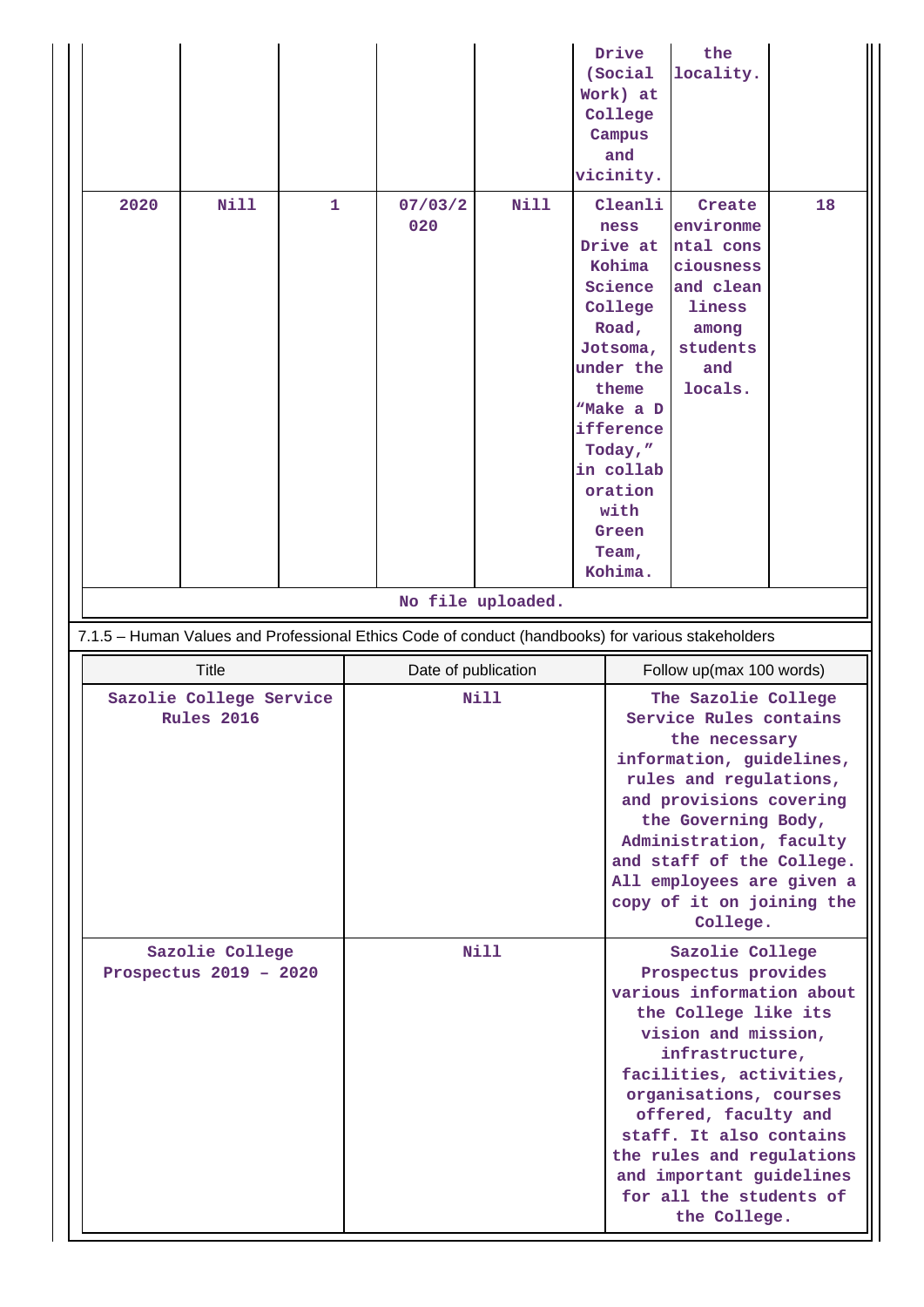| 7.1.6 - Activities conducted for promotion of universal Values and Ethics                                                                                                                                                                                                                                                    |                      |                    |                        |  |  |  |  |
|------------------------------------------------------------------------------------------------------------------------------------------------------------------------------------------------------------------------------------------------------------------------------------------------------------------------------|----------------------|--------------------|------------------------|--|--|--|--|
| Activity                                                                                                                                                                                                                                                                                                                     | <b>Duration From</b> | <b>Duration To</b> | Number of participants |  |  |  |  |
| Cleanliness Drive<br>(Swachh Bharat) at<br>BOC, Kohima.                                                                                                                                                                                                                                                                      | 21/08/2019           | Nil                | 21                     |  |  |  |  |
| Cleanliness Drive<br>(Social Work) at<br>College Campus and<br>vicinity.                                                                                                                                                                                                                                                     | 09/09/2019           | Nil                | 35                     |  |  |  |  |
| Pledge Taking<br>Ceremony of the<br>Preamble of the<br>Constitution of<br>India.                                                                                                                                                                                                                                             | 17/02/2020           | Nil                | 453                    |  |  |  |  |
| Cleanliness Drive<br>at Kohima Science<br>College Road,<br>Jotsoma, under the<br>theme "Make a<br>Difference Today,"<br>in collaboration<br>with Green Team,<br>Kohima.                                                                                                                                                      | 07/03/2020           | Nil                | 18                     |  |  |  |  |
| Annual Gospel<br>Camp organised by<br>Sazolie College<br>Fellowship                                                                                                                                                                                                                                                          | 10/08/2019           | 12/08/2019         | 82                     |  |  |  |  |
| Visit to Kohima<br>Old Age Home by<br>faculty and<br>students of<br>Psychology<br>Department.                                                                                                                                                                                                                                | 15/02/2020           | Nil                | 59                     |  |  |  |  |
| Visit to Tabitha<br>Enabling Academy,<br>an institution for<br>special need<br>children.                                                                                                                                                                                                                                     | 04/03/2020           | Nil                | 35                     |  |  |  |  |
| No file uploaded.                                                                                                                                                                                                                                                                                                            |                      |                    |                        |  |  |  |  |
| 7.1.7 – Initiatives taken by the institution to make the campus eco-friendly (at least five)                                                                                                                                                                                                                                 |                      |                    |                        |  |  |  |  |
| 1. Awareness Programme on "Electronic and Electrical Waste Management " was<br>conducted and E-Waste Bin has been installed in the campus. MoU has been signed<br>with Hulladek Recycling Pvt. Ltd. Kolkata, for proper E-Waste Management. 2.<br>Gardens and surroundings are constantly tended and maintained. Cleanliness |                      |                    |                        |  |  |  |  |

**has been declared a tobacco-free zone by the Department of Health and Family Welfare, Govt. of Nagaland. 4. Solar panels are installed in the hostel terrace. 5. The Eco-club maintains a garden.**

### **7.2 – Best Practices**

7.2.1 – Describe at least two institutional best practices

**Best Practice – I 1. Title of the Practice ? Remedial Classes. 2. Goal ? To**

**drives are often conducted by different organisations. 3. The College campus**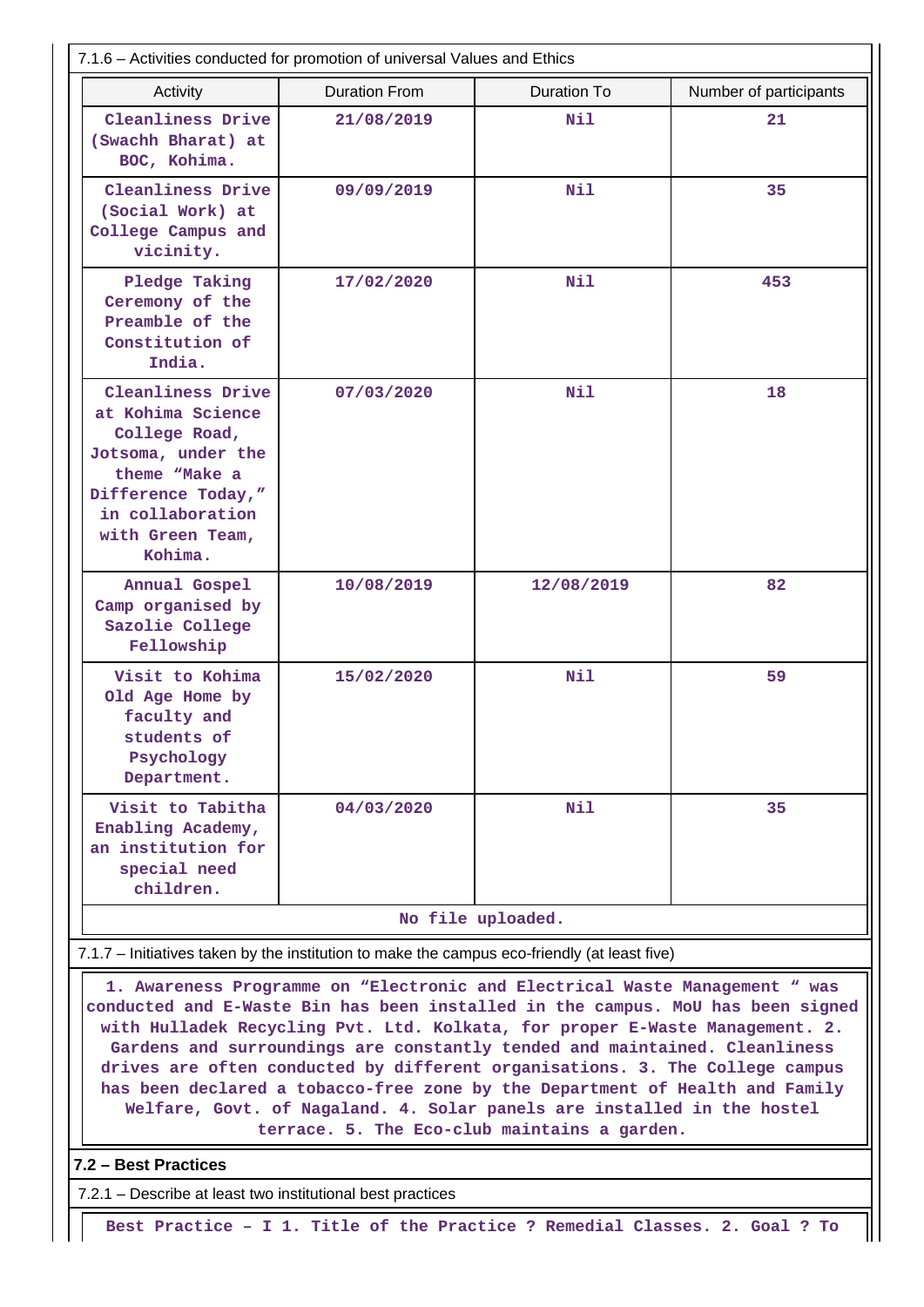**help improve the performance of students with backlog in the previous semesters. 3. The Context ? Every semester, due to various reasons, some students are not able to clear their exams in some papers. These backlog papers often become a hindrance to their progress and adversely affect their overall academic performance. Remedial classes help the teachers to identify the problems faced by the students enabling them to extend the appropriate assistance and help to the students. 4. The Practice ? The faculty-in-charge prepares a separate routine for remedial classes a few weeks before the semester exams. Care is taken to avoid clashes with the normal daily class routine of the teachers and students to ensure proper participation and good attendance. In the class, the teachers take time to interact with the students and try to identify the problems and difficulties faced by the latter. Accordingly, they try to guide and assist the students. Teachers also continue to extend their help even outside the class according to the individual requirements and needs of the students. 5. Evidence of Success ? Since students can write their backlog exams only after a gap of two semesters, according to the odd and even semester sequence, it helps the students to focus their attention again on their lessons left unattended for a considerable period of time. ? It is evident that the remedial classes encourage the students and boost their confidence. ? Most students clear their exams in the second attempt with good marks. 6. Problems Encountered and Resources Required ? Some remains indifferent to the help extended to them. ? Embarrassment from peers is also a deterrent. Best Practice – II 1. Title of the Practice ? Cultural Day. 2. Goal ? To celebrate the rich and cultural diversity of the faculty and students, and foster unity. 3. The Context ? Every year, students from different parts of the state and the country belonging to different communities get enrolled in the institution. The college strives to celebrate unity in diversity by instilling in the faculty and students the importance of respecting one another regardless of race and background. The college thrives in this unity. It strongly opposes any antagonism arising out of difference in culture and background. Cultural day also creates awareness among the faculty and students the need to showcase and preserve their rich heritage. 4. The Practice ? Since 2010, the College has been celebrating and observing Cultural Day to celebrate the rich and cultural diversity of the faculty and students. The event is jointly organised by the Cultural Committee and Students' Council. On that day, all the members of the institution are encouraged wear their traditional attire, giving them the opportunity to showcase their unique culture and identity. Special lecture on culture is delivered by guest speakers and also by the faculty members. Different performances are like folk songs, folk dances, storytelling, traditional drama etc. are also presented by the students. The event concludes**

**with a grand community feast featuring the different cuisines of the different tribes. 5. Evidence of Success ? The event has managed to foster unity and instil respect among all members of the institution by creating awareness about the different cultures. ? Apart from the Sazolie College Fellowship (SCF) and Sazolie College Students' Council (SCSC), the college has no other fellowship or students' organisations. ? The event is organised with great fervour and enthusiasm, with the combined effort and contribution in various ways of all the faculty and students. 6. Problems Encountered and Resources Required ? The event requires a lot of time for preparation.**

 Upload details of two best practices successfully implemented by the institution as per NAAC format in your institution website, provide the link

<https://sazoliecollege.in/wp-content/uploads/2021/09/Best-Practices-2019-20.pdf>

#### **7.3 – Institutional Distinctiveness**

 7.3.1 – Provide the details of the performance of the institution in one area distinctive to its vision, priority and thrust in not more than 500 words